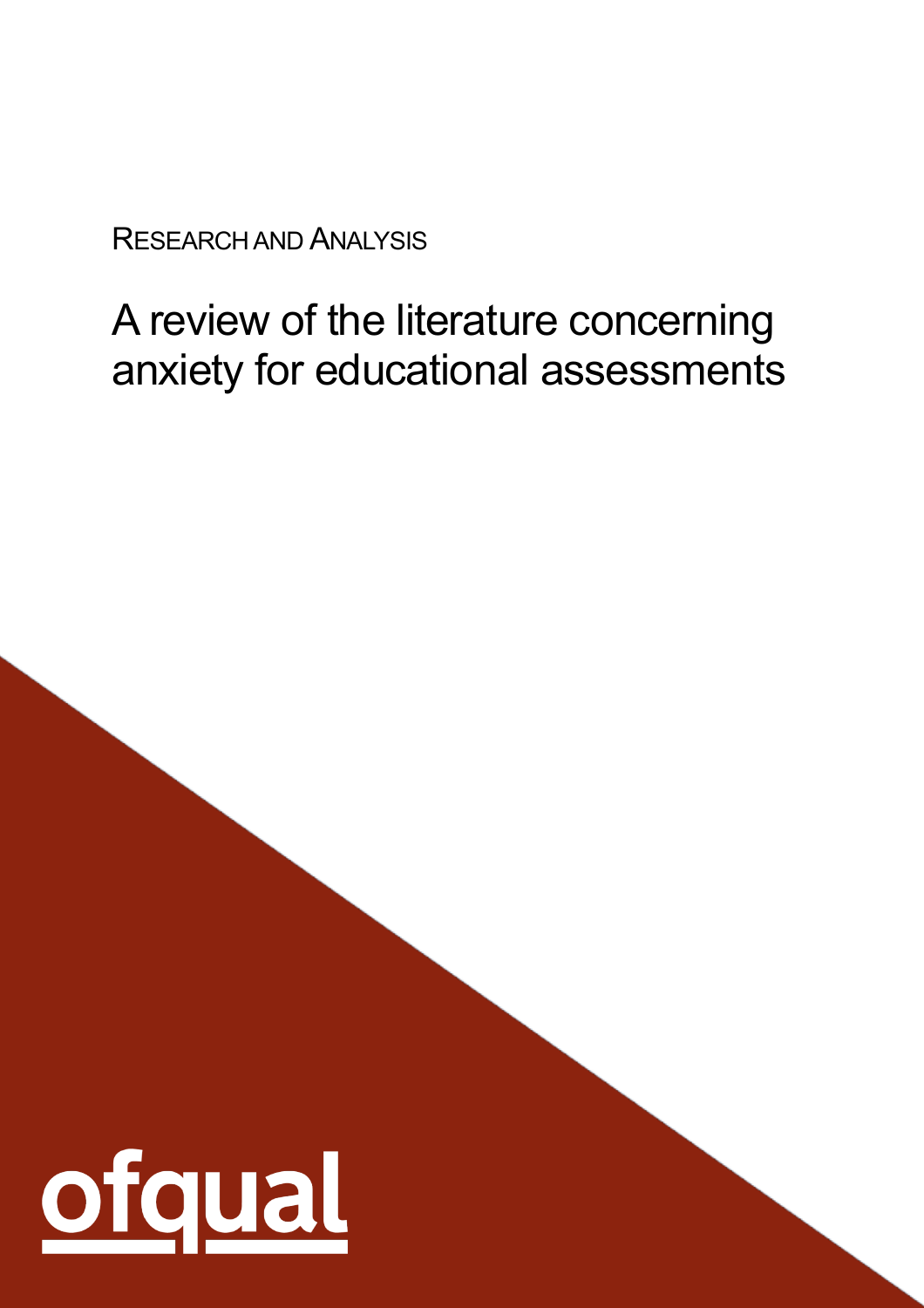# Author

Emma Howard, Ofqual

# Acknowledgements

I would like to thank colleagues at Ofqual and David Putwain (Professor of Education and Early Childhood Studies, School of Education, Liverpool John Moores University) who reviewed and provided helpful comments on earlier versions of this manuscript.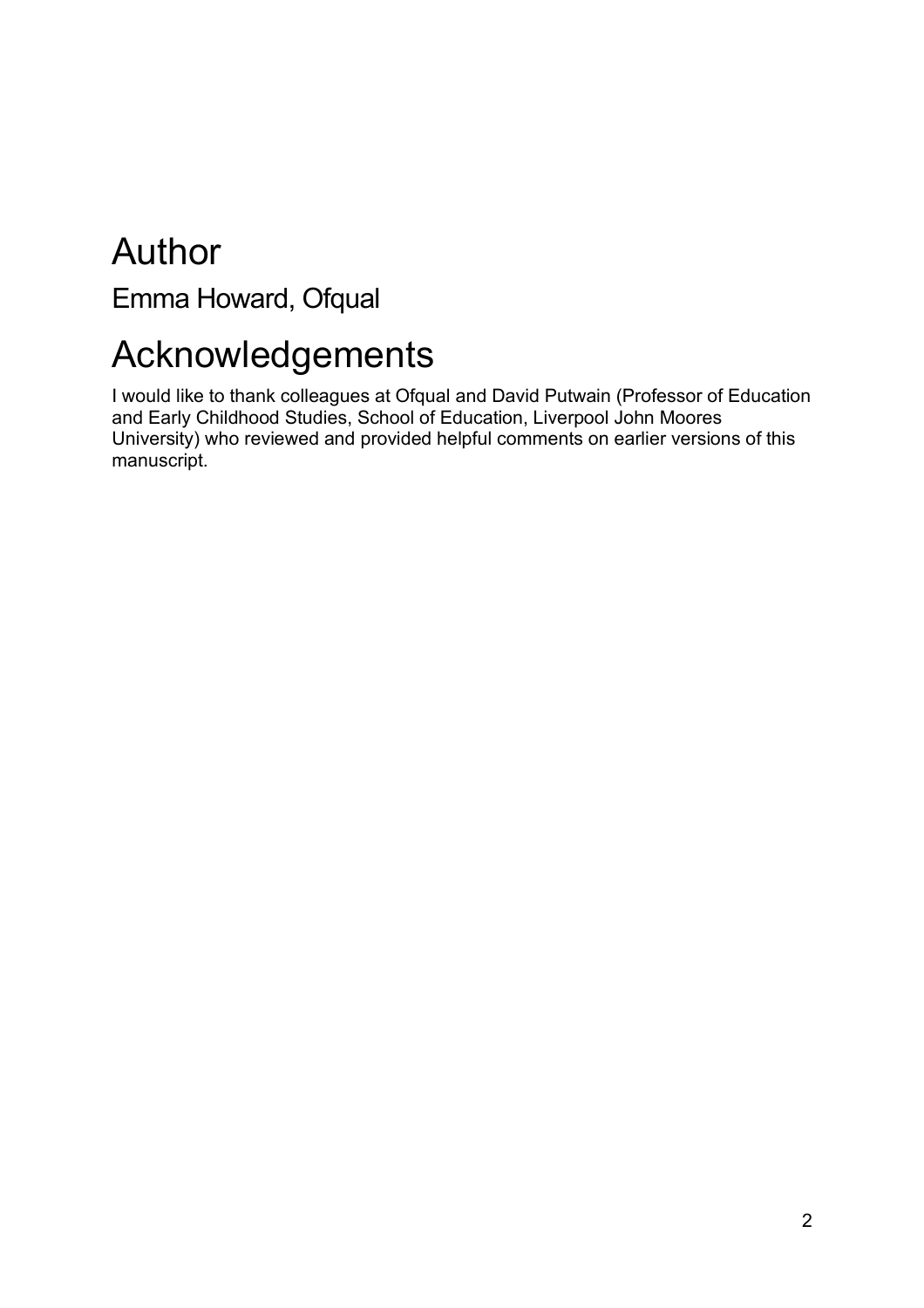# **Contents**

| Appendix A - A timeline of key policy changes and campaigns supporting the    | 42 |
|-------------------------------------------------------------------------------|----|
| Appendix B - The ten most common types of concerns discussed during Childline |    |
|                                                                               |    |
| Appendix D - Resources for managing assessment-related anxiety47              |    |
|                                                                               |    |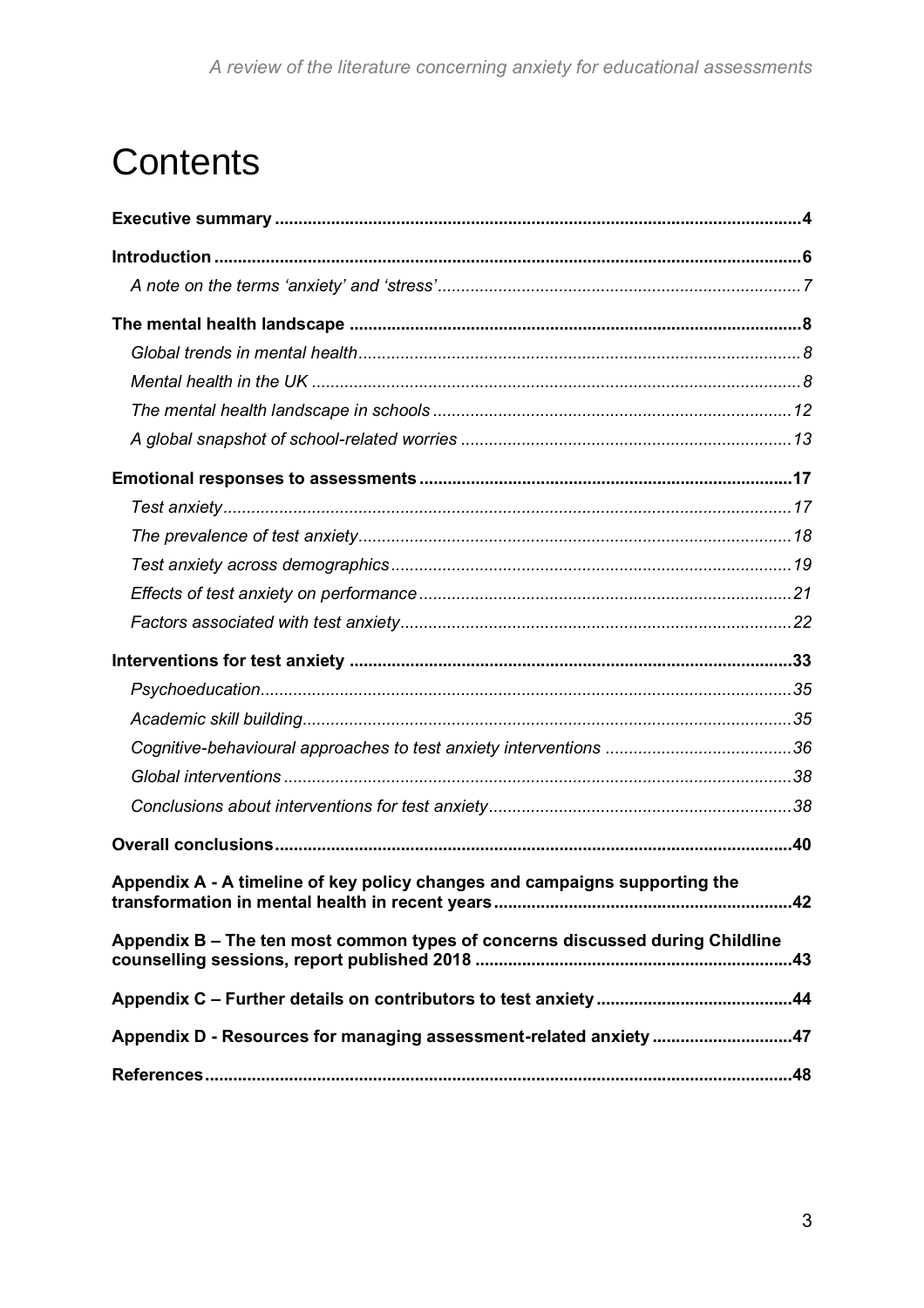# <span id="page-3-0"></span>Executive summary

This review pulls together statistics and academic literature relating to the causes, symptoms and effects of assessment-related anxiety, known as test anxiety in the literature. It is an academic piece of writing that considers what is currently known about test anxiety, by drawing on existing evidence and research, and may be of particular interest to specialists and practitioners working in the field. The nature of a literature review means that we are not reporting our own research or discussing our own perspectives. Rather, we are drawing together credible evidence that is already available and are considering what this might tell us about test anxiety. The review does not focus on particular assessments, but considers the issue more widely within the context of the global and UK mental health landscape, and the context of other related factors.

Childhood and adolescence is found to be a particularly sensitive period with regards to emotional and mental health. Amongst children and young people, evidence shows that depression- and anxiety-like experiences are increasing. There is also a rise in the number of children and young people using the NHS mental health services, and Childline is reporting increased use of its counselling service relating to emotional health and well-being. Whilst obviously concerning, these trends can be difficult to interpret. Recent campaigns have encouraged children and young people to identify, discuss and seek help for issues that affect their mental health. It is therefore possible that positive reactions to these campaigns and help-seeking behaviours have contributed to the increased use of services and increased detection of mental health concerns.

Whilst stress can be positive or negative, test anxiety relates only to the adverse experiences of stress, where perceptions of not being able to manage the stressor are internalised negatively. Test anxiety encompasses negative physiological, affective and cognitive responses to a test or assessment, where symptoms such as rapid heart rate and breathing, and worry about underperforming, occur before, during or after an assessed performance. Although these responses can be elicited by any evaluated performance, such as an interview, driving test, or a sports game, here we focus on responses to educational assessments.

Exams and revision are known to be sources of concern for some students and this has likely been the case since their inception. Despite there being no measure systematically evaluating the degree of test anxiety over time, there is evidence that suggests that its prevalence has been relatively stable. However, anecdotal evidence from the education sector and perceptions in the media suggest that, more recently, children and young people are experiencing more stress and anxiety in relation to assessments. A recent and positive shift in attitudes towards discussing mental health may, in part, explain this.

Test anxiety can be experienced by people of all ages, and is observed in some children and young people across all stages of education. It is difficult to determine the prevalence of test anxiety amongst students. However, it is estimated that a small number of students per class are likely to be highly test anxious, with females more likely to experience test anxiety than males. When a student perceives they cannot overcome academic pressures, these pressures can elicit a 'threat response' in which anxiety is experienced. This tends to occur where a student does not believe strongly in their academic competence and has ineffective strategies for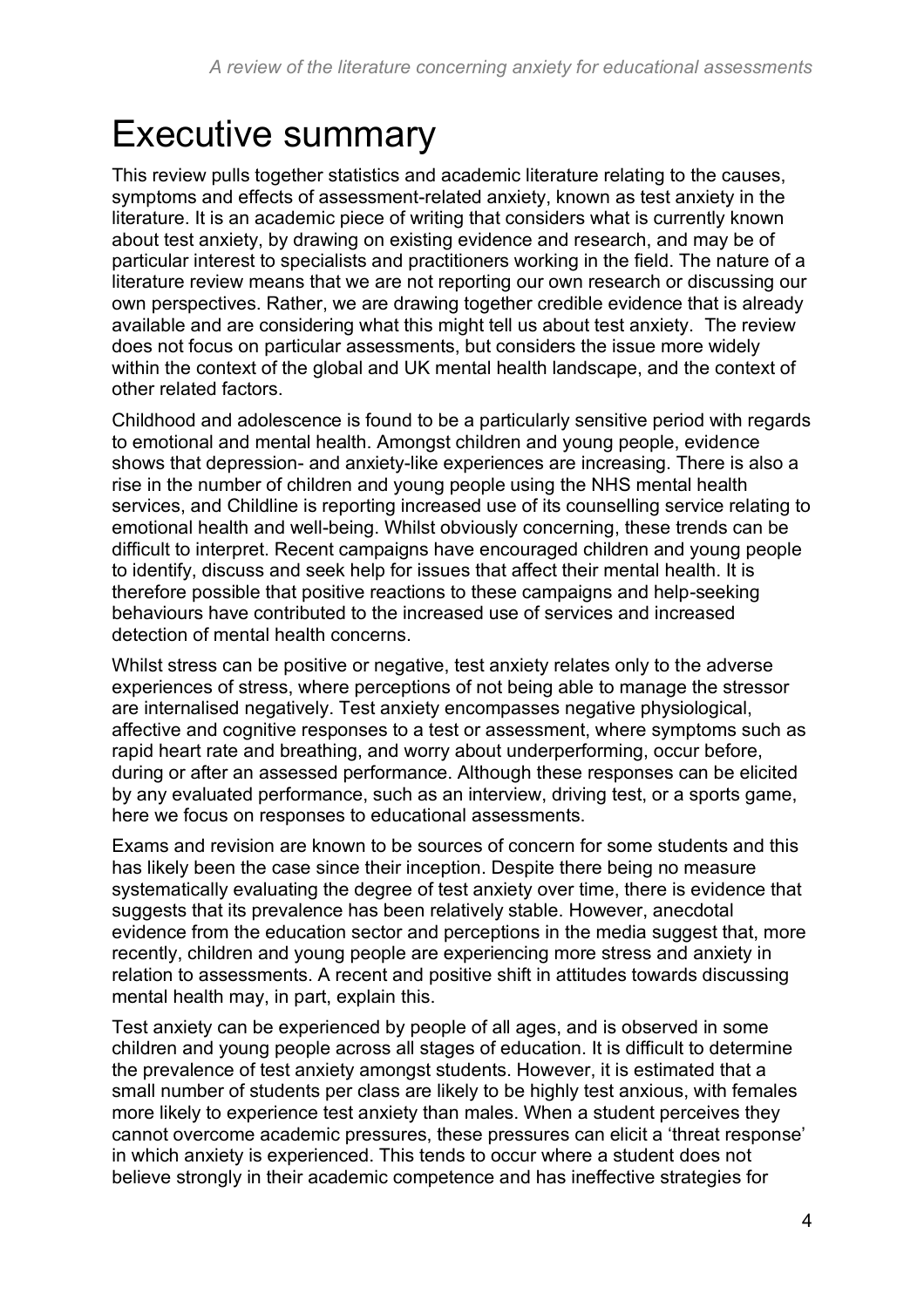coping and regulating emotions. However, this is not the case for everyone. Where a student perceives they can overcome academic pressures, a 'challenge response' tends to be elicited. For these students, the academic pressures can be motivating rather than anxiety inducing.

After controlling for ability, high levels of test anxiety are generally associated with small reductions in test performance. As such, test anxiety could have a detrimental impact on performance in high stakes assessments, with further implications for entry to subsequent education and employment. But, regardless of the impact on performance, test anxiety can be significantly detrimental to a child or young person's mental health.

Evidence suggests that test anxiety does not have a single cause. Rather, many factors can increase test anxiety or protect against it. These factors are categorised according to the source of anxiety as intra- and inter-personal, or assessmentspecific. For instance, individual differences in beliefs about academic ability, personal drives for academic behaviour and coping mechanisms can mediate the experience of test anxiety. Social interactions with teachers, parents and peers can also increase test anxiety through fear appeals (messages that are intended to encourage studying by warning about the consequences of failure), the setting of high standards for achievement, and the transference of stress.

Features of the assessment itself can also influence the degree of anxiety experienced. For instance, responding to multiple-choice questions is reported as being less anxiety-eliciting than writing extended responses. In contrast, performance-based assessments with the social element of an audience (such as oral language presentations and sports or performing arts assessments) are likely to elicit a greater degree of test anxiety than traditional pen and paper exams. Perceptions around difficulty and stakes of the assessment can also contribute towards test anxiety in some students.

Importantly, students might be able learn to respond to academic pressures differently, so it is possible to weaken threat responses, and therefore reduce test anxiety. Evidence indicates that there are several interventions that are effective in doing this, in which schools, teachers, parents, and, to some extent, peers, can have a role. Modification to the assessment context might be an appropriate intervention, however only where the integrity of the assessment is not compromised. More appropriate means of reducing test anxiety rely on students, parents and teachers creating a positive environment concerning assessments in which students' academic self-beliefs are nurtured. For parents and teachers, this might include setting only reasonable expectations for achievement and avoiding trying to motivate students using fear appeals.

Educative and therapeutic interventions can also help to alleviate anxiety around assessments, with a combination of approaches being most effective. Educative interventions aim to inform students about the causes and symptoms of test anxiety, and build academic study and test-taking skills that increase students' preparedness to take the assessment. Therapeutic interventions aim to challenge negative thoughts about the assessment and the student's ability to perform, and encourage relaxation strategies and mindfulness. These interventions have flexibility in their delivery, with evidence suggesting that highly test anxious students can benefit from both school-based and self-administered management of test anxiety. Importantly, these interventions should rely on a shared responsibility of teachers and parents to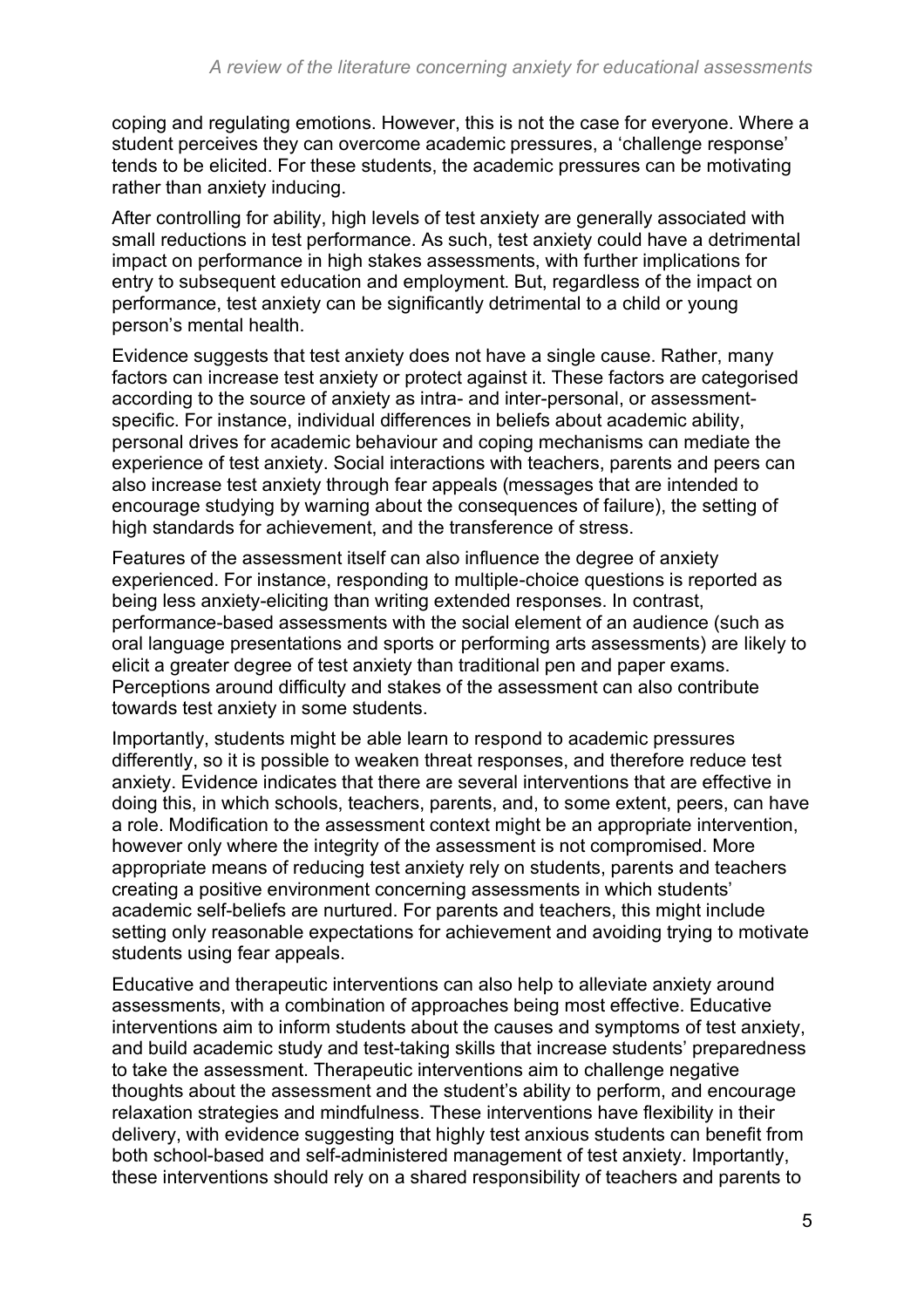encourage these practices, and for students to engage and be motivated to partake in them.

# <span id="page-5-0"></span>Introduction

This review combines statistics and academic literature to understand what is currently known about test anxiety. Although a test anxious response can be elicited by any evaluated performance (for example, an interview, driving test, or a sports game), the current review specifically focuses on the emotional response to educational assessments. This includes traditional written assessments, non-exam assessments, as well as subject-specific assessments, such as spoken language tests and performance-based assessments used in sports and performance arts qualifications. Whilst test anxiety is the focus here, assessment-related stress and anxiety are often seen as synonymous, with the terms 'stress' and 'anxiety' (and sometimes 'worry') frequently used interchangeably in the literature (Putwain, 2007). Because of this, when making reference to literature reporting 'stress' (in the context of negative stress responses) or 'anxiety' through this review, the term used in the original source is used. But, it is important to bear in mind that although stress and anxiety can sometimes be related, they can also refer to different experiences. It is important to consider this to encourage the correct use of these terms in future discourse. The note on the terms 'stress' and 'anxiety' below clarifies where these concepts might be the same, and where they might be different.

It is noteworthy that whilst aspects of the UK's assessment system relating to particular qualifications, subjects, or assessment types are explored here, this review considers test anxiety more generally. Test anxiety can be experienced by students of all ages. As such, test anxiety is explored here across the typical age of students, from primary school children aged 7, to university leavers aged 21. It must be noted though that there tends to be more literature within some assessment contexts. For instance, there is more research in the context of GCSE and A level exams, and there is a large body of research in which the participating students are attending university. Some literature is also set outside of the UK education context. However, these findings still contribute to understanding students' experiences in other phases and contexts of education relevant to the UK.

The content of the review is split into three sections: 'The mental health landscape', 'Emotional responses to assessments', and 'Interventions for test anxiety'. The first section considers test anxiety within the more general context of the global and UK mental health landscape. Other factors associated with mental health, such as depression and life-satisfaction, are therefore discussed here. This first section continues the exploration of test anxiety in the context of school-related stress and anxiety. Test anxiety is defined in the second section, and the symptoms, contributory factors and effects are explored. The prevalence of test anxiety across different demographics (such as age and gender) is also considered. The degree to which a student experiences test anxiety is dependent on a range of intra-and interpersonal, and assessment-related factors, which are introduced in turn in the second section of this review. The final section focuses on evidenced-based interventions for test anxiety. These interventions can be undertaken by students, teachers, schools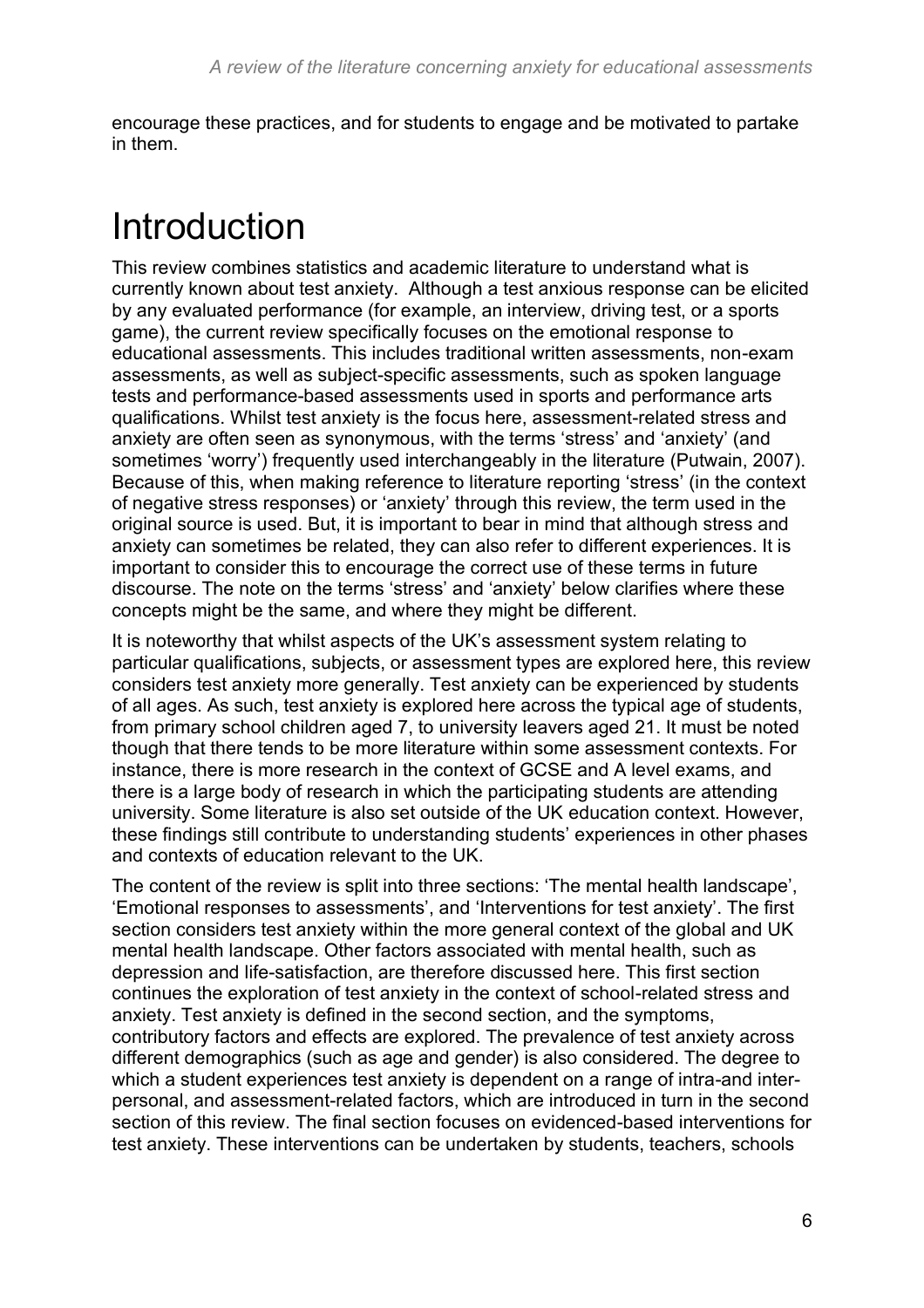and parents to reduce negative symptoms associated with assessment-related stress and anxiety.

# <span id="page-6-0"></span>A note on the terms 'anxiety' and 'stress'

Before considering the main body of this review, it is worth reflecting briefly on the terms 'stress' and 'anxiety'. Putwain and colleagues (Putwain, 2007; Putwain, Connors, Woods & Nicholson, 2012) clarify the similarities and differences between stress and anxiety. They highlight that stress is a response occurring when one feels what can be achieved is less than what is expected or desired. For example, when there is work to be completed for a looming deadline that cannot be achieved without intervention. Stress can have a positive or negative effect on performance, and this depends on the response to the stress. Stress can be responded to as a challenge or a threat. Where stress is responded to as a challenge, this can result in increased motivation, working harder and better performance. A stressor can be perceived as a challenge when the individual's focus is on success rather than failure, and when there is a positive self-belief in being able to manage the stress. On the other hand, if the stressor is perceived as a threat, this causes anxiety, can disrupt cognitive function (for instance, going blank in an exam), and as a result, can reduce performance. The threat response to stress can occur where there is a focus on failures, and consequences of failures, and where there is no self-belief in being able to manage the stress.

This explains why different people experience the same stressors differently, ultimately depending on the individual's response to the stressor as a challenge or a threat. Importantly, this means that stress can be positive or negative, whereas anxiety is only negative. This understanding should encourage challenging the discourse that 'a bit of stress is good for you', because this might not be the case for everyone. The response an individual has to stress is also not impossible to change. We can learn to change anxiety-inducing threat responses to a more positive challenge response.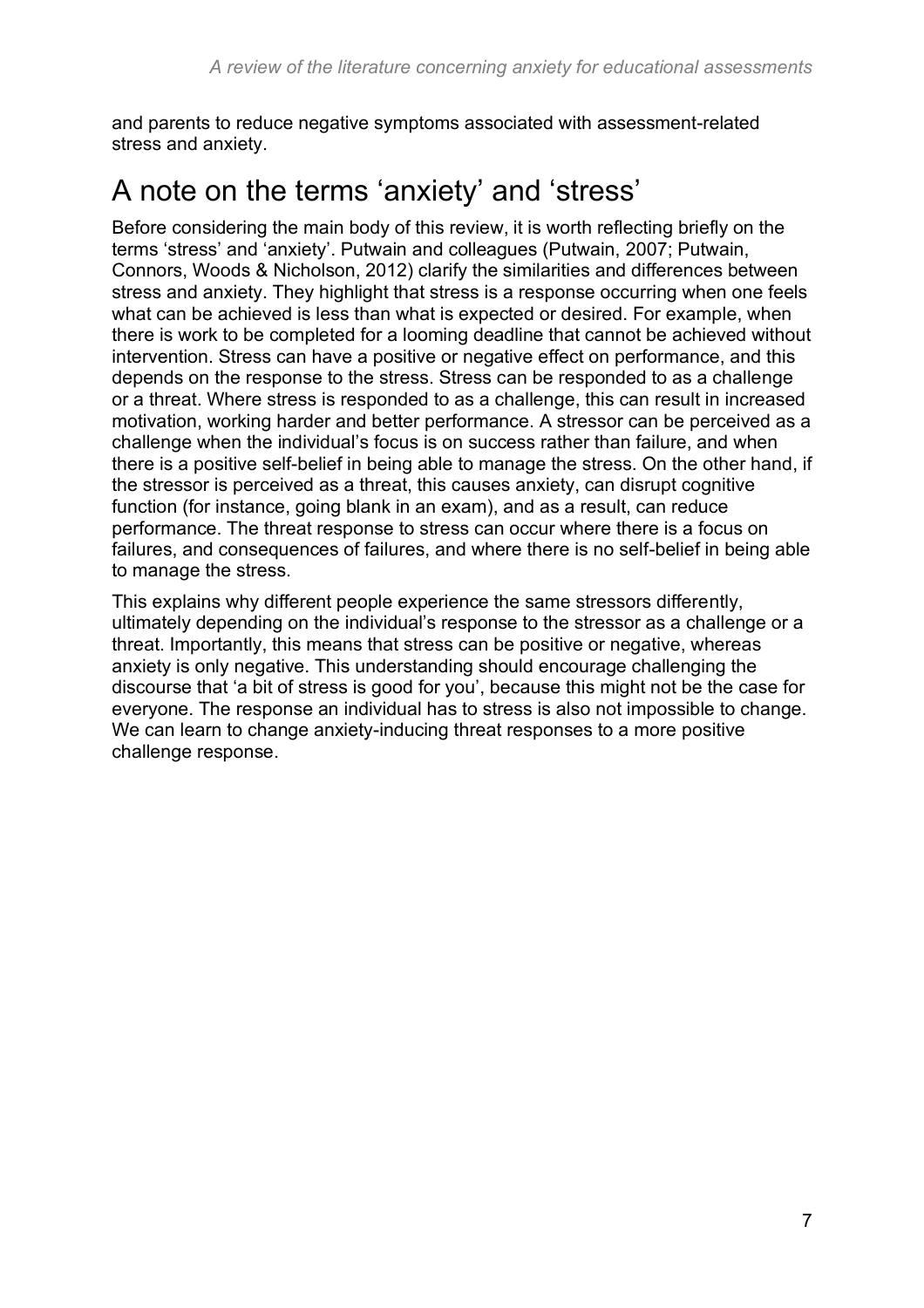# <span id="page-7-0"></span>The mental health landscape

This section gives an overview of the mental health landscape for children and young people, globally and in the UK, and how this compares to that of adult populations. The findings in this section indicate that interpreting statistics relating to mental health is not straightforward. Whilst there has been an increase in depression and anxiety type symptoms reported by children and young people in the UK, this increase is not specific to recent years. Rather the increase has been observed for several decades, both in general and in the context of education. There has also been a greater use of youth mental health services. These increases must be considered in light of recent policy changes and campaigns, which have encouraged help-seeking behaviour and a more positive environment in which to recognise and speak about mental ill health. Moreover, population growth amongst children and young people is likely to contribute to an increase in the number (but not proportion) of users of these services.

# <span id="page-7-1"></span>Global trends in mental health

Mental health issues relating to anxiety and depression are experienced globally. Exploring 87 studies across 44 countries, a meta-analysis determined that 7% of the global population had experienced some type of clinical anxiety (Baxter, Scott, Vos & Whiteford, 2013). Major depressive disorder was examined in 120 studies in 74 countries and found to affect 5% of the population globally (Ferrari et al., 2013).

There is a perception that the prevalence of anxiety and depression over the past few decades has increased due to the stresses of modern life. However, there is limited evidence to support these views and the perceived increases might be due to changes in the methods used for detecting anxiety and depression. For instance, changes to the research method over time (such as less stringent measures or research tools measuring unrelated somatic symptoms), probing questions, and population growth increasing the number of affected patients, can over represent the prevalence of anxiety and depression in a population (Baxter, Scott, Ferrari, Norman, Vos & Whiteford, 2014; Guo, Tsang, Li & Lee, 2011; Narrow, Rae, Robbins & Regier, 2002; Willmott, Boardman, Henshaw & Jones, 2008).

There is stronger evidence to suggest that the prevalence of mental health issues relating to anxiety and depression have remained stable over time. Baxter et al. (2014) carried out a meta-analysis including 207 studies across 21 world regions (each world region consists of more than one country). Overall, the global prevalence of anxiety and depression was unchanged from 1990 to 2010. However, the study indicated that anxiety and depression are experienced differently across age and gender. Females are almost twice more likely to experience anxiety and depression than males, and there is a sharp increase in prevalence from age 10 to 24, after which there is a slow decrease over the lifetime. Early adolescence into young adulthood therefore seems to be a particularly sensitive time for experiencing anxiety and depression.

# <span id="page-7-2"></span>Mental health in the UK

Baxter et al. (2014) did not observe differences over time in the prevalence of anxiety and depression in young people globally. However, in the UK, mental health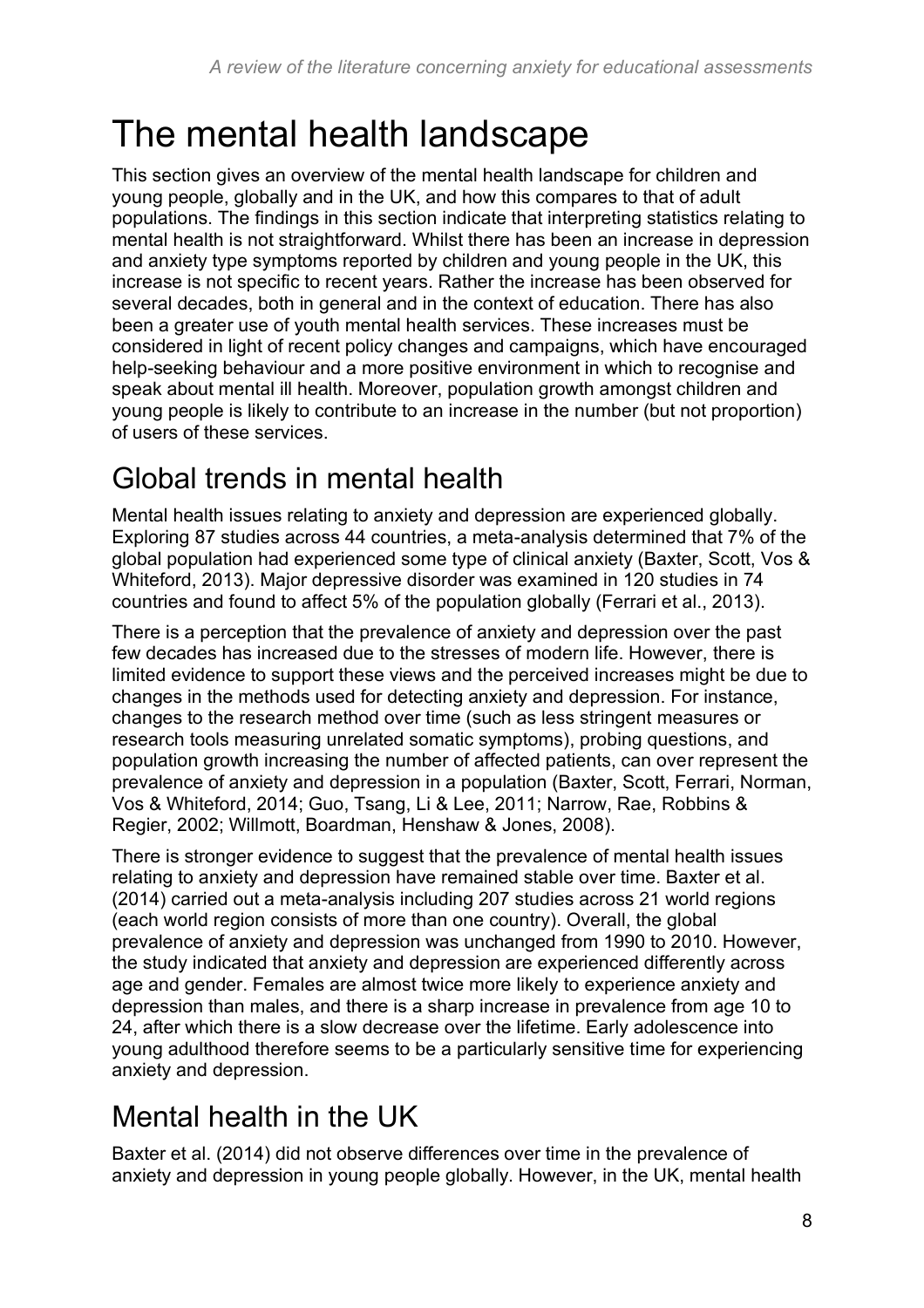services for children and young people are being increasingly drawn on. It is estimated that 1 in 10 children aged 5 to 16 suffer from a diagnosable mental health illness in the UK (Public Health England, 2016) and one in twelve 5 to 19 year olds have an emotional disorder such as anxiety or depression (NHS England, 2018a). According to NHS mental health statistics (first recorded in 2016), the number of adults in contact with mental health services has decreased over time, yet the number of children and young people (18 years and younger) in contact with mental health services has increased. In March 2016, 9% of those in contact with mental health services were children and young people, compared to 19% in March 2019.

Childline is a UK counselling service charity providing someone for children and young people to talk to when they have worries. Childline report statistics annually on the counselling sessions they have provided between the beginning of April and the end of March (2015, 2016, 2017 & 2018 ). The annual reviews report that they provide consistently around 300,000 counselling sessions to children and young people each year. Moreover, the most talked about concern in the latest report (published in 2018) is emotional health and well-being, with more than 39% of sessions discussing this as the main concern. In the 2018 report, Childline highlights that sessions mentioning anxiety have increased by 55% from 13,700 between April 2016 and March 2017 to 21,300 between April 2017 and March 2018.

The NHS and Childline statistics offer insight into mental health amongst adults and children in the UK, currently and in more recent years. The UK Household Longitudinal Study and the Children's Society's household panel survey (see Office for National Statistics, 2019a & 2019b; University of Essex, 2018; University of Essex, 2019) give an opportunity to examine more historic aspects of anxiety and depression.

### *UK longitudinal trends in well-being and mental health*

Longitudinal trends in well-being and mental health are being monitored by The UK's Measuring National Well-Being programme, which was launched in 2010 (with first publication in 2012). The programme is run by the Office for National Statistics and collates measures of well-being and indicators or mental health taken from the UK Household Longitudinal Study and Children's Society's household panel surveys, which have been in operation for several years prior to the programme starting. Currently, these surveys give the most coherent longitudinal view of well-being and mental health in the UK. The National Well-being Measures track several different aspects of well-being and mental health in children aged 10-15 and adults aged 16+ over time (some measures have been tracked for longer than others though). Amongst these measures are self-reported measures for life-satisfaction and happiness, and indirect measures (sub-clinical indicators) of depression and anxiety. In some waves of the adult survey, the findings are reported separately for those aged 16-19 and 20-24; and in other years, the findings for those aged 16-24 are combined. This occurs where sample sizes are not sufficient.

When interpreting the results it should be noted that the measures relating to depression and anxiety are different across the child and adult surveys. Therefore, whilst comparisons can be made within each population over time, comparisons between child and adult measures should be interpreted tentatively. Another important point is that the National Well-Being Measures do not use clinical measures of depression and anxiety, hence the figures do not indicate the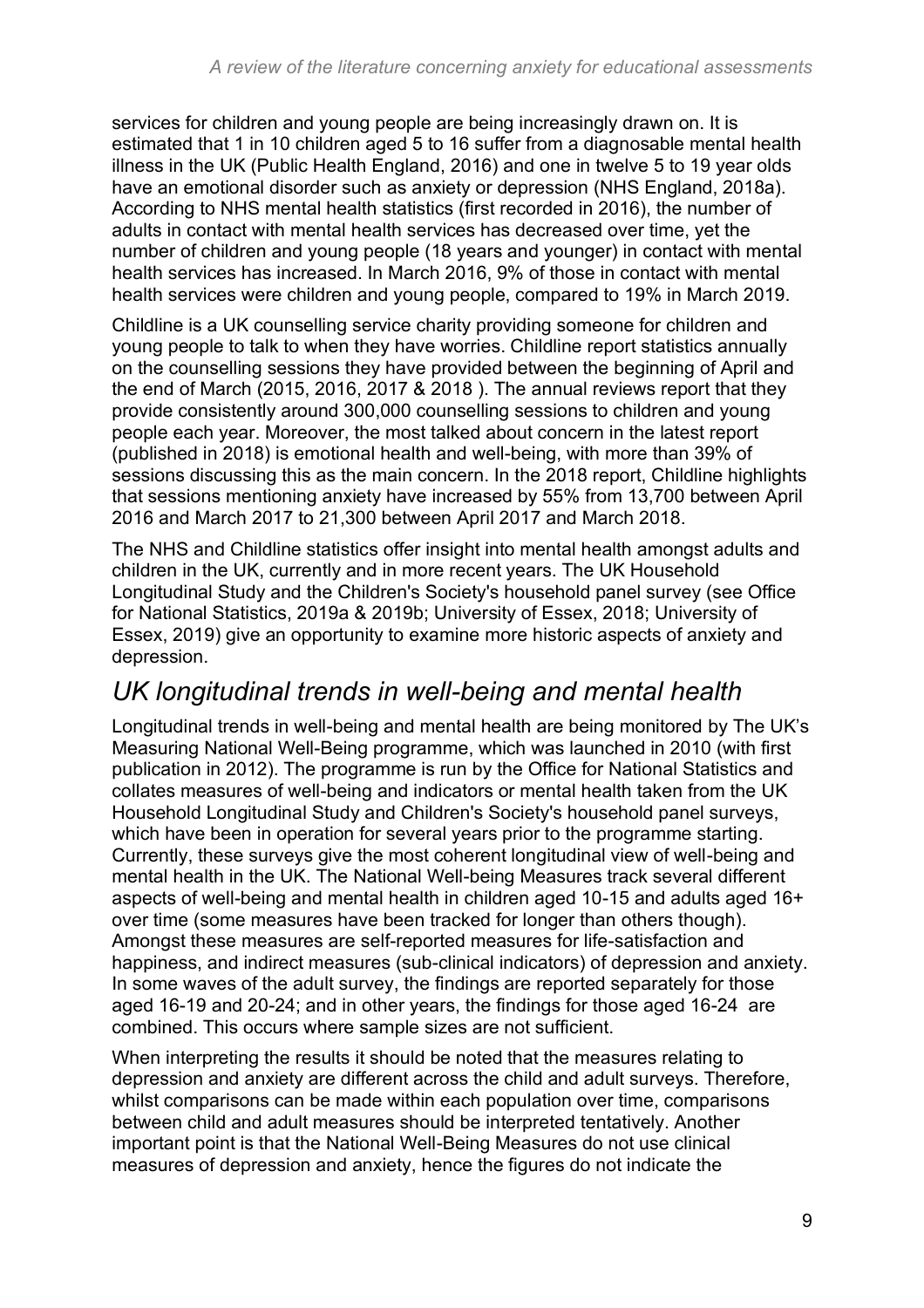prevalence of these issues in the population. Rather, the National Well-Being Measures focus on emotional symptoms relating to depression and anxiety, and have a lower threshold than for clinical disorders (Baxter et al., 2014). Despite this, these measures currently offer the best indicator of how anxiety and depression-type experiences have changed over time.

Overall, the proportion of adults reporting high life satisfaction and happiness has increased between 2012 and 2018, from 26% to 31%, and 32% to 35% respectively. However, for young adults aged 16 to 19, although measured over a shorter period of time: between 2015/16 and 2017/2018, the proportion reporting high life satisfaction and happiness has decreased, from 36% to 33% for life satisfaction, and from 40% to 34% for happiness. For children aged 10 to 15, levels of life satisfaction and happiness have stayed the same, with around 80% of children reporting high life satisfaction and 75% reporting high levels of happiness between 2012 and 2017.

The proportion of adults (including young adults aged 16 to 19) reporting anxietyand depression-type experiences has been consistent between 2011 and 2016, at around 18-20% of the population. However, the proportion of young adults reporting this is consistently marginally higher than the general adult population.

The National Well-being Measures survey asked children to report the degree to which they worry a lot and how often they are unhappy, downhearted or tearful. These measures are taken as a proxy for depression and anxiety and were included in the survey from 2009 to the latest version in 2017. The proportion of children aged 10 – 15 who reported worrying a lot has increased between 2009 and 2017 from 17% to 21%. Similarly, the proportion who reported that they are often unhappy, downhearted or tearful has marginally increased from 4% to 5%. These increases appear to be most noticeable between the surveys collected between 2013 and 2017.

The National Well-being Measures programme uses the General Health Questionnaire (GHQ; Goldberg & Williams, 1988) to capture levels of depression and anxiety like experiences. The GHQ has been used in UK research spanning three decades to assess changes in anxiety and depression over time. For instance, West and Sweeting (2003) and Sweeting, Young and West (2009) examined three cohorts of 15-year-olds in west Scotland in 1987, 1999 and 2006. Over this period, they found an increase in the proportion of male and female students who reported depression- and anxiety-like symptoms. This increase was greater for females than males. For example, the proportion of 15-year-olds who reported depression- and anxiety-like symptoms in 1987, 1999, and 2006 was 13%, 15% and 22% for males, and 19%, 33% and 44% for females.

Similarly, Collishaw, Maughan, Natarajan and Pickles (2010) used the General Health Questionnaire in a study with 16-17 years olds across England in 1986 and 2006. Ratings on the GHQ indicated an increase in mental health symptoms, particularly for depression and anxiety, where twice as many respondents reported these issues in 2006 compared to 1986. Again, the increase was greatest amongst females. These findings suggest that anxiety- and depression- like symptoms have been increasing amongst young people over time, and that these increases are greater for females than males.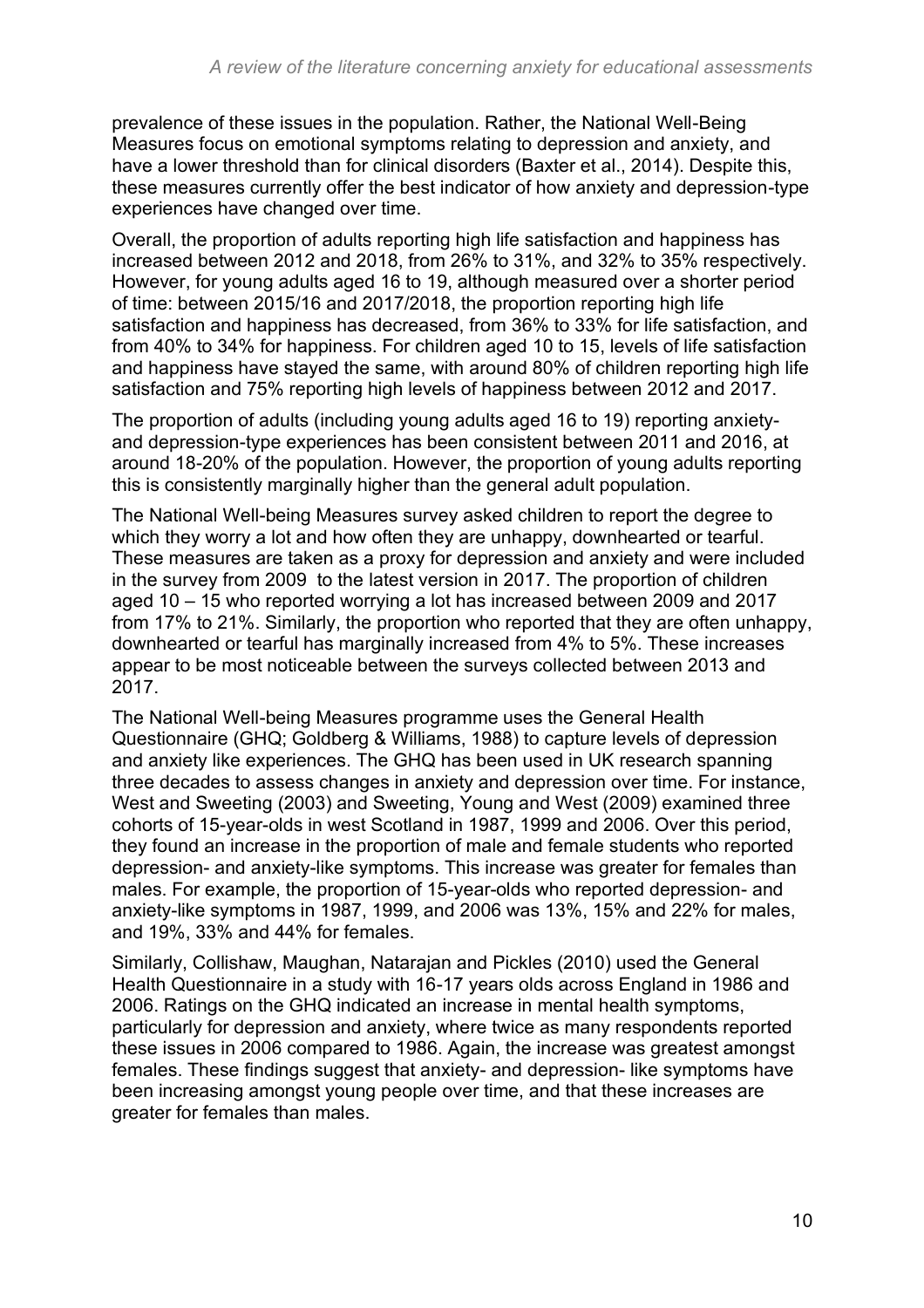### *Understanding trends in mental health issues in young people*

Alongside an increase in reported poor mental health, the use of mental health services by children and young people has also increased in recent years, as indicated by statistics from the NHS and Childline. These statistics have raised concerns about child well-being and mental health, although the findings must be considered in the context of other changes. For instance, Baxter et al. (2014) indicate that the prevalence of depression and anxiety must be understood alongside changes in population growth and help-seeking behaviour.

### *Changes to population growth*

Population growth may account for some of the increase in individuals making use of youth mental health services. The number of births in the UK between 1990 and 2010 took a U shaped curve, decreasing from 1990 to 2000 by 120,000, and then increasing from 2000 to 2010 by 130,000 (Office for National Statistics, 2015). Taking migration into account, the Office for National Statistics estimate a 7.8% increase in the number of 0 to 15-year-olds in 2018 compared to in 2008, which reflects approximately 912,000 more 0 to 15–year-olds (Office for National Statistics, 2019c). An increase in the population of children and young people since 2000 may have contributed to the increase in use of mental health services for children and young people. Indeed, increases in the number of global cases of anxiety and depression disorders can be partly explained by population growth (Baxter et al., 2014). However, whilst the number of individuals affected by anxiety and depression may be influenced by changes in population growth, the proportions who report experiencing these are not.

### *Changes to help-seeking behaviour*

There is evidence that young people have generally found it difficult to seek help about their mental health concerns (Biddle, Gunnell, Sharp & Donovan, 2004; Rickwood, Deane, Wilson & Ciarrochi, 2005). The barriers that inhibit help seeking include fear of being stigmatised and difficulty in identifying the issue or expressing themselves (Salaheddin & Mason, 2016). Recent policy changes and campaigns in the mental health landscape aim to address these issues to improve public wellbeing and access to mental health services for children and young people. Appendix A outlines a timeline of recent movements aimed at encouraging open discussion about mental health. Social media platforms have also provided a space in which to discuss mental health. A number of hashtags such as #TimeToTalk, #InYourCorner and #EndTheStigma, and popular youth vloggers such as Zoella (now an ambassador for Mind ), encourage the discussion of mental health. There are also celebrity mental health ambassadors that appeal to a range of audiences, such as Stephen Fry, JK. Rowling, Ed Sheeran, Matt Haig, Lady Gaga, Davina McCall, Ricky Hatton, and Princes William and Harry. The aim of these policy changes and campaigns is to improve attitudes and behaviours, reduce stigma attached to mental health and to encourage discussion about mental health, and they may have contributed to an increase in help-seeking behaviour (Clement et al, 2015).

Findings from recent studies indicate that these aims are being fulfilled. In 2017, Time to Change (2017a) released the latest results from the National Attitudes to Mental Illness Survey revealing that an estimated 4.1 million people have more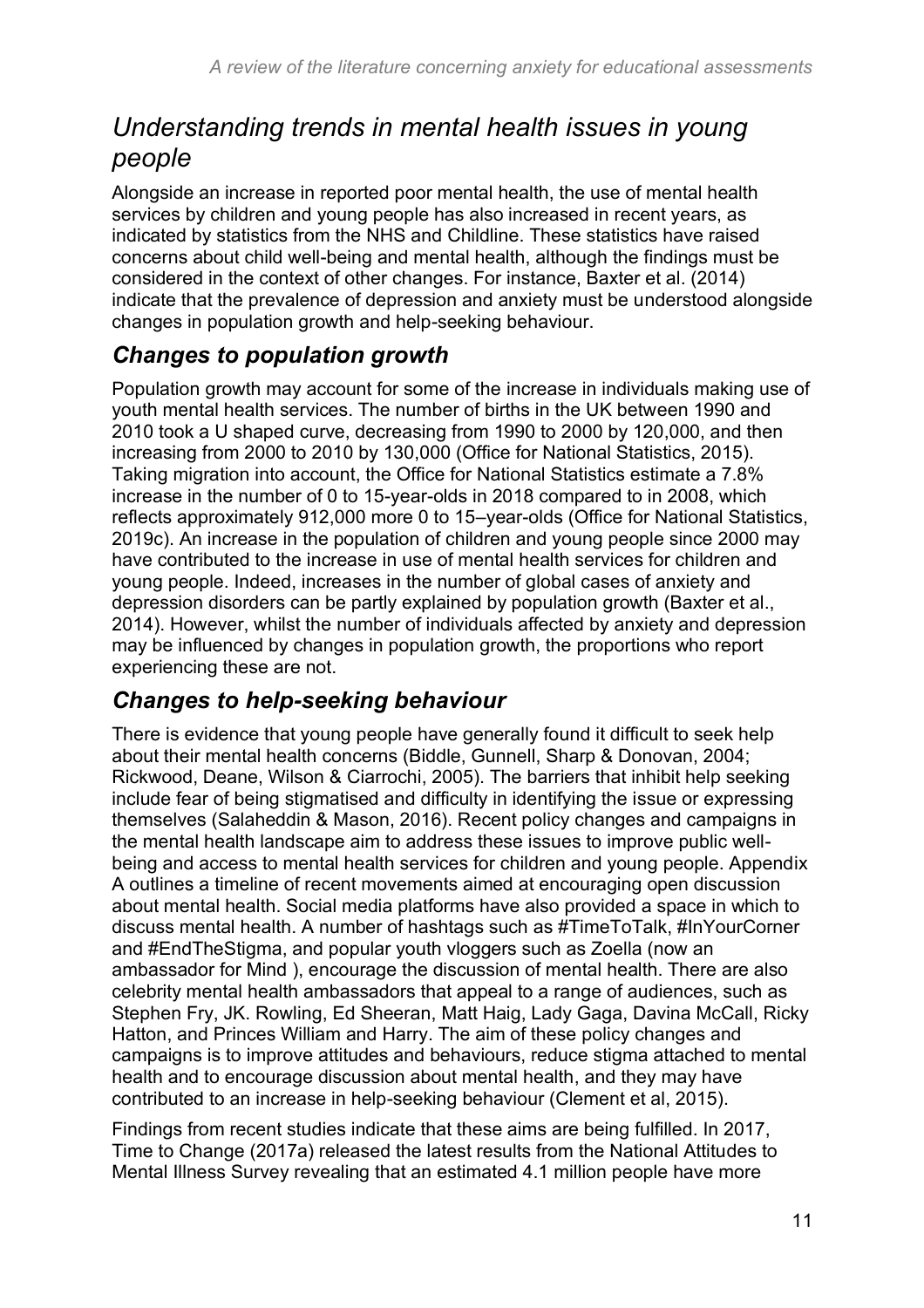positive attitudes towards mental illness since 2007, and that attitudes have improved by 11% since 2009. Time to Change (2017b) further revealed that there are increasingly more articles discussing mental health, and, for the first time since the study began in 2008, articles discussing mental health were more likely to be anti-stigmatising (50%) than stigmatising (35%). This highlights an emerging openness to discussing issues related to mental health. It is therefore likely that these increases in positive attitudes have facilitated young people seeking help about any mental health concerns. This will likely have contributed to the increase in individuals accessing NHS mental health provisions and Childline counselling sessions.

The Children's Commissioner further indicates that in recent years only a small proportion of children and young people in need of mental health provision have been able to access it (Ford, Mitofran & Wolpert, 2013). This has been due to limited funding (Children's Commissioner for England, 2018). More recently, policy has changed to increase funding to enable children and young people to access mental health services. As such, the number of children and young people in contact with mental health services is expected to increase in future years.

#### *Conclusions about overall mental health amongst children and young people*

The findings regarding mental health in children and young people indicate that trends must be interpreted within a wider context. Whilst there has been an increase in depression and anxiety type symptoms reported by children and young people in the UK, this increase is not specific to recent years, but rather is a trend that can be observed across several decades. Moreover, recent policy changes and campaigns have encouraged help-seeking behaviour. Increases in the number of users of NHS mental health services and Childline counselling sessions may be evidence of this. Population growth amongst children and young people is also likely to have contributed to an increase in users of these services.

# <span id="page-11-0"></span>The mental health landscape in schools

The evidence suggests that childhood and adolescence is a particularly turbulent period, with children and young people more likely to report experiencing depression and anxiety than any other age group. Young people often report that school is one of the main contributors to feelings of stress and anxiety. This may not be surprising as children and young people spend a large proportion of their time in school or engaging in school-related activities. Whilst learning and assessment demands can be stimulating, if they are excessive, they can lead to stress and anxiety (Låftman, Almquist, & Östberg, 2013). This section explores school-related worries globally, with a more in-depth exploration of concerns relating to school in the UK.

Carroll (2018) explored the extent and nature of education-related media discourse between 1988 and 2017. He found that media coverage relating to school and education has been common for many decades, with reports covering assessment preparation, exam results and school life more generally. Coverage featuring the word 'stress' has fluctuated over time, but slightly increased from 2010 onwards. Over each year, the word 'stress' was more prominent between April and July, which coincides with the summer exam series. Media coverage featuring the term 'mental health' was found to be rare before the year 2000, but increased from the early to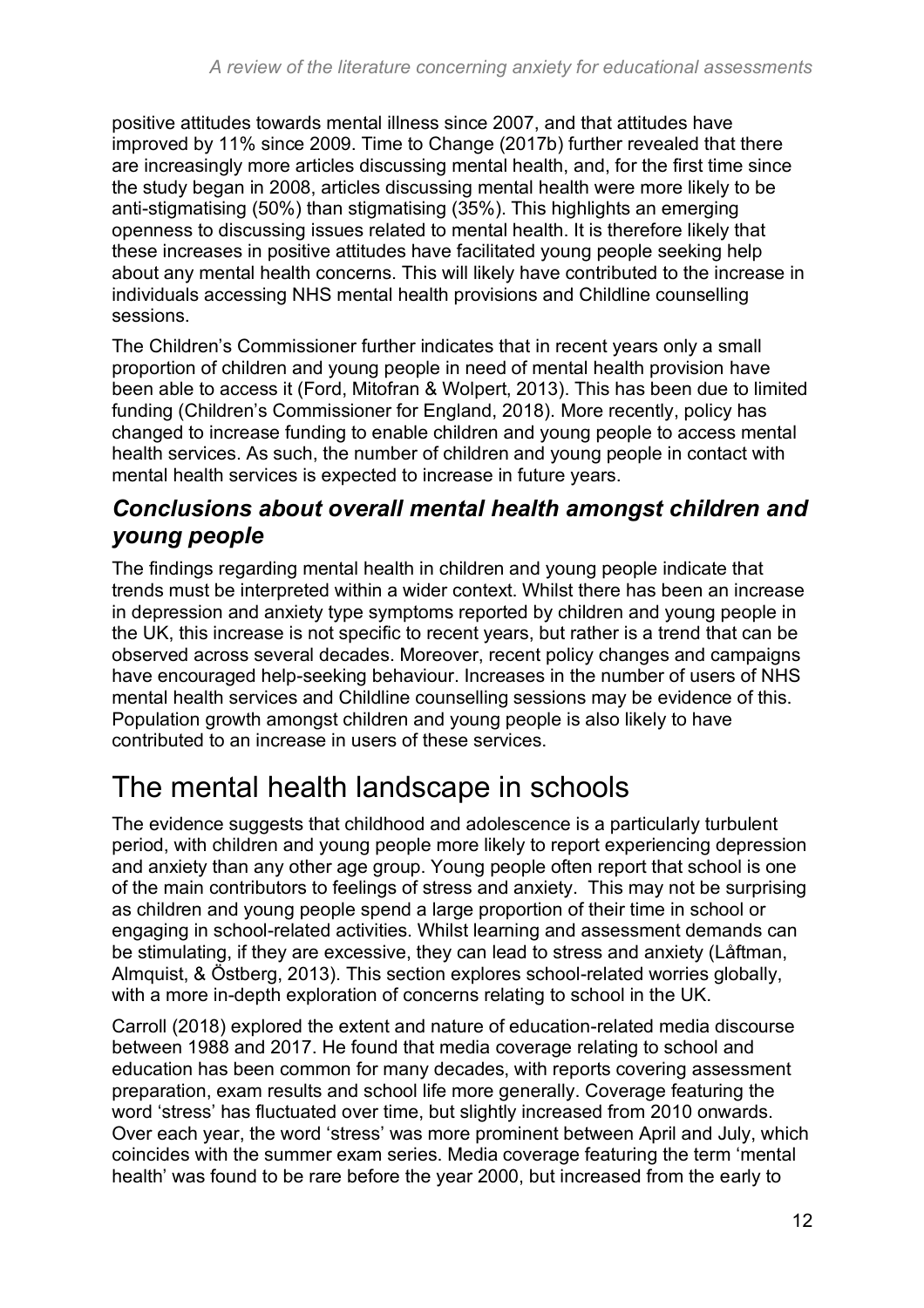mid-2010s, coinciding with the positive narrative around mental health attitudes and policies. These findings indicate an increase in media coverage on stress and mental health issues in relatively recent years, despite mental health issues having increased amongst children and young people for decades (e.g. Collishaw, et al., 2010; Putwain & von der Embse, 2019a; Sweeting et al., 2009; West & Sweeting, 2003).

Despite growing media coverage over recent years relating to education and mental health, there are relatively few sources capturing students' concerns about school first-hand. They too are somewhat limited in terms of what they cover. However, those that do exist provide a view of how students feel about schoolwork and exams, how this compares globally and how school-related concerns have changed over recent years. It is therefore useful to review this literature when considering issues around mental health in schools.

# <span id="page-12-0"></span>A global snapshot of school-related worries

The Programme for International Student Assessment (PISA) evaluates educational systems across the world every three years, offering a snapshot of student performance globally. As well as exploring the quality, equity and efficiency of the school systems, PISA collects information about school-related well-being, such as study- and assessment-related anxiety, motivation to achieve, expectations for further education and social school life. The PISA 2015 (OECD, 2017) report offers the latest published findings, surveying 15-year-olds across 72 countries.

On average, students from the UK reported feeling more anxious about studying and assessments than the global average. For example, even if they are well prepared for a test, 72% of students from the UK reported still feeling anxious, whereas the global average was 56%; and 52% of students from the UK reported feeling tense when they study, whereas the global average was 37%. However, for some other scales, the degree to which students in the UK reported assessment-related worry was similar to the global average. For instance, 62% of students in the UK indicated that they worry it will be difficult to take a test, whilst the global average was 59%. Similarly, 67% of students in the UK reported that they worry they will get poor grades, and the global average was 66%.

These data suggest that students in the UK are more likely to report studying- and assessment-related worries than the global average (although in a third of participating countries students reported a greater tendency to experience anxiety than in the UK). These findings should be considered in the context of a number of related factors. For instance, results from the PISA survey further report that globally, those who are most motivated to do well in school, and those with limited teacher and parental support, tend to be most concerned by schoolwork and assessments (these relationships are considered further below). Also, given the context of the mental health landscape in the UK being more open to identify and discuss mental health, it is possible that students from the UK are better able to report on their school-related anxiety. However, the degree to which students from other participating countries are open to talking about their school-related worries is unknown.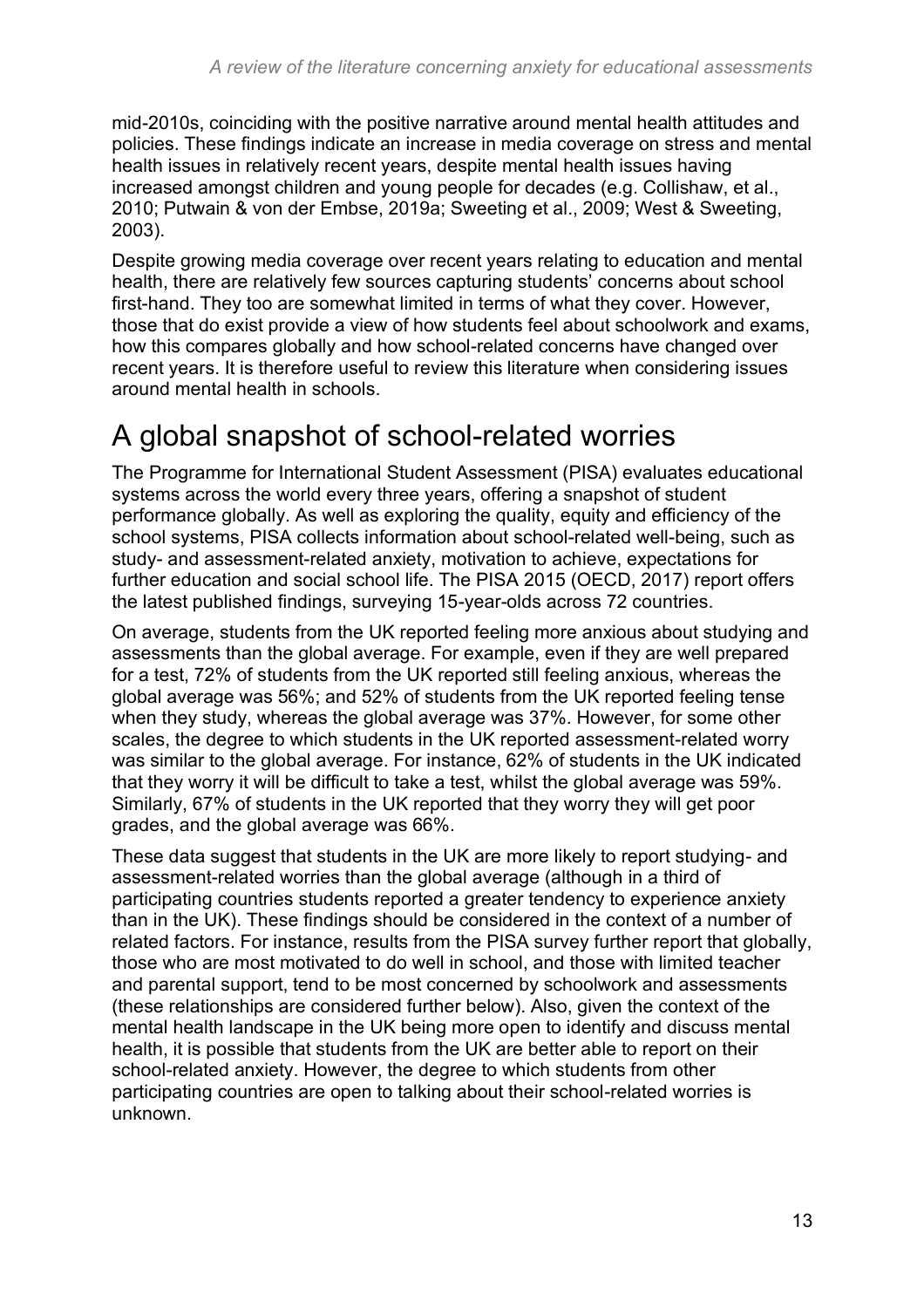### *School-related worries in the UK*

To understand school-related worries in the UK specifically, we turn to data from Childline. As previously discussed, any changes over time in the number of counselling sessions Childline has provided might indicate changes in attitudes towards mental health or an increase in help-seeking behaviour. For this reason, the Childline data relating to the number of sessions provided should be interpreted with caution. It might therefore be more informative to consider other measures – such as what children and young people are most worried about, and how this might have changed over time. This is not entirely unproblematic either though, since some concerns may be more conducive to help-seeking behaviour than others. Despite these caveats, the Childline reports offer the best insight into the types of concerns children and young people in the UK have. According to Childline, problems in school or with education first featured in the ten most commonly reported concerns in 2014 . Between 2014 and the latest report in 2018, the proportion and rank order of all counselling sessions where problems with school or education were the main concern has, in general, remained stable (see Table 1). When this is explored by age, the proportion of sessions discussing school or education is also stable within each age range, but the proportion is greater amongst younger children, with 7%, 6% and 4-5% of all sessions provided for problems with school or education for under 11 year olds, 12-15 year olds and 16-18 year olds, respectively. This is reflective of older children being more likely to discuss other issues, such as mental health and sexual relationships.

| Childline report | Rank            | Proportion of all<br>counselling<br>sessions | Number of<br>counselling<br>sessions |
|------------------|-----------------|----------------------------------------------|--------------------------------------|
| 2014             | 7 <sub>th</sub> | 4.6%                                         | 12,911                               |
| 2015             | 9 <sub>th</sub> | 5.0%                                         | 13,815                               |
| 2016             | 8th             | 4.8%                                         | 15,470                               |
| 2017             | 8th             | 5.1%                                         | 15,156                               |
| 2018             | 8 <sub>th</sub> | 4.7%                                         | 12,995                               |

*Table 1: The rank order, proportion and number of sessions in which problems in school or education were the main concern in Childline counselling sessions between 2014 and 2018.*

Childline sessions relating to a problem with school or education cover a range of issues such as disliking school, truancy, problems with a teacher, and worries about assessments and results. Figure 1 shows the number of Childline counselling sessions from 2015 to 2018 relating to each of these issues. For all years in which this data is available (2015 to 2018), exam or revision stress accounts for about 26% of sessions discussing school-related concerns, and approximately 1% of all Childline sessions. When interpreting this data, it needs to be taken into account that the data does not allow for the disentangling of positive responses to exam or revision stress (where the student identifies and works through the challenge) and negative threat responses (where the student does not perceive themselves as being able to meet demands for achievement). However, it is more likely that children and young people approach Childline regarding negative rather than positive responses to stress.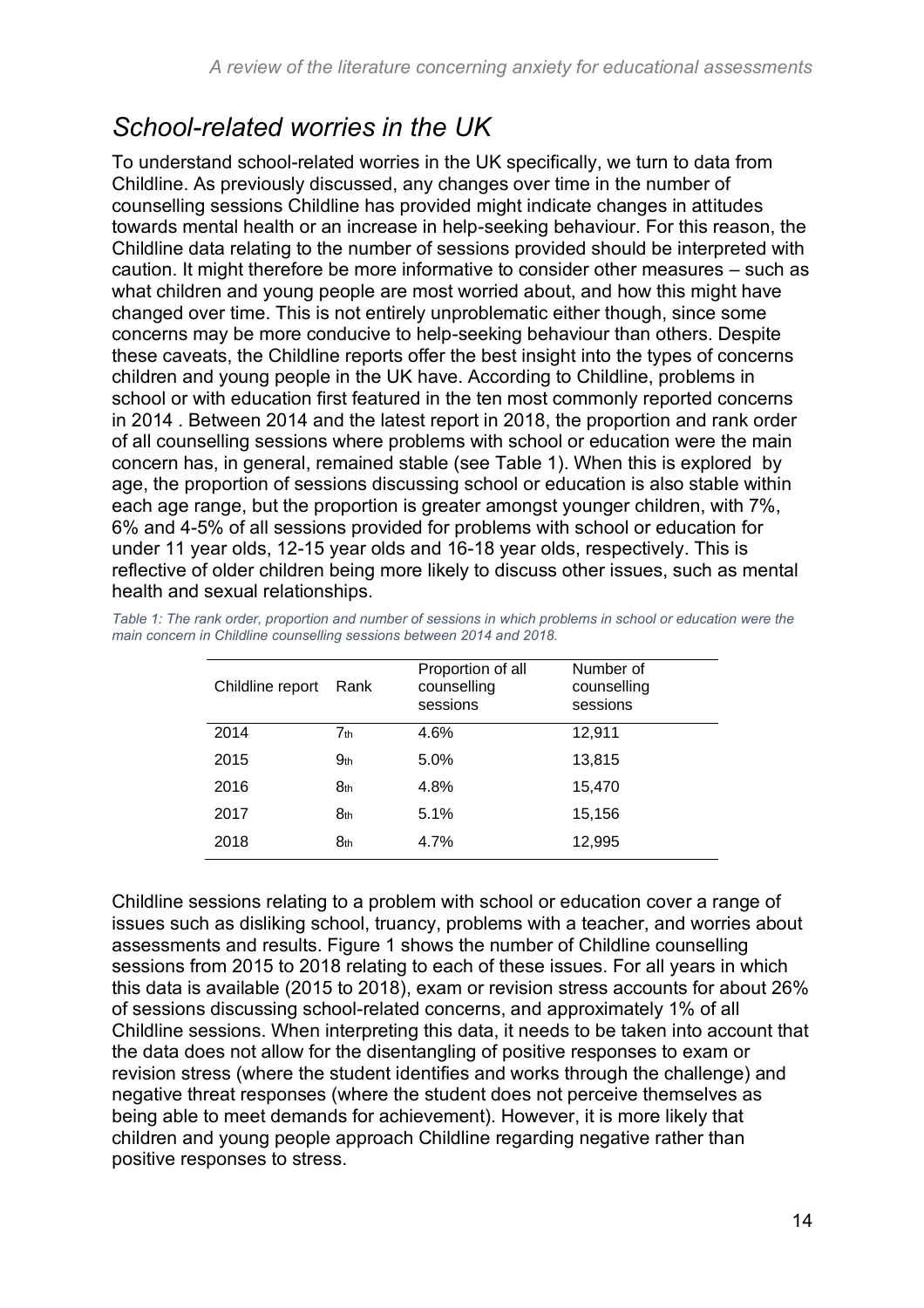

*Table 2: The count of counselling sessions that include problems with school or education from 2015 to 2018.*

Note: School or education-related issues are in the order of most common in 2018, top left to bottom right.

The Childline data suggests that whilst exam or revision stress is the most common issue within school- or education-related issues, sessions discussing exam or revision stress make up a relatively small proportion of all Childline counselling sessions. The proportion of sessions discussing exam or revision stress has also remained stable over time. And, while the number of sessions relating to exam result worries has slightly increased between 2017 and 2018, these sessions make up a small proportion of all counselling sessions and longer term data is needed to determine whether this is a trend that will continue.

Although the Childline data might provide the most comprehensive view of what children and young people are most worried about, there are some limitations. For instance, this dataset only gives a snapshot of the concerns discussed in the counselling sessions and we are unable to evaluate the severity and details of what was discussed. As such, this data may only capture the most severe cases of exam stress. Some concerns might also be easier or more difficult to talk about, which may result in their over or under-representation. Moreover, users of the Childline counselling service are children and young people up to age 18. As such, those using these services to discuss concerns about exam and revision stress have a different experience of exams and revision depending on their age. For instance, the number of exams sat, and the nature of the stakes of the exams will be different across the age range, and the data is not provided by age.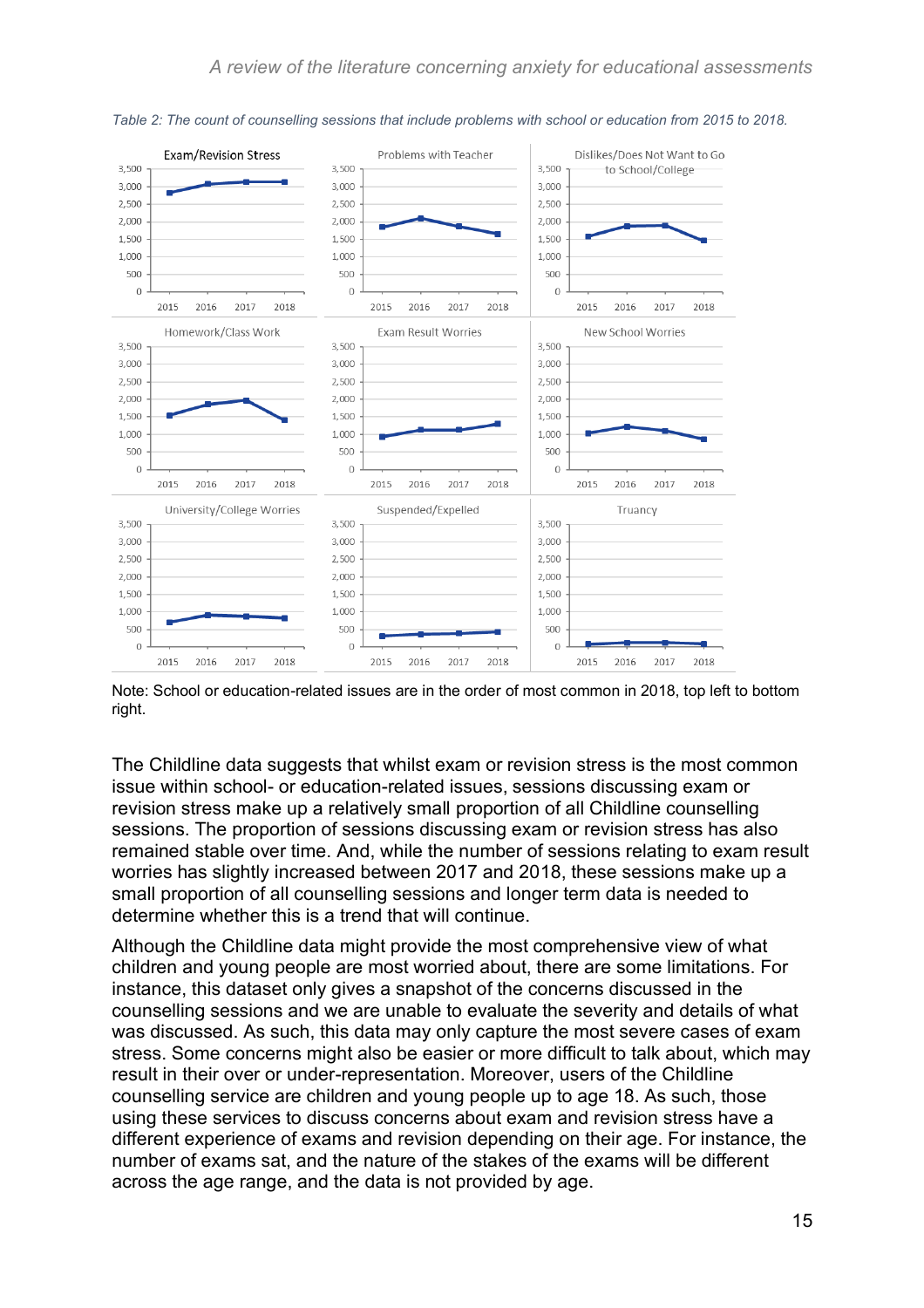There is a perception from some stakeholders and in the media that children and young people are becoming more worried about exams and revision. Some recent changes in the assessment system may have a role in moderating the degree of exam and revision stress a student may experience (for instance, the increasingly popular choice to attend university can heighten the stakes attached to assessment outcomes, and school accountability measures can influence teachers' communication around assessments). The literature does not contain long-term data to measure exam stress over time, so there is no evidence to support or refute this perception. However, research literature from the UK, America and Australia spanning back to the 1980s reports similar findings to that in the Childline data, whereby exams, exam results, pressures from teachers, excessive homework, having too much to do and worrying about the future were consistently identified as the most prominent sources of stress for students (Abouserie, 1994; Amen & Reglin 1992; Kohn & Frazer, 1986; Kouzma & Kennedy, 2004). It is likely that perceptions of student worries and stress are influenced by emergent positive discourse around mental health. This has led to more openness to discussing mental health, reductions in stigma, and increases in help-seeking behaviours, which has possibly resulted in better detection of these types of issues. It is therefore possible that students are more open to talking about exam-related stress, rather than actually feeling more stressed. Alternatively, consideration must be given to the possibility that changes in assessment-related concerns occurring in the past couple of years are not yet captured in published statistics and research. This can be because of the inevitable delay between data collection and reporting.

#### *Conclusions about school and education related stress*

Education is a major part of a child and young person's life, and evidence suggests that school life and education are a source of stress and anxiety. Exams and assessments, in particular, are the most prominent source of school related stress, and have been for decades. Childline statistics do not indicate a recent increase in the number of counselling sessions where the main concern is stress about exams or revision and although this data is limited, it gives the best and most recent insight into the experiences of young people. It is likely that recent changes in how we talk about stress and anxiety has contributed to greater openness and better detection of school-related anxiety for studying and taking exams.

The results of the PISA survey, Childline reports and academic literature explored here indicate that some students worry about exams and revision, as is reflected in media discourse. In order to consider how to manage assessment-related concerns in children and young people, this review reflects on what the literature understands about the causes of these worries, and the contexts in which they occur.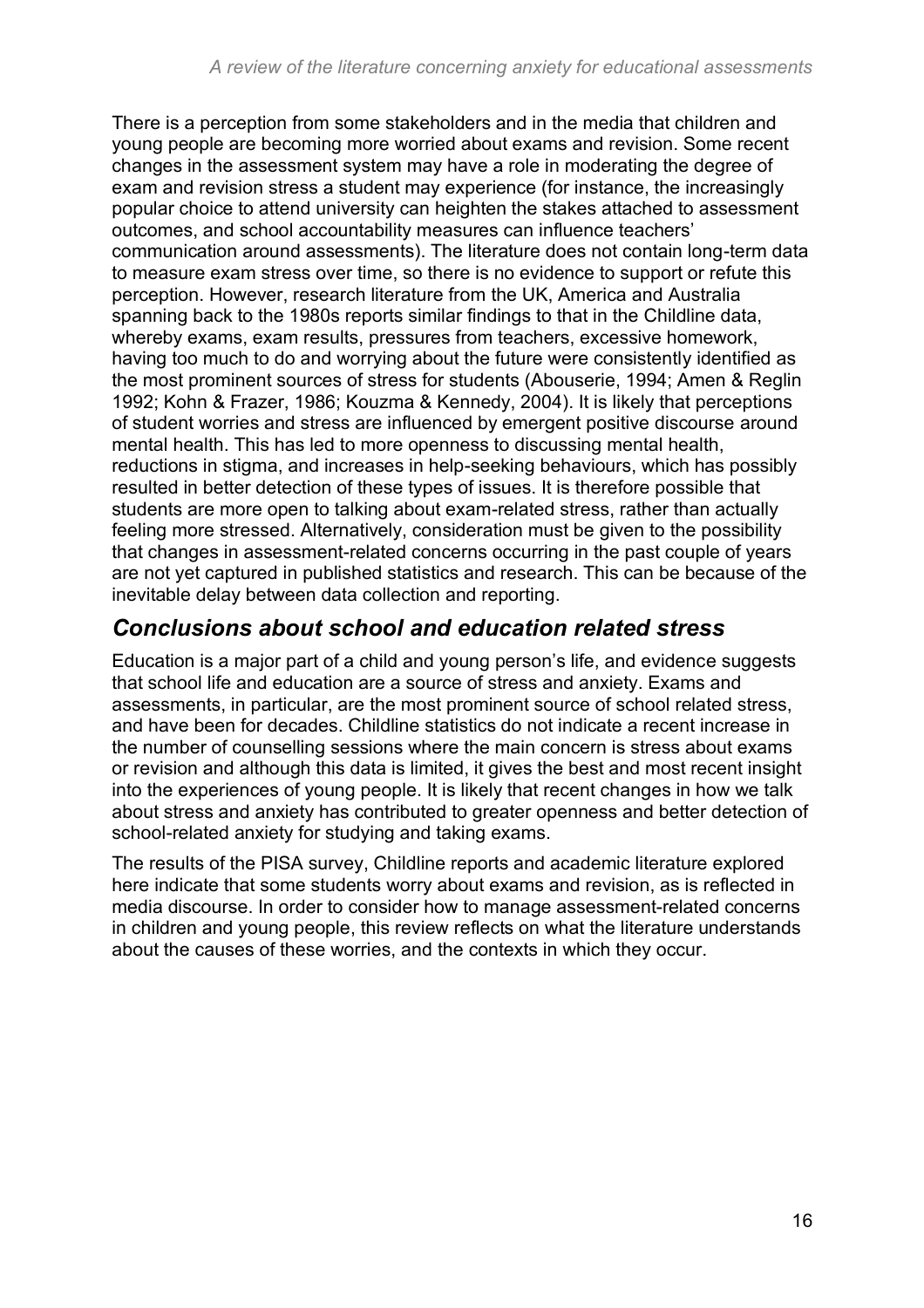# <span id="page-16-0"></span>Emotional responses to assessments

From the beginning of school, children embark on an academic journey that involves testing and assessments. For most, this now means leaving school-based education aged 18, after which young people can choose to continue to study at university level, with this becoming an ever more popular choice (Universities UK, 2018).

Assessments in education serve multiple purposes. They are used for monitoring the quality of education our children and young people receive; for developing skills and knowledge; and for certification of attainment of these skills and knowledge (Newton, 2007), the latter of which is required by higher education institutions and employers.

For some students, assessments can be a source of worry. In this section, assessment-related anxiety is defined and the contexts in which this occurs are explored, drawing on the findings of two key resources. These are meta-analyses that examined the correlates, causes and effects of test anxiety, by collectively considering the findings of 800 studies published between 1950 to 2017 (Hembree, 1988; von der Embse, Jester, Roy & Post, 2018). These meta-analyses reveal the relationships between test anxiety, performance, and intrapersonal and demographic factors. To understand the factors related to test anxiety, the following sections refer to the findings of these meta-analyses, along with further details from related research and the wider literature.

# <span id="page-16-1"></span>Test anxiety

Assessment-related anxiety is known in the literature as test anxiety. Test anxiety has been defined differently over the years, from which Putwain (2008a) has identified two emerging themes: that test anxiety occurs only in the specific situation of performance assessment, and that test anxiety has a social dimension about how performance is evaluated by others. Test anxiety is experienced when the individual appraises evaluated performances, such as school examinations, as threatening, and can manifest before, during and after an assessment as physiological or cognitive symptoms (Chamberlain, Daly & Spalding, 2011; Spielberger & Vagg, 1995). Assessments can be conceptualised as threatening through fear of failure and motivations for achievement (Putwain, 2009a). The physiological symptoms of test anxiety can manifest as hyper-arousal and tension, which can be experienced as rapid heart-rate, muscle tenseness, light-headedness, and an upset stomach.

There are two components of the cognitive symptoms of test anxiety, both relating to worry. The first is pervasive thoughts of failure which can occur before, during or after an assessment. These can include thoughts such as "I'm not ready to sit the exam – I don't know anything", "This test is too hard – I can't do it", or "I haven't got my results yet but I know I have failed!". The second cognitive component relates to social evaluation and manifests as worries about how others (such as parents, teachers, and peers) will judge the assessed performance (Lowe & Ang 2012; Lowe, Ang & Locke, 2011; Lowe et al, 2008).

Test anxiety is often experienced alongside assessment-related stress, with the terms frequently used interchangeably (Putwain, 2007). Stress is a response that occurs when one feels that what can be achieved is less than what is expected or desired - for example, when there is work to be completed for a looming deadline that cannot be achieved without intervention. Stress experienced around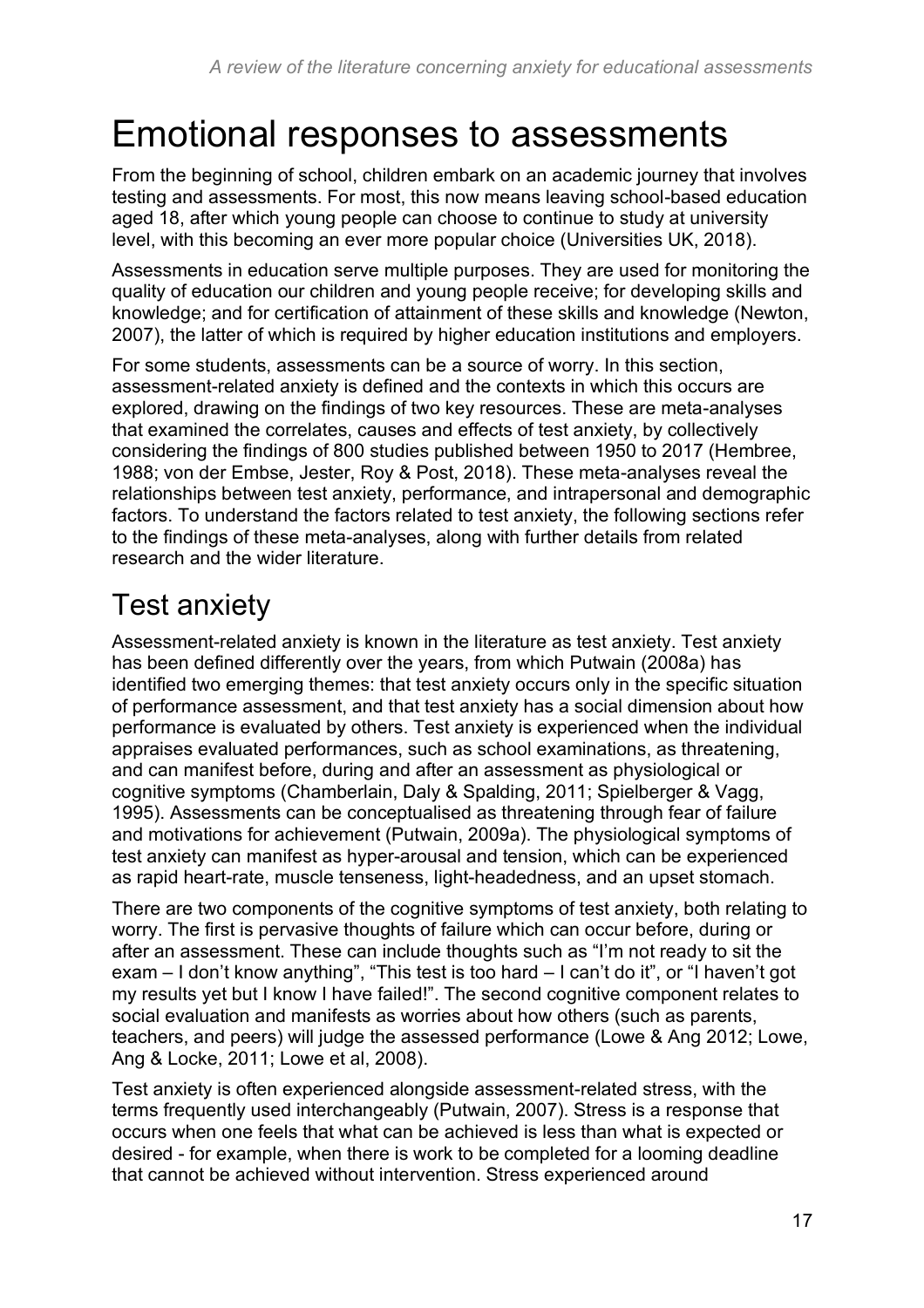assessments is associated with physiological symptoms of arousal, like in test anxiety. Stress can often be the precursor to anxiety, and whilst it is possible that stress and anxiety may share some contributing factors, unlike anxiety, stress symptoms tend to ease when progress is made to prepare for the assessment and dissipate once the assessment is complete. Stress is therefore considered a shortterm response to a threat, whereas anxiety can be long-term. Because assessmentrelated stress and test-anxiety are closely linked, and sometimes seen as synonymous in the literature, these concepts are not differentiated here and both concepts are referred to in the current review.

# <span id="page-17-0"></span>The prevalence of test anxiety

Determining the proportion of students who experience test anxiety is not straightforward, because there is no clear distinction between those who experience test anxiety and those who do not. Rather, individuals lie on a continuum and experience test anxiety to varying degrees, from 'no test anxiety' to 'high test anxiety'. The literature tends to focus on individuals with high levels of test anxiety, and this is mirrored in the current review.

Because test anxiety lies on a continuum, to determine the prevalence of high test anxiety would require arbitrary categories to be drawn from a continuous scale. Thus, whilst it might be meaningful in practice to determine the proportion of students that sit within the high test anxiety category, the concept of 'high' test anxiety is still not defined. This results in studies reporting the prevalence of high test anxiety based on different definitions of high test anxiety. Unsurprisingly, then, the reported prevalence of high levels of text anxiety varies quite considerably (von der Embse, Barterian & Segool, 2013).

It would be useful to understand the prevalence of high levels of test anxiety due to the potential negative implications of experiencing it (see below). Having a reliable measure of high test anxiety therefore has the potential to inform change. Using 11 previous studies conducted between 2005 and 2012, and their own research, Putwain and Daly (2014) calculated estimates of the proportion of students who would be considered as experiencing high levels of test anxiety in English secondary schools. In this study the estimates were based on scores equal to or above two thirds of the maximum score in the test anxiety measure (i.e. those at or above the 66th scale percentile). This threshold is supported by reliable differentiations between high and low test anxious students on measures of clinical anxiety and depression, and clinical anxiety also being predicted with 96.6% accuracy at this point (Herzer, Wendt & Hamm, 2014; Warren, Ollendick & King, 1996). The authors found that in most studies, the estimated prevalence of high levels of test anxiety was between 12% - 18% (however, for two studies this was 2% and 30%).This means that, on average, around 5 children in a class of 30 are likely to experience high levels of test anxiety. However, whilst we can estimate the number of children that experience high test anxiety, this does not mean that all highly test anxious students will be negatively impacted. This will depend on a number of other factors, as discussed below. Moreover, it is possible that the degree of test anxiety experienced by each student can change over time.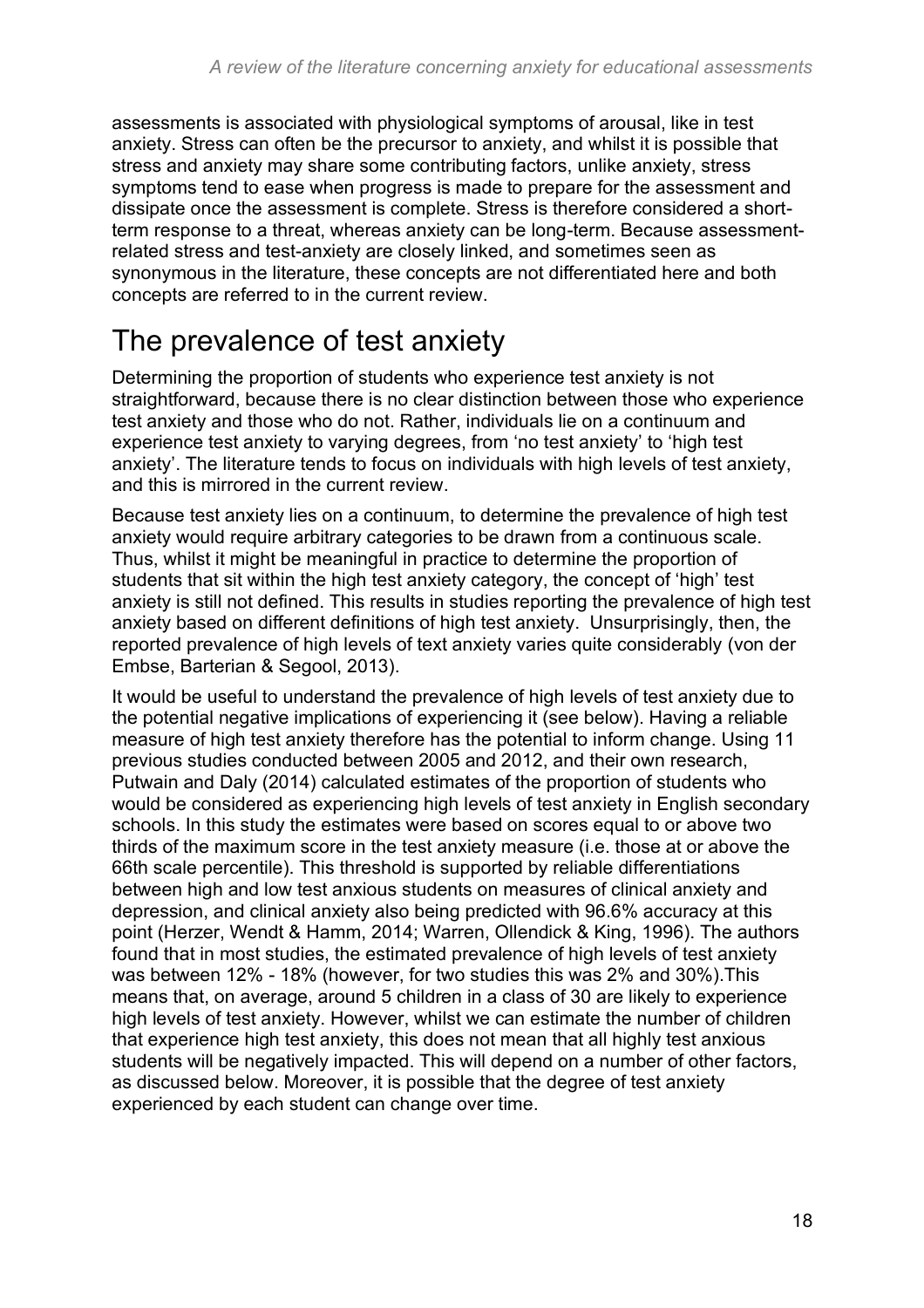# <span id="page-18-0"></span>Test anxiety across demographics

As with general anxiety, certain demographic factors can make an individual more prone to experiencing test anxiety. The demographic factors of particular interest in this context are individual differences in trait and state anxiety, age, gender, academic ability, having special educational needs and disability, and the use of access arrangements.

### *Individual difference in trait and state anxiety*

Anxiety can manifest as a result of trait or state anxiety. Trait anxiety refers to individual differences in a stable personality trait, whereas state anxiety refers to anxiety that is elicited in specific situations. There is a critical interaction between trait and state anxiety, and an individual's perception of a situational threat. State anxiety is interactively determined by trait anxiety and the situational threat (Derakshan & Eysenck, 2009). This means that those with high trait anxiety have a low threshold for specific situations to elicit state anxiety, especially when the specific situations are perceived as threatening. Therefore, individuals with high trait test anxiety are more readily predisposed to experience state anxiety associated with assessments (Spielberger & Vagg, 1995). Individual differences in trait and state anxiety are further related to differences in personality. Expectedly, personalities with a higher levels of neuroticism (a vulnerability to environmental stressors) are more likely to experience test anxiety, whereas conscientiousness, extraversion, agreeableness and openness to experiences can be protective against test anxiety (von der Embse et al., 2018).

## *Age*

Children and young people of all ages can feel worried or anxious and this is also the case with anxiety specific to assessments. An international meta-analysis of 238 studies indicated that test anxiety can be experienced at any age and across the school levels: primary school, secondary school and in further and higher education (Segool, Carlson, Goforth, von der Embse & Barterian, 2013; von der Embse et al., 2018). Connor (2001; 2003) indicates that children aged 7 sitting their KS1 National Curriculum Tests can experience symptoms of test anxiety such as tenseness, withdrawal and refusal to continue the test. The degree to which students experience test anxiety is found to increase with age, as does overall perceived school pressure (Byrne, Davenport, & Mazanov 2007; Klinger et al. 2015). However, the perceived importance of an exam may mediate this effect, as the stakes attached to exam performance tend to increase with age. This is discussed further below.

### *Gender*

Gender differences are found in general trait anxiety, with females more likely to report anxiety than males (Baxter et al., 2014). Similar findings are found for related disorders such as negative affect and neuroticism (Baxter et al., 2014; Lynn & Martin, 1997), and for test anxiety (Hembree, 1988; von der Embse et al., 2018). These differences are largely attributable to females reporting more worry and tension, and differences in the social component of test anxiety – feelings associated with being evaluated by others (Putwain & Daly, 2014, von der Embse et al., 2018). A meta-analytic review examined gender differences in test anxiety across 49 studies in English speaking countries (von der Embse et al., 2018). The review found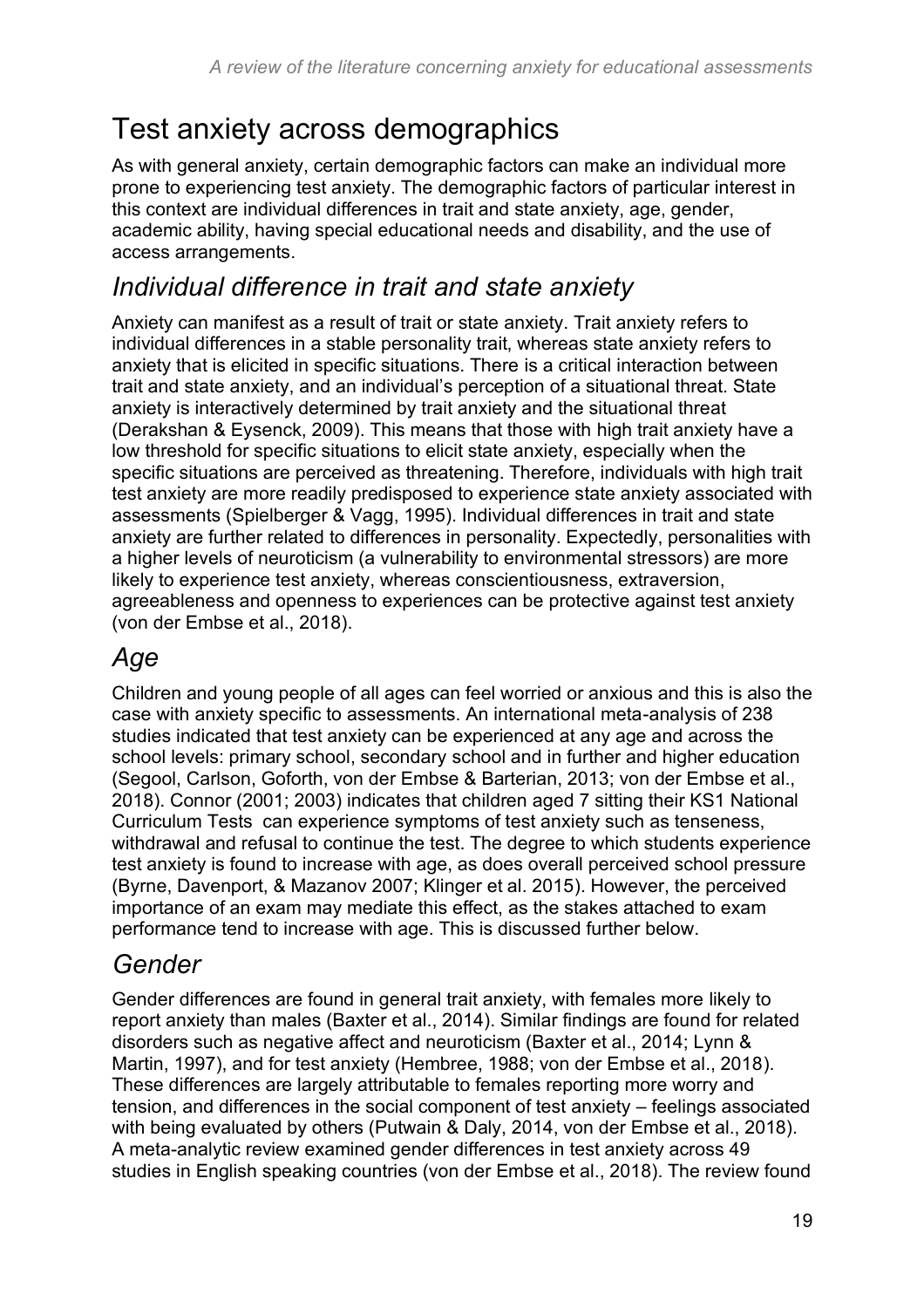that gender differences in test anxiety in school-age boys and girls increased from primary school to age 18, and then decreased in higher education. Putwain and Daly (2014) note that there has not been a thorough exploration to understand gender differences in test anxiety. However, findings from the wider literature relating to stress and coping may clarify this. For instance, Stöber (2004) found that males and females prepare for exams in different ways, with males being less likely to prepare and seek support for studying, and more likely to avoid thinking about the exam through denial, mental disengagement, distraction, and trivialising the exam. It is also possible that gender differences in school-related worries are due to boys being less likely to share their concerns than girls (Rose et al., 2012).

### *Academic ability*

The effects of test anxiety across ability levels has largely been considered using teachers' perceptions of performance in the classroom. These measures are therefore likely to be somewhat influenced by a student's engagement in class. These findings indicate that, after controlling for prior achievement, higher levels of test anxiety tend to be experienced by students with lower ability (Hembree, 1988; von der Embse et al., 2018). However, it is not necessarily a straightforward relationship. It is possible that lower assessment achievement of test anxious students is a result of interference with cognitive resources (such as memory and attention; Owens, Stevenson, Norgate & Hadwin, 2008). Moreover, students feel anxious over assessments if they perceive themselves to be less academically competent (Zeidner & Schleyer, 1998; Zeidner & Schleyer, 1999). This relationship may also be moderated by a number of intrapersonal factors (see below). For instance, students going to university (who tend to be higher ability students) reported greater test anxiety than those not continuing their studies (Banks & Smyth, 2015). The relationship between academic ability and test anxiety is therefore likely to be more complicated on an individual level, and can be influenced by the nature of the stakes attached to achievement in an assessment.

### *Special educational needs, disability and access arrangements*

Compared with students without learning disabilities, students with special educational needs and disability report greater levels of stress, nervousness and anxiety in general, and for exams in particular (Heiman & Precel, 2003; Nelson & Hardwood, 2010). For instance, a meta-analysis exploring test anxiety in 12 studies reported that students with a specific learning disability or ADHD were more likely to report higher levels of test anxiety than those without (von der Embse et al., 2018). The cognitive component of test anxiety may mediate this effect, as thoughts are found to be more focused on worry than assessment-related cognitions and behaviour (Whitaker, Lowe, & Lee, 2007). These worrying thoughts likely result from a perceived importance of reading, writing and maths skills for academic success, alongside the recognition that these skills may be less easily mastered.

Where a student has special educational needs (which includes a diagnosed mental health condition) disabilities, or temporary injuries, they can have access arrangements applied to their assessment (JCQ, 2019). The most common access arrangement is the allocation of 25% extra time (Ofqual, 2018), of which there is some evidence to support that this type of arrangement can alleviate test anxiety. For instance, where a student experiences pressure imposed by time restraints of an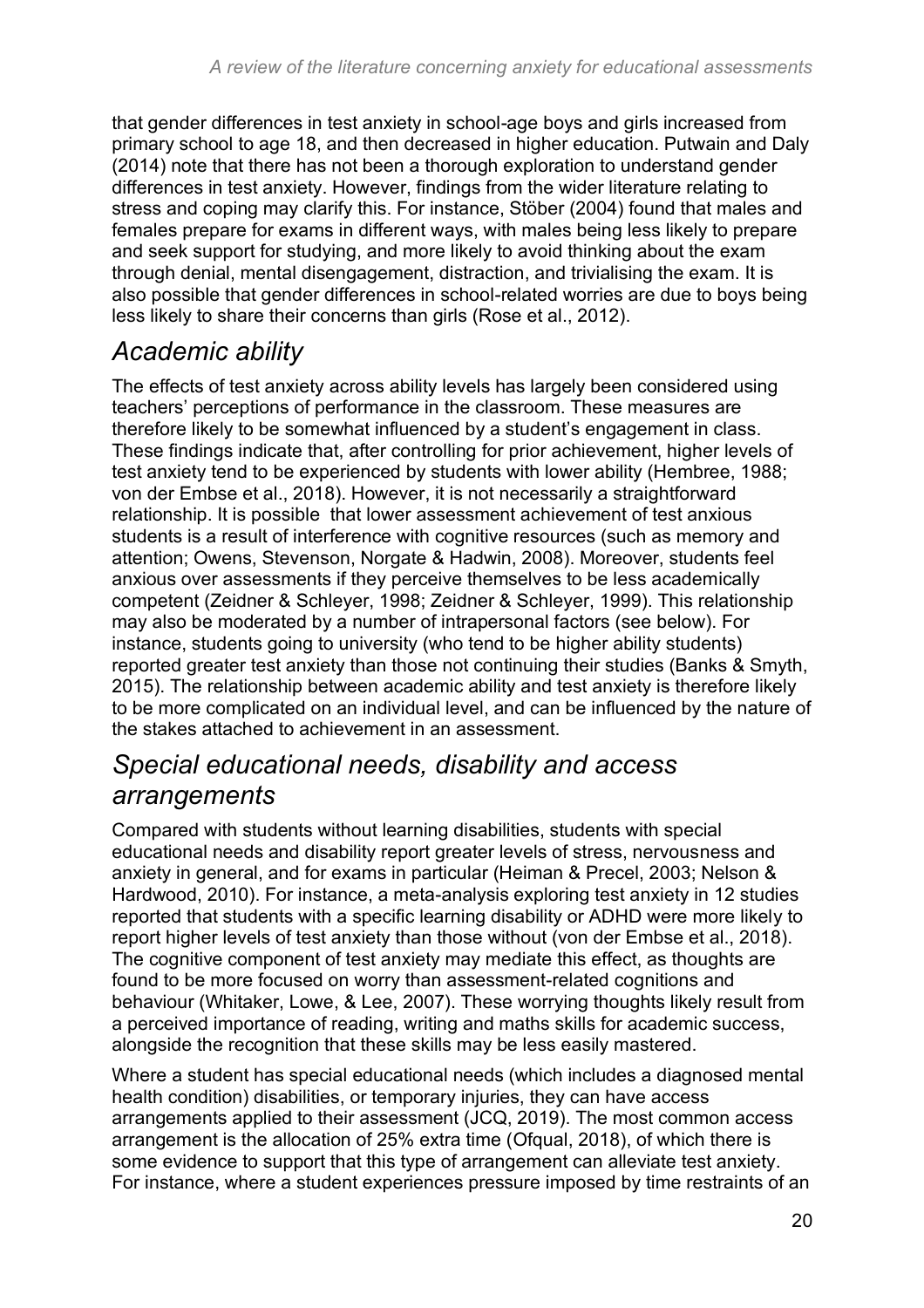exam, extra time allocations have been found to reduce their anxiety (Hunt & Sandhu, 2017; Marquart, 2000; Putwain, 2009a). Access arrangements for students with a diagnosed mental health condition may take the form of, for instance, taking the assessment in an environment other than the exam hall. Findings indicate that this can have positive implications for reducing anxiety experienced during the assessment (Putwain, 2009a). Where students had been provided with an alternative environment in which to take an assessment, such as a classroom or library, anxious students expressed a preference for this. This may be due to the absence of other test takers, which can be perceived as anxiety inducing, and being in a safe and familiar context (Putwain, 2009a).

# <span id="page-20-0"></span>Effects of test anxiety on performance

For some, stress can be internalised positively as a challenge, which can motivate academic behaviour and increase performance (Putwain, 2007; Putwain et al, 2012). For others, stress can be internalised as a threat, which results in anxiety that can be debilitating to performance (Chamberlain et al., 2011). For instance, excessive anxiety can interfere with executive cognitive processes (resulting in, for example, forgetting content or 'going blank in an exam'), and occupy working memory resources and divert attention away from the task at hand (Arnsten, Mazure, & Sinha, 2012; Cassady, 2004; Derakshan & Eysenck, 2009; Owens, Stevenson, Hadwin & Norgate, 2014; Owens et al., 2008). This is consistent with attentional control theory (Derakshan & Eysenck, 2009). This theory also proposes that worrying thoughts (as a result of anxiety) can promote the use of alternative performance-enhancing strategies. These strategies can include increased effort and enhanced focus, which can compensate for the negative effects of anxiety. The use and effectiveness of these strategies is likely to depend, however, on a number of personal characteristics, as explored below.

The effects of test anxiety can also depend on when the anxiety is experienced. For instance, anxiety at the beginning of an exam can promote a sense of urgency and motivation to perform. However, anxiety in the weeks and days running up to the exam can be associated with sleeplessness, inescapable guilt for not revising (at all or in designated relaxation time), and being overwhelmed by the amount of content students think they must study (Chamberlain et al., 2011).

Experiencing high levels of test anxiety is likely to have a different impact on individuals depending on individual characteristics and the context (for instance individual differences in personality and trait/state anxiety). However, von der Embse et al's (2018) and Hembree's (1988) meta-analyses suggests that, after controlling for prior attainment, high levels of test anxiety are associated with reduced performance. This effect is likely driven by deficits in cognitive proficiency, vocabulary and comprehension, and non-verbal reasoning skills. That said, any reduction in test performance attributable to higher levels of test anxiety tends to be relatively small, but can also be difficult to interpret (Hembree, 1988; Putwain, 2008b; Seipp, 1991; von der Embse et al., 2018). The impact of test anxiety on grade outcomes is also likely smaller than the impact on test performance. This is because of the width of grade boundaries, where a small range of marks are awarded the same grade. Therefore, although students near a boundary may be more likely impacted in terms of grade outcomes, a student with a mark in the middle of the grade boundaries is less likely to be impacted. However, this effect does depend on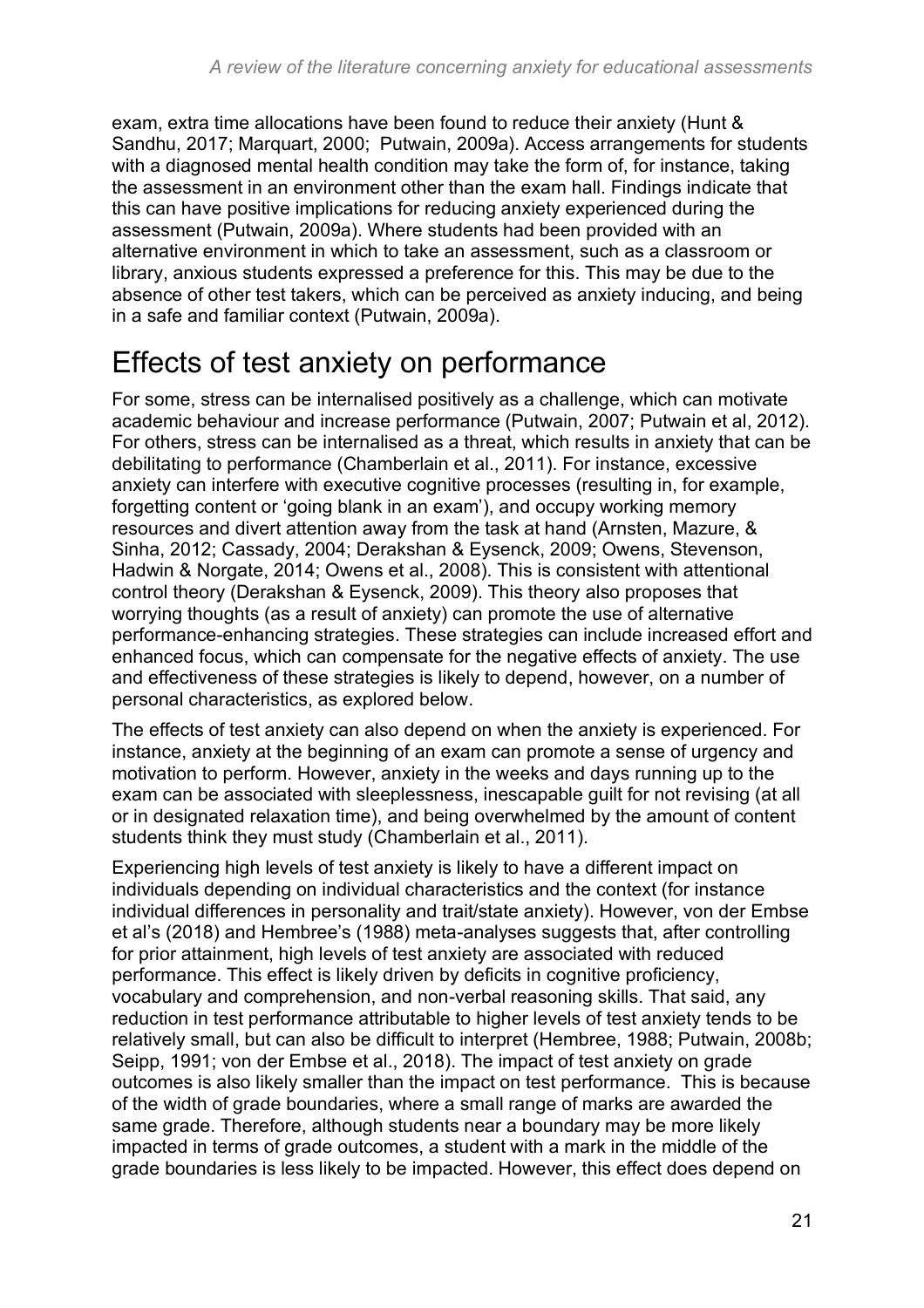the width of the grade boundary. Nevertheless, it remains important to distinguish between the negative experience associated with test anxiety and the impact on performance and grades. Although students may not be negatively impacted in terms of grade outcomes, the experience of high levels of test anxiety can still have detrimental effects of mental health and well-being.

# <span id="page-21-0"></span>Factors associated with test anxiety

Evidence over the past few decades indicates that exam and revision stress are reported as the most prominent sources of school-related stress and anxiety (Abouserie, 1994; Amen & Reglin 1992; Kohn & Frazer, 1986; Kouzma & Kennedy, 2004). A number of contextual factors contribute towards test anxiety. For example, a wealth of literature indicates that certain intrapersonal aspects can contribute towards test anxiety. This suggests that certain characteristics or 'types' of students are typically more anxious about assessments, which implies an emphasis on the cause of test anxiety being internal. However, this is not necessarily the whole picture. Whilst there are a number of intrapersonal aspects that are associated with test anxiety, there is an increasing understanding of the influence of a student's wider social environment, the interpersonal factors. In particular, the social interactions with teachers, peers and parents can impact the degree to which a student experiences test anxiety. In addition, aspects of the assessments themselves can impact the degree of test anxiety experienced.

The literature exploring the contributors to test anxiety is extensive, so what is provided here is a summary of the key findings. These findings are presented under two sections: intra- and interpersonal factors associated with test anxiety, which relate to the personal and social factors involved with preparing for taking an assessment; and the role of assessment-specific factors on test anxiety.

### *Intra- and interpersonal factors*

The literature exploring intra- and interpersonal contributors to test anxiety explore many interrelated constructs, some of which overlap to a certain degree. Here, these constructs are summarised under four related themes: academic competence beliefs, coping, motivation and emotional contagion (see appendix B for further details). It is important to consider these factors, as understanding them can aid the management and reduction of test anxiety, as will be borne out in the final section of this review.

People tend to make evaluations about their competencies throughout life. This is also the case in academic contexts. When students appraise their academic ability, this is in relation to their academic self-concept and self-efficacy (Rosen, 2010). The literature around academic self-concept indicates that those who have negative appraisals about their own ability (regardless of actual ability) and reduced academic agency are more likely to experience test anxiety (von der Embse et al., 2018). These negative appraisals can be, for example, having low confidence and selfesteem in relation to academic ability, and poor regulation of setting and working towards academic goals.

If a student's academic self-concept does not align with and threatens their academic goals (such as success in an assessment), this can cause anxiety. Students may then try to use strategies to reduce the accompanying anxiety. The ability to cope appropriately with adverse situations plays a major role in the degree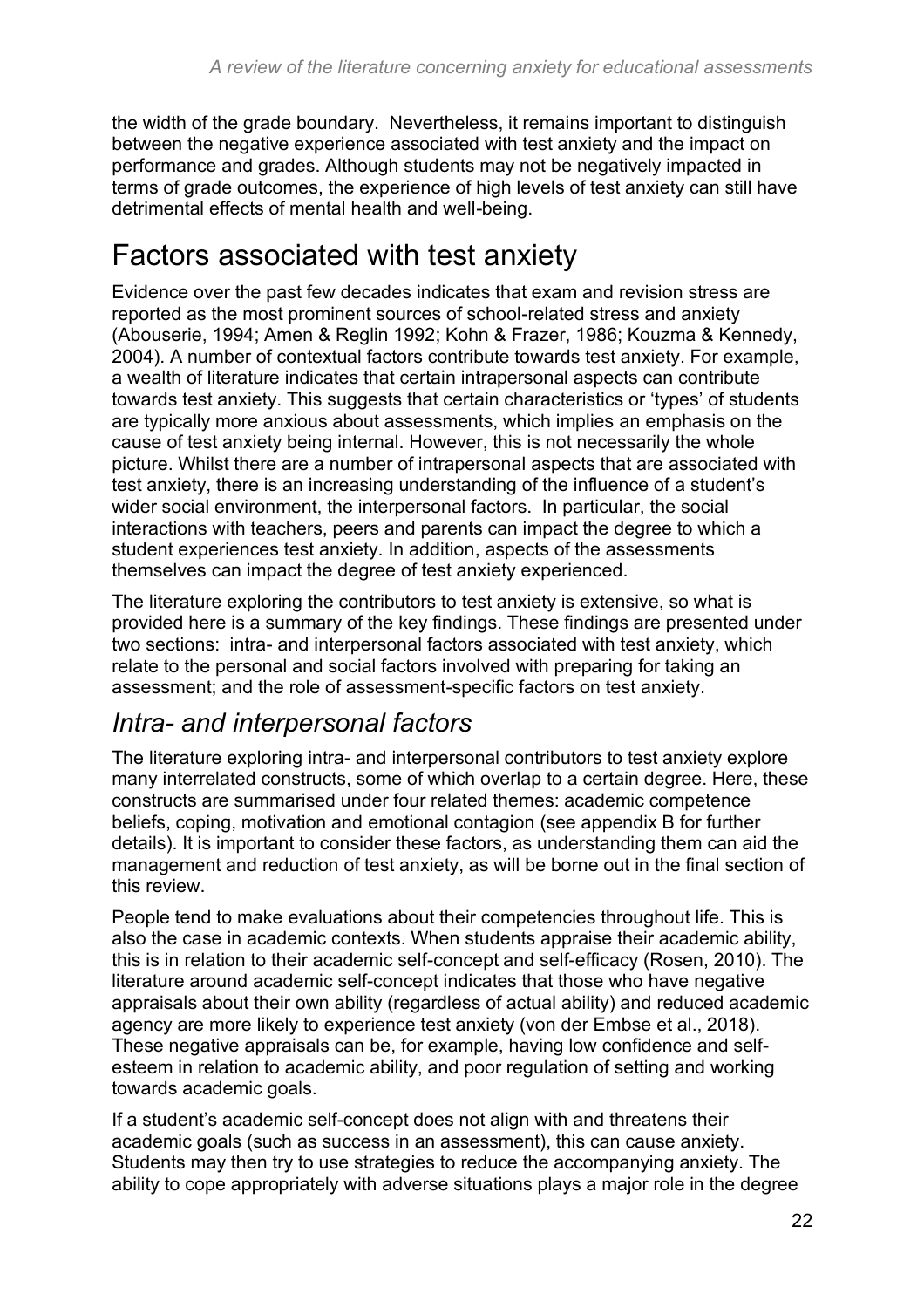of test anxiety experienced, as well as for psychological well-being in general. Coping can be in the form of behavioural mechanisms (such as problem vs. emotional-focused coping; Lazarus & Folkman, 1984; Schutz, Distefano, Benson & Davis, 2004; Skinner & Saxton, 2019), or this can be a personal characteristic which facilitates the ability to sustain academic setbacks (such as academic buoyancy; Putwain, Connors, Symes & Douglas-Osborn, 2012).

Evidence suggests that there is a small negative correlation between problemfocused coping and test anxiety, with those actively tackling the stressor (for instance by planning and implementing steps to overcome the anxiety) experiencing lower test anxiety (von der Embse et al., 2018). Emotional coping strategies like avoidance, however, are positively correlated with test anxiety. For instance, those who are more likely to ignore or avoid the anxiety-provoking assessment and related academic activities tend to experience more test anxiety (von der Embse et al., 2018). These findings are likely driven by feelings of preparedness (Ergene, 2011) – although avoidance might reduce anxiety at the time, it negatively impacts overall preparedness to manage the assessment close to or during it.

Some students have a protective coping characteristic against test anxiety. This is academic buoyancy (an everyday type of resilience), whereby students are able to continue engaging in academic behaviours despite a routine setback in academic life, such as a dip in motivation or a poor result in a test. Academically buoyant students tend to experience lower levels of test anxiety (Putwain et al., 2012). This relationship is mediated by a positive academic self-concept, whereby positive selfbeliefs and self-regulatory mechanisms minimise the appraisal of performanceevaluative situations as negative. This is key in reducing test anxiety (Putwain, Daly, Chamberlain & Sadreddini, 2015).

A student's motivation to undertake academic behaviours can also moderate the degree of test anxiety experienced. Motivation to perform well in an assessment can be intrinsically or extrinsically generated (see Ryan & Deci, 2000). Differences in the way in which a student is motivated has implications for their behavioural approaches to achieving academic goals and effort to engage in academic behaviours.

Intrinsic academic motivation is characterised by a personal drive to undertake academic behaviours, and is linked to personal goals for achievement (see Maehr, 1989; Elliot, 2005). Where the student's personal drive is in pursuit of mastery, i.e. intellectual stimulation and personal growth, levels of test anxiety tend to be lower (von der Embse et al., 2018). However, where a student is driven by performance evaluations, where they critically evaluate their own competence against others' or against unreasonably high standards, test anxiety is often experienced to a higher degree. These critical evaluations can be against a high standard that is set by the self, but can also be against a high standard that is perceived to be set by others (self-prescribed and socially-prescribed perfectionism, respectively; Flett & Hewitt, 2002). Although the setting of high standards can be motivating for some students (who appreciate the challenge), it can also have the opposite effect. For instance, striving for perfectionism is associated with a lack of confidence to perform in more difficult contexts and cognitive interference, in which the appropriate cognitive processes are replaced by test-irrelevant thoughts.

Intrinsic motivations and achievement goals that focus on self-growth are also related to academic effort. For instance, students who are driven by the personal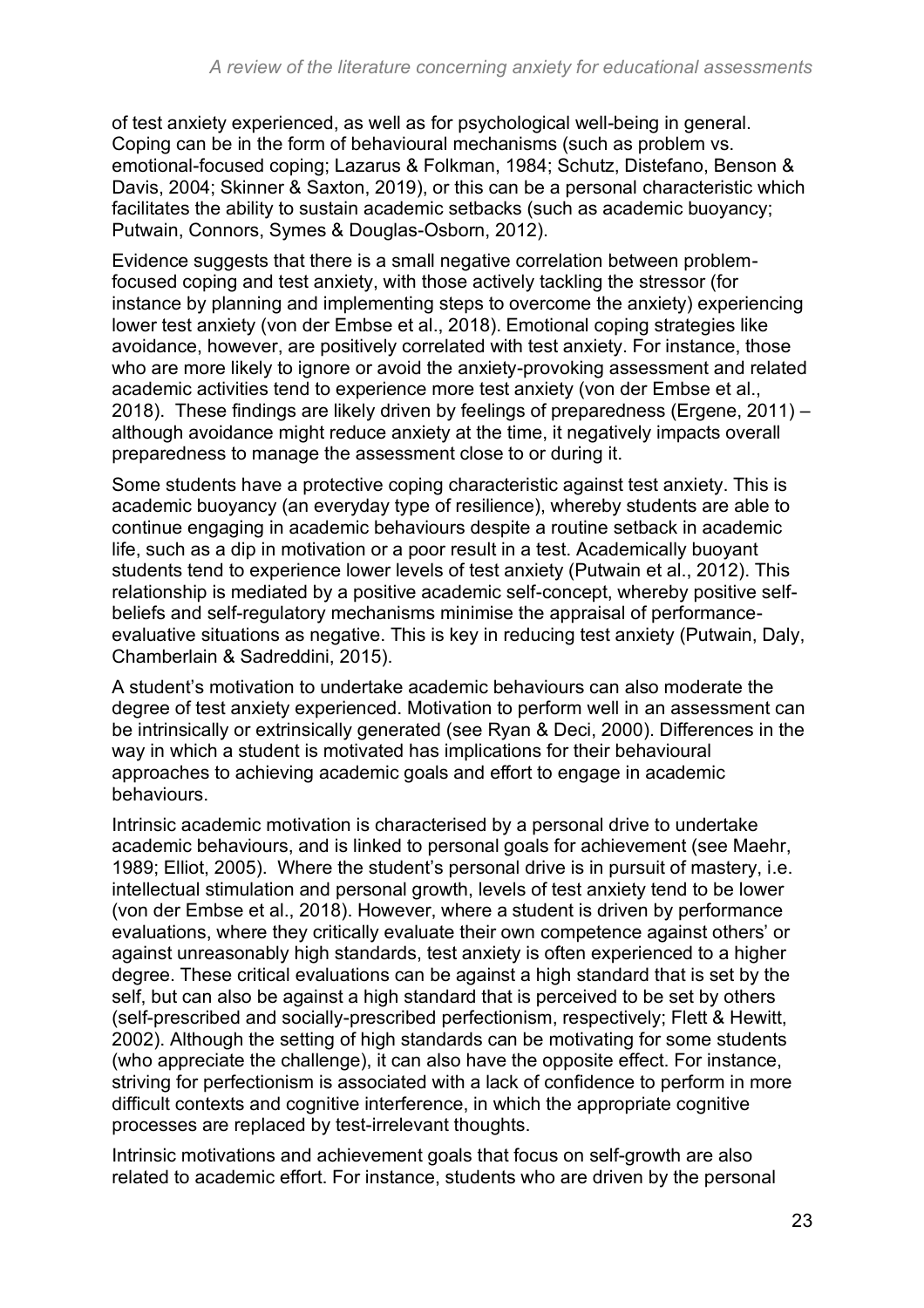desire to learn for intrinsic enrichment rather than for performance-based evaluations are more likely to engage more effortfully in their studies. These intrapersonal characteristics that facilitate an intrinsic desire to learn can be protective against test anxiety (and are associated with higher achievement; Putwain & Symes, 2018; von der Embse et al., 2018).

Students can also be extrinsically motivated in their preparations for assessments where academic behaviours are regulated by external parties who promise rewards for academically conducive behaviours, or sanctions where studiousness is lacking. As well as high standards being perceived as set by others, unreasonably high achievement goals can also be set by schools and parents. These can have a negative, rather than the intended positive effect, whereby students can feel marginalised and demotivated, and are less likely to perform well as a result (Fletcher, Bonell, & Rhodes, 2009). The setting of high standards also creates a competitive atmosphere in which some students are more likely to experience anxiety and withdraw (Roeser, Eccles & Sameroff, 2000). External motivations for academic behaviours, in general, are associated with more test anxiety. This is likely because students' behaviours do not align with their personal desires and drives (von der Embse et al., 2018).

In the run up to assessments, particularly those perceived as high stakes, teachers might use tactics that they believe to be motivational to encourage studying and test preparation, such as fear appeals. Fear appeals are messages that often emphasise the importance of high-stakes exams and the necessity of achieving certain grades for progression to subsequent education or employment. Teachers can also indicate the negative consequences of not responding to these messages, such as having unfavourable occupational opportunities (Putwain & Symes 2014; Putwain, Symes & McCaldin. 2017). The use of fear appeals is observed across the range of educational stages and even though the intention is to motivate academic behaviour, they can be detrimental. For instance, constant references to National Curriculum Tests by teachers in primary schools is argued to be a source of fear for students (Hall et al., 2004), and students studying for their GCSEs often experience fear appeals as an upsetting and anxiety-provoking threat (Putwain & Roberts, 2009).

The degree to which a student internalises the fear appeal as a threat or a challenge depends on the student's academic self-concept and their evaluation of the message. If the student believes that they are capable of achieving the desired outcome of the fear appeal, then the student typically interprets the message as challenging and responds positively with conducive academic behaviour. However, if the student does not believe that they can achieve the desired outcome, they typically interpret it as a threat and respond with behaviours that impede academic success (such as procrastination and avoidance; Putwain & Symes, 2014; 2016). For those who perceive fear appeals as a threat, the worry and tension experienced as a result has been shown to contribute to higher levels of test anxiety, lower class engagement and lower task performance (Putwain & Best, 2011; Putwain, Nakhla, Liversidge, Nicholson, Porter & Reece, 2017; Putwain & Symes, 2014).

Putwain and von der Embse (2018) explored why some teachers use fear appeals as a motivational tactic. They found that teachers' use of fear appeals was more likely where the teachers had lower self-efficacy for engaging students and greater perceived importance of the tested outcome. There is also evidence that teachers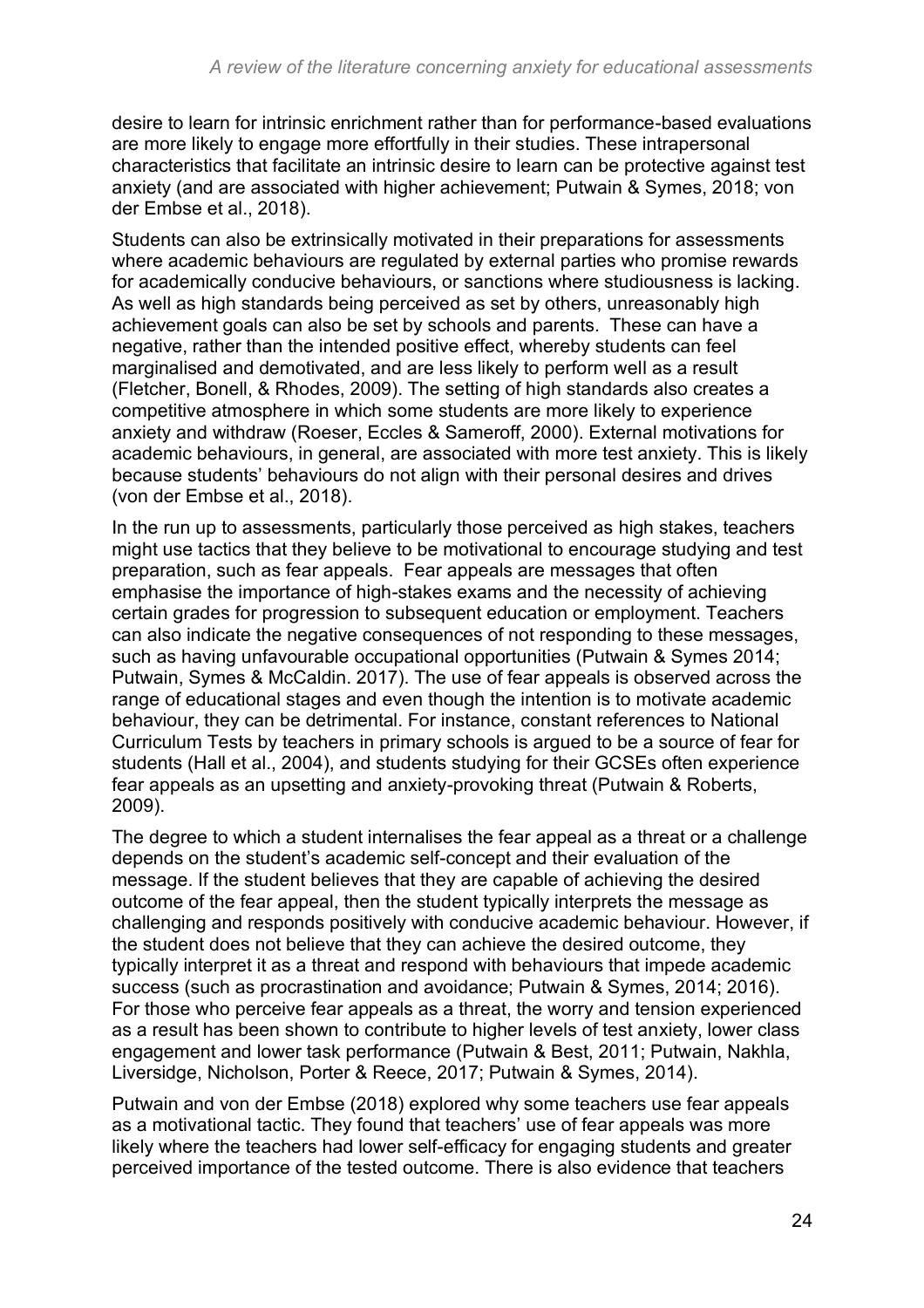might transfer the stress they perceive from school targets or performance measures to students through strategies that aim to boost students' performance, such as the removal of extracurricular activities and detailed and frequent scrutiny of student progress (Hutchings, 2015).

The stress and anxiety experienced by teachers and other students can be transferred through emotional contagion (Burgess, Riddell, Fancourt & Murayama, 2018; Hatfield et al., 1993). Teachers report a range of factors that they consider to cause stress and burnout. For instance, in addition to school accountability pressures, teachers report that curriculum changes, workload, pupil behaviour, lack of promotion prospects, unsatisfactory working conditions and poor relationships all contribute to poor mental well-being (see Putwain & von der Embse, 2019b). Research suggests that this has been the case for several decades (Fernet, Trépanier, Julie & Levesque-Côté, 2016; Travers & Cooper, 1996). This experience of stress and burnout can be transferred from teachers to pupils in the classroom (Oberle & Schonert-Reichl, 2016). Around 70% of teachers indicated that their stress levels sometimes affect the way that they interact with pupils (Hutchings, 2015).

Moreover, teachers may become unable to effectively manage the social and emotional challenges in the classroom, resulting in students being more likely to disengage and underperform (Marzano, Marzano & Pickering, 2003). In particular, students who have social anxiety are at greater risk of the transference of stress from teachers, and are more at risk of scoring highly on the socio-evaluative dimension of test anxiety (Djik, Fischer, Morina, Eeuwijk & van Kleef, 2018). Importantly, school-based emotional contagion does not stop in the classroom, and job-induced tensions observed between principals and teachers are suggestive of how stress can also circulate amongst teaching staff (Westman & Etzion, 1999). On the other hand, emotional contagion can also function with positive emotions. Teachers who are intrinsically motivated for their students to do well, and are enthusiastic about the subject, are more likely to have students who are engaged, positive about their learning and enjoy the class, regardless of their overall enjoyment of the subject (Frenzel, Goetz, Lüdtke, Pekrun, & Sutton, 2009; Radel, Sarrazin, Legrain & Wild, 2010). This has positive implications for a student's academic self-concept and achievements goals, which can be protective against test anxiety (von der Embse et al., 2018).

Stress and anxiety can also be transferred within the student population. For instance, students report that their concerns are influenced by their peers being worried about assessments, and that this contributes to their own self-reported anxiety (Bonaccio & Reeve, 2010). The anxiety transferred between students can be primary, such that observing other students worrying makes another student worry, or secondary, whereby others' expressions of subjective difficulty elicits anxiety. High-achieving females tend to be more susceptible to emotional contagion. This is because they are more likely to discuss school pressures and what is worrying them, and compare themselves to one another than boys (Låftman et al., 2013). The waiting time before an exam is further reported as a particularly stressful time for students, because they often compare their revision strategies and content with their peers (Chamberlain, et al., 2011).

Contagion also has a role in the transmission of perceptions of assessments (there is more detail on this below). Perceptions are subjective and can be influenced by others. For instance, children taking National Curriculum Tests have little to no prior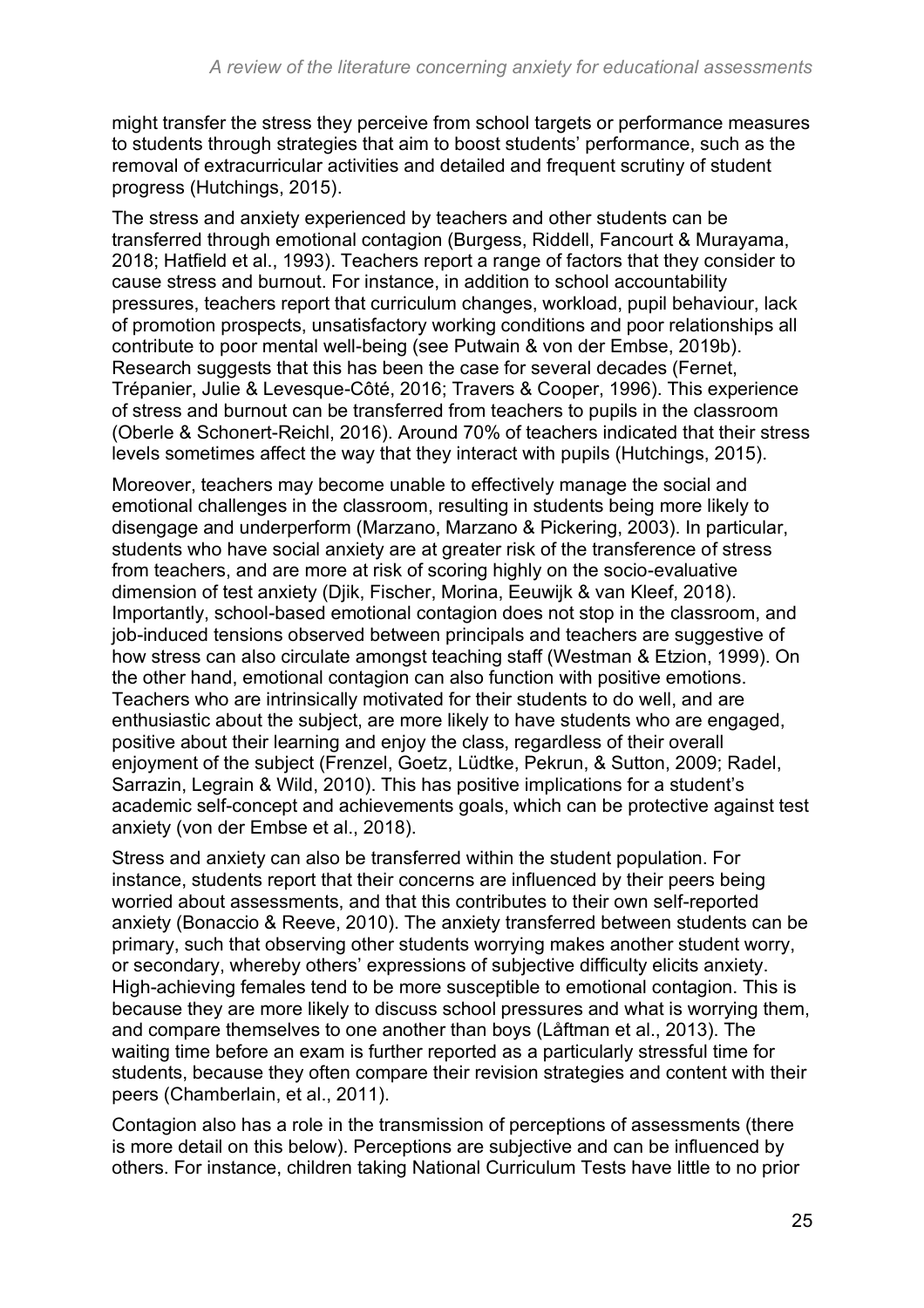experience of formal assessments and for the students taking KS1 (aged 7) and KS2 (aged 11) tests there are no personal stakes attached to them . Despite this, some primary school children may show signs of stress and anxiety related to these assessments. Evidence suggests that, where teachers continuously reference these assessments in the classroom, children can perceive them as highly important, and critically, think they have personal stakes for the student. This has implications for setting expectations for good performance standards and can result in test anxiety (Connor, 2001, 2003; House of Commons Education Committee, 2017). It is equally plausible that where teachers, parents and other sources (such as the media) give the impression that an assessment is very difficult, these perceptions are transmitted to students. This can have implications for students' perceived competence and their experiences of test anxiety.

Overall, it is important to note that there are a number of individual differences in personal drive, coping, and beliefs about academic ability. Moreover, there is a complex relationship between them. This means that each academic context is experienced in a different way for each student. The role of stress as being internalised as positive or negative plays an important role. What may be motivating for one student may be less motivating and rather, anxiety inducing for another. For instance, motivations for academic behaviours in the form of fear appeals (if negatively appraised) and striving for unreasonably high standards are likely to result in a greater degree of test anxiety, and do not necessarily facilitate academic behaviours in preparing for the assessment. On the other hand, an internal drive for personal growth can be protective of test anxiety and is associated with studiousness. The literature outlined here also indicates that test anxiety is not wholly an internally generated experience, rather interactions between peers, parents and teachers are critical to the degree to which a student experiences anxiety in the face of preparing for and taking an assessment.

### *Assessment-specific factors*

Although individual differences have a large role to play in the experience of test anxiety, the specific features of the assessments themselves can be influential. Assessments are not designed to be inherently stressful, and most of the time the assessment context is not too dissimilar to what a student experiences in preparing for the assessment. For instance, sitting and writing for an extended period on content that has been learned over prior months does not typically lend itself to being an anxiety-inducing experience, rather it is what the writing is used for that contributes towards this. However, some aspects of assessment conditions may be more anxiety inducing, regardless of the personal or external pressures a student may experience, and the use of the assessment task. The test anxiety literature does not tend to focus on these specific conditions, meaning that there is little evidence relating to how the design of assessments may be related to test anxiety. As such, here we draw on the wider literature to gain some insight into assessment-specific factors that may influence test anxiety. This includes the roles of different modes and structures of assessments such as item types in written exams, performance-based assessments, and non-examined assessment, modular versus linear qualification structures and the role of perceptions around the assessment. Subject specific anxiety is also considered, however the literature in this area is particularly lacking.

A lack of evidence considering how the features of an assessment might relate to test anxiety is perhaps not particularly surprising when it is considered that policy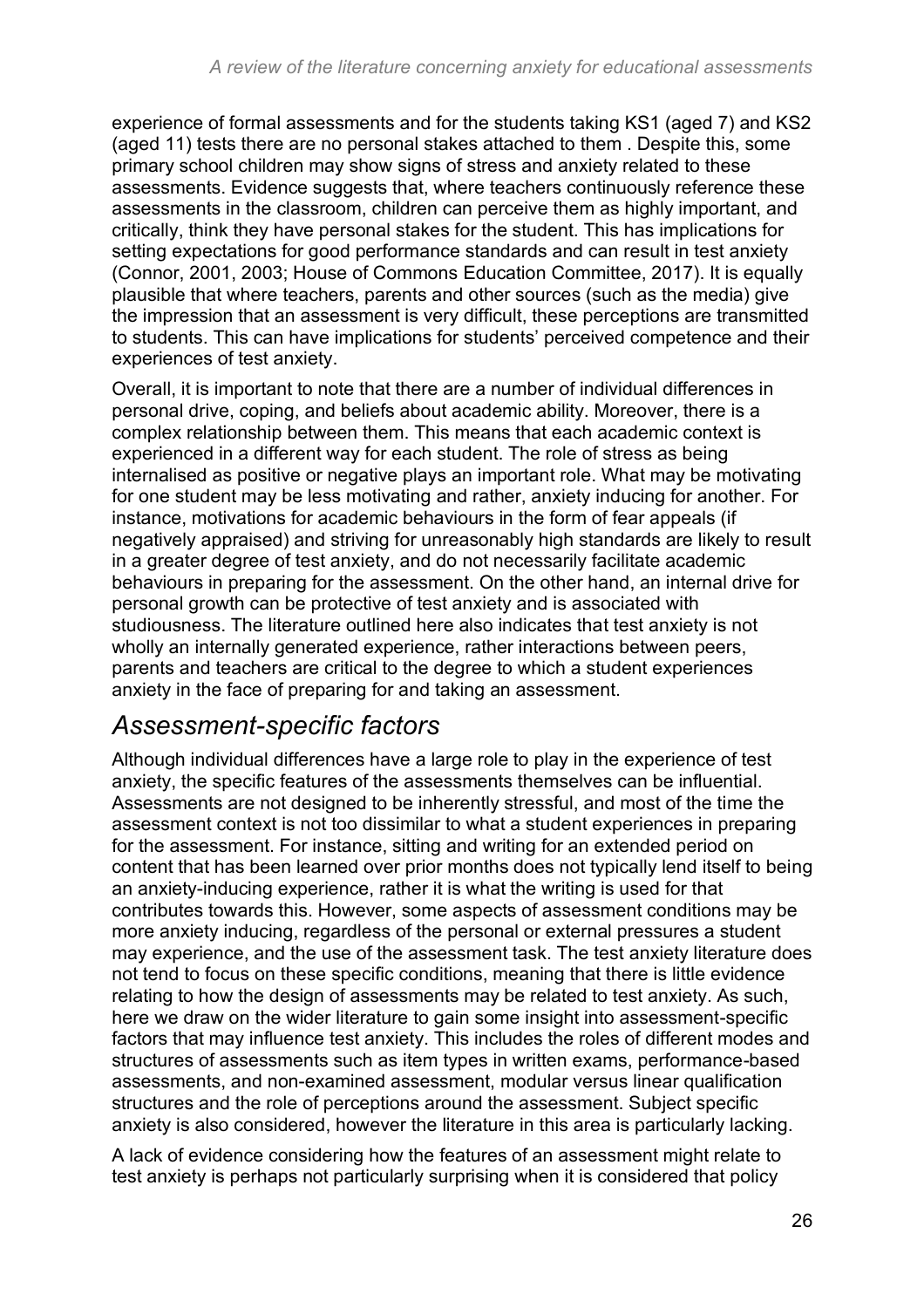makers and assessment designers aim to create an assessment that is the most appropriate means with which to assess a construct: that is the skill, behaviour or knowledge that is intended to be measured. Sometimes, this can be a more anxietyeliciting method. However, if evidence was generated that indicated that a construct could be optimally assessed in a way that is less anxiety-provoking, then this approach might be more desirable – but only where this did not interfere with the assessment of the construct.

#### *Modes of assessment*

The test anxiety literature tends to focus on emotional responses to traditional pen and paper style written exams, as has been covered above. However, although written exams are common, they are not the only form of assessment. This is because some skills, knowledge and understanding cannot be validly assessed in a written exam. For instance, performing arts, sports subjects and skills-based vocational qualifications may include performance-related assessments; foreign languages include speaking assessments to examine proficiency in spoken language; technical and vocational qualifications may include a professional discussion; and the spoken language endorsement in English language GCSEs require some students to be audio recorded when they present their work1. Nonexamination assessments (often known as coursework) can further provide an opportunity to assess more extensive project-type work. We consider these different formats of assessment below.

#### *Written exams: the role of item format*

In written exams, students are required to respond to a number of questions or items, which can take several formats. They may be highly structured, such as in multiple choice questions or true/false selections, or they may require the construction and organisation of ideas, such as in short answer responses or extended essay-type responses. The latter item types are likely to require a much greater level of cognitive demand and are therefore considered more complex to respond to than more structured items.

As previously discussed, students' perceptions of familiarity, difficulty and the stakes attached to an assessment can contribute towards the anxiety experienced before and during that assessment (Bonaccio & Reeve, 2010; Cizek, 2001; Hembree, 1988; Pekrun et al., 2004). There is evidence of a similar effect for different item formats. For instance, the greater the complexity required in a response, the more likely students are to perceive the item as challenging, less familiar and more valuable (Sommer & Sommer, 2009). This is likely why students feel less anxious taking multiple-choice questions than essay type questions and expect to perform better in them (Zeidner, 1987).

The order in which items are presented can also impact the degree of test anxiety experienced during the assessment. For instance, multiple-choice questions that are not in a sequential order, such as where the order of items do not stay with topic groups or in order of increasing difficulty, are more anxiety provoking than sequentially presented items (Chen, 2012; Pettijohn & Sacco, 2007). However, whilst other evidence indicates that order of item difficulty does not impact test anxiety

1 A school does not need to record all students for the spoken language endorsement in English language GCSEs. As such, students who find this particularly anxiety inducing need not be recorded.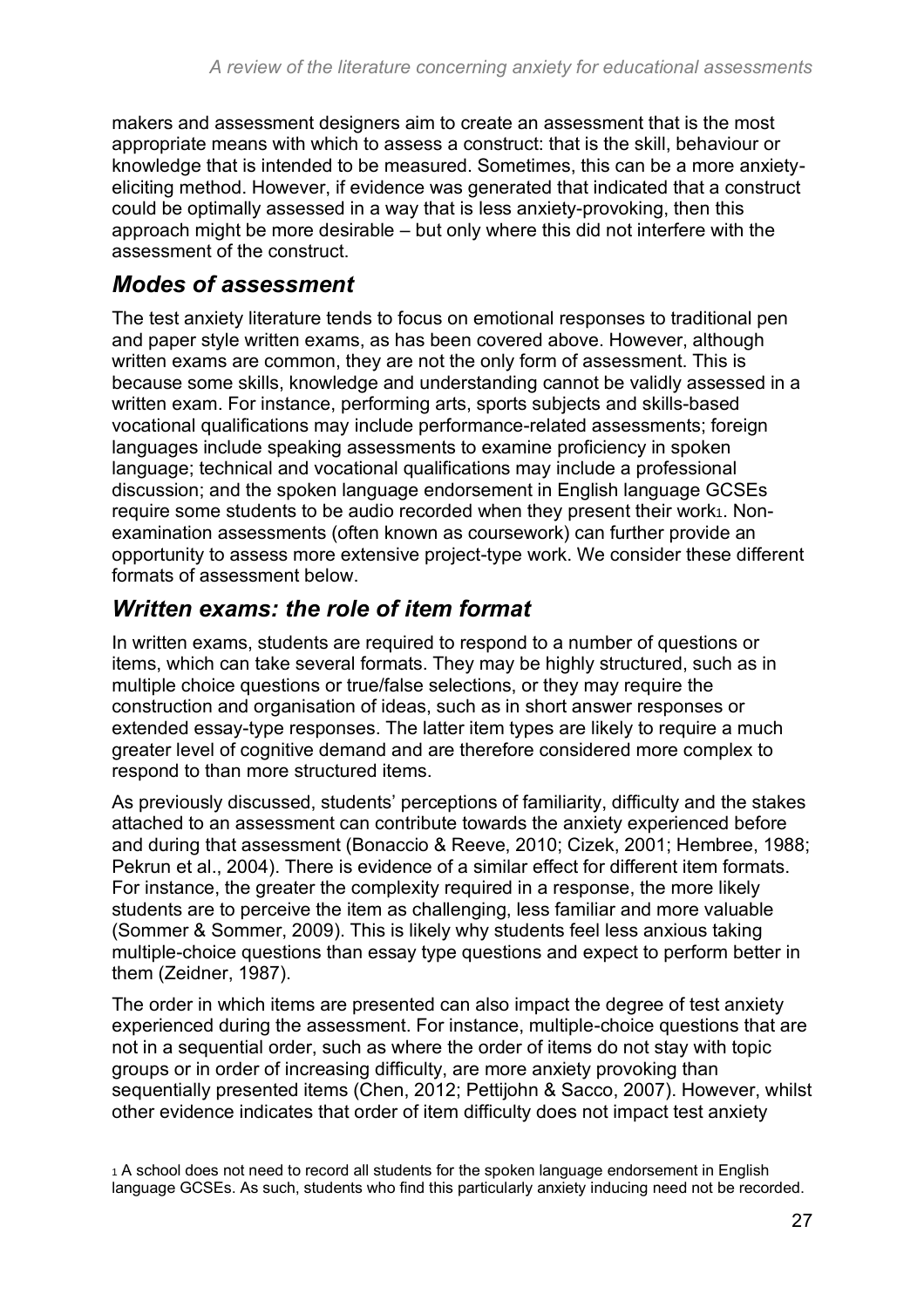(Gohmann & Spector, 1989), items ordered in an easy-to-hard (rather than hard-toeasy) arrangement have been found to be associated with better performance (Hambleton, 1971), and can result in a more positive academic self-concept, which is associated with reduced test anxiety (von der Embse et al., 2018). The 'ramping up' of question difficulty is commonly aspired to by awarding organisations when they design their assessments. It is worth noting that assessments for typical qualifications in the UK such as GCSEs and A levels, are not intended to be speeded. However, because students work at different paces, it is likely that for some students more time in an assessment would be preferred to complete the assessment to their satisfaction.

#### *Written exams: the role of time restrictions*

Traditional pen and paper exams are typically taken within a set time period. Although there is limited research specifically considering the impact of time limits on test anxiety, there is related literature exploring the role of extra time for students with disabilities. In general, this research suggests that time pressures imposed on test takers during timed exams can increase test anxiety. Moreover, test anxiety is reduced where extra time is allocated, which has positive implications for a testtaker's cognitive and attentional control in undertaking the assessment (Elliott & McKevitt, 2000; Hunt & Sandhu, 2017; Marquart, 2000; Owens et al., 2008).

Increased anxiety is also experienced in the presence of time-relevant distractors such as a ticking clock during timed conditions compared to non-timed conditions (Hunt & Sandhu, 2017). Although, arguably, not having an indication of time remaining to complete a task in timed conditions can also be anxiety inducing. But, even where time limits are not imposed, having thoughts about time pressures can be associated with increased anxiety (Hunt, Clark-Carter & Sheffield, 2014). The anxiety experienced during timed exams is likely due to worrisome thoughts of not completing the paper in time, not being able to perform because coping of strategies that restrict cognitive performance, and the repercussions of this for achievement (Chamberlain et al., 2011; Hopko et al., 1998). It is therefore likely that the stakes of the assessment have a mediating role on the impact of timed assessments.

#### *Performance-based assessments*

An important contributor to test anxiety is the social-evaluative aspect, that is, the perceived threat of performance evaluation (Putwain, 2008a). The degree of performance evaluation in any given assessment context can vary. For traditional pen and paper style assessments, there is no intended social component to the testtaking context (although students may experience social-evaluative anxiety unrelated to the assessment, caused by the feeling of being observed by invigilators or other test takers). Conversely, performance-based assessments such as oral language tests, presentations, and skills-based vocational assessments are more social in nature. Potential evaluation from an 'audience' in these contexts can therefore contribute towards test anxiety.

Research suggests that oral exams can be particularly stressful for students (Daly, Chamberlain & Spalding, 2011), and several features of the assessment can contribute to this. For instance, they can (but not always) follow less familiar structures than written tests, can be unpredictable, difficult to control and are more social in nature in that they require social skills, interaction and communication with others (Laurin-Barantke, Hoyer, Fehm, & Knappe, 2016). Situations in which skills,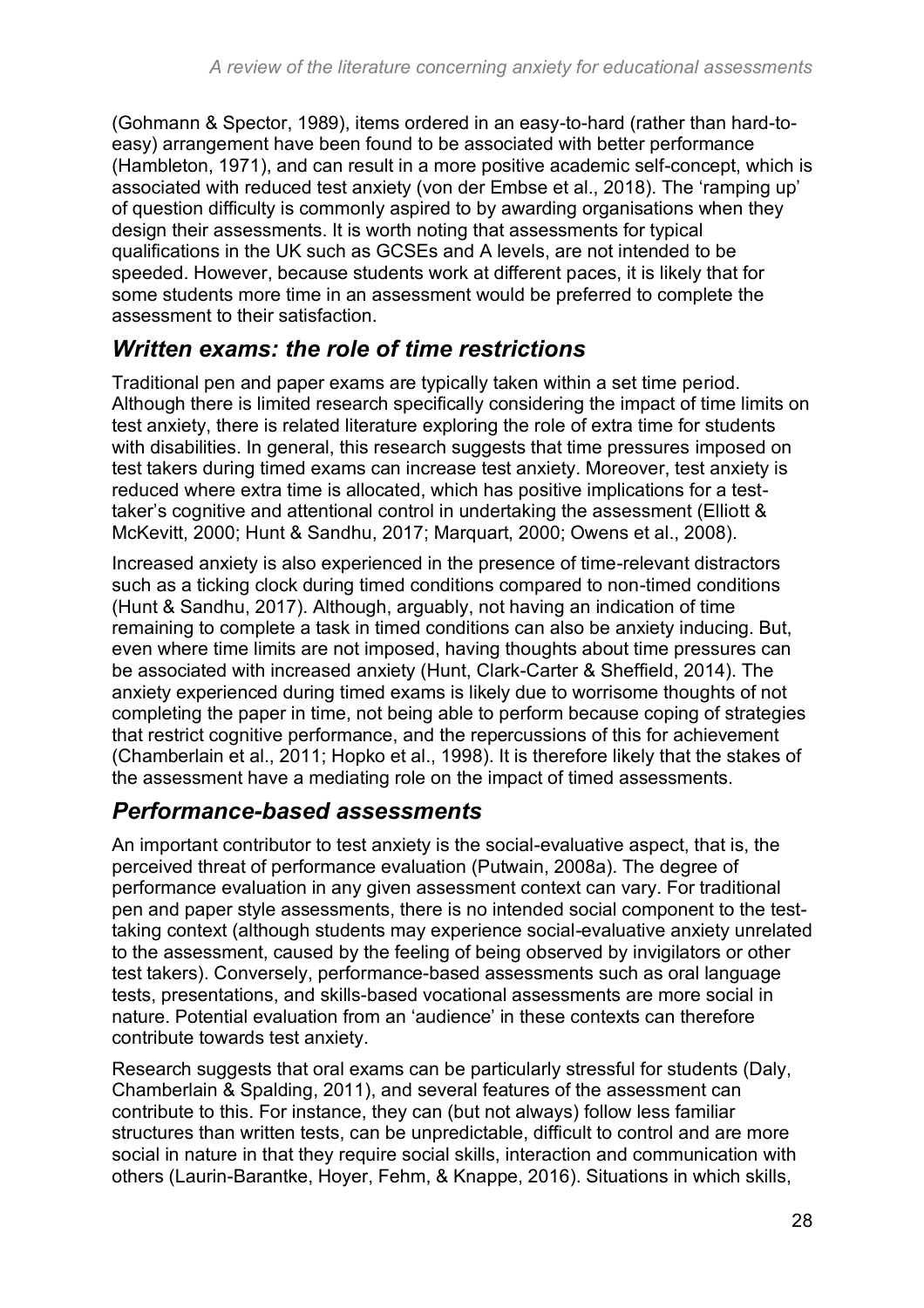knowledge and behaviours are presented to an audience and where there is a risk to self-esteem are associated with the worry and emotionality dimensions of test anxiety (Rost & Schermer, 1989; Sparfeldt, Rost, Baumeister & Christ 2013). The anxiety experienced can detract from an individual's ability to focus on the assessment. This can result in diminished performance driven by a failure to incorporate vocabulary and grammatical material in the assessment (Horwitz, Horwitz & Cope., 1986).

Whilst there is evidence relating to oral assessments, the test anxiety literature does not specifically explore anxiety experienced when undertaking performance assessments, for example in music, dance or sports, or when a presentation is being assessed. However, the literature on oral language tests and the wider literature on public speaking and performance anxiety can help in understanding the possible implications of these contexts. The literature refers to debilitating performance anxiety, whereby excessive anxiety about a performance disables the individual from demonstrating their maximum skills and abilities.

In performance-based assessments, the role of the audience is an important contributory factor to anxiety (Putwain, 2008a). The social component of test anxiety relating to the threat of evaluation by others therefore makes it likely that performance-based assessments, of any kind, are more anxiety-provoking than written exams. However, in subjects in which a performance is imperative to measure the application of skills and knowledge in a relatively authentic context, this assessment type may be the most suitable means with which to measure the desired construct. Moreover, it is likely that dealing with anxiety related to social-evaluation in these assessments is a legitimate part of the construct being measured.

#### *Non-examination assessment versus exams*

Non-examination assessment (NEA) measures subject-specific knowledge and skills that cannot be tested by timed written papers. Whilst there is extensive literature considering the impact of exams on test anxiety, there is limited evidence exploring the effects of NEA, such as coursework or controlled assessments. One study (Putwain, 2009b) found that coursework was preferred over exams by most, but not all students. In another study, students thought that NEA was less stressful than traditional exams (Barrance, 2019). Students appreciated that coursework was not completed under formal conditions and reported a greater sense of control in planning their time to complete the work. However, the level of control under which coursework is completed was identified as stressful because workload and deadlines exerted excessive pressure on students, especially where there are multiple pieces of coursework due within a small time-frame (Denscombe, 2000; Putwain, 2009b). Students also identified that teachers' reminders and fear appeals concerning coursework deadlines created worry and panic (Putwain, 2009b).

An evaluation of the introduction of controlled assessment (Ipsos Mori, 2011, commissioned on behalf of Ofqual) involving 20 in-depth interviews with key stakeholders indicated that there was ambiguity in whether controlled assessment was more or less anxiety-inducing than coursework. On one hand, interviewees reported that controlled assessment may more closely reflect the environment of an exam compared to coursework, which may increase test anxiety. On the other hand, interviewees reported that controlled assessment can enable schools to co-ordinate the assessment load and deadlines for different subjects across the academic year and across subjects, more so than with coursework where multiple deadlines for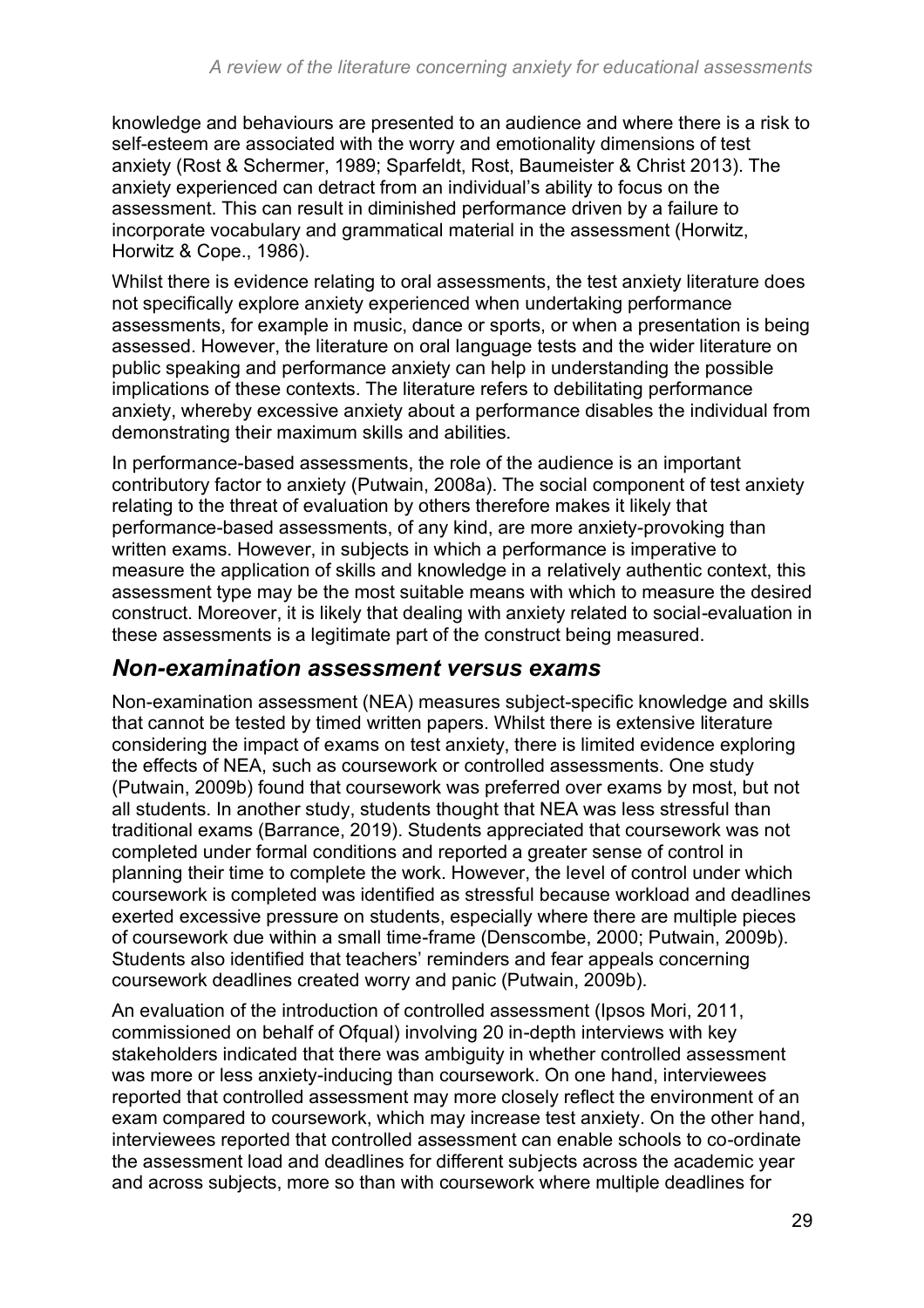different subjects were often close together. However, controlled assessment coordinated in this way may in turn contribute to continuous levels of stress throughout the academic year, as teachers believed that students would feel that they are continuously assessed. This reflects sentiments around modular exams, where multiple assessments throughout the year was thought to increase overall workload (Vidal Rodeiro & Nádas; 2010).

#### *Modular and linear assessments*

The structure of the assessment can have implications for test anxiety. There are different ways of structuring assessments, in a linear or modular structure. For modular assessments, students can enter modules in different exam series throughout the course of study, and choose to re-sit one or more modules. In linear systems, all assessments are sat in one session.

Vidal, Roderiro and Nádas (2010) explored the impact of modular and linear assessments for GCSE English and mathematics by interviewing students. This research did not explicitly set out to explore the effects of modular or linear assessments on the degree of test anxiety experienced. However, findings concerning motivation, opportunities for feedback, the degree of familiarisation of the assessment, and the impact on pressure and workload could indicate that certain assessment structures may be more or less anxiety-inducing (although this is also likely to be mediated by the individual differences of students).

The findings were generally mixed with regards to the impact modular or linear assessments may have on test anxiety, however. Students commented that modular systems offer more opportunities for feedback and increase their familiarity with the assessment context. The opportunity for resits also reduced worry over performance in the first sitting of the exam. This is likely because the perceptions of the stakes attached to the assessment were lessened. However, the summative exams in modular systems can be a major source of test anxiety that students experience multiple times over the course of study.

For linear systems, it was found that, although assessments are at the end of the course, there are opportunities for feedback and familiarity with the assessment by means of mock exams. However, in a separate study, Chamberlain et al. (2011) find that because mock exams are typically taken in the middle or towards the end of the course, some students can find the additional workload of concurrently studying new material and revising for mock exams stressful. The workload in a linear system could have positive implications for test anxiety, as students reported that it was more manageable in a linear compared to a modular system. This was because it was felt that there was more time for teaching and learning.

These findings are mirrored by teachers' reports on student stress across the modular and linear assessment systems (Baird et al., 2019). Some teachers expressed that the greater stakes attached to linear exams and not being able to track progress over the course of the qualification means that students likely felt more stressed in a linear system. However, other teachers noted that students do not necessarily realise that modular exams are lower stakes. These teachers thought that students are as stressed for modular exams and have to endure them over the two year course, compared to just at the end of the course in the linear system.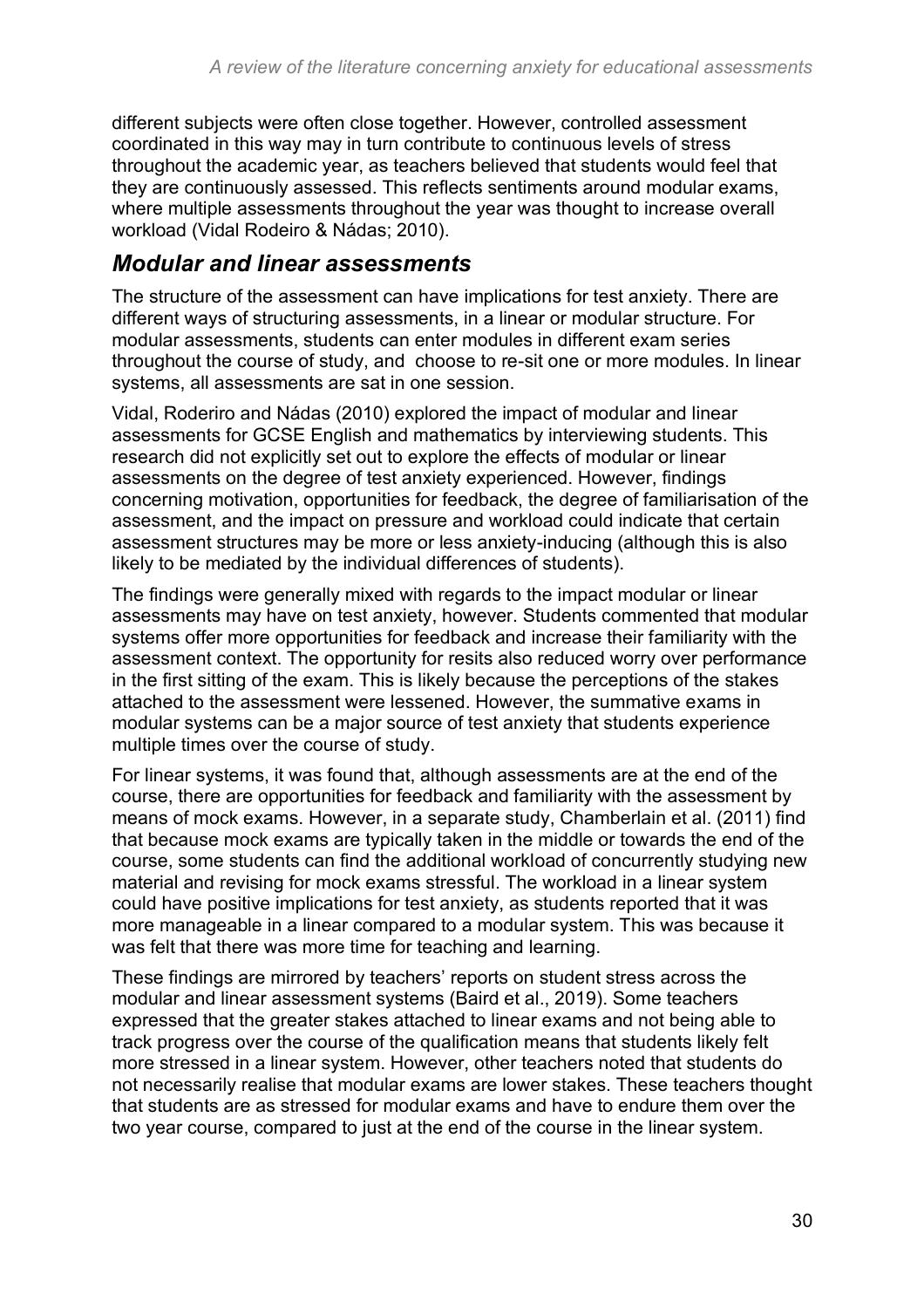#### *Perceptions of the assessment*

A student's perception of the testing context can influence the degree to which an assessment is anxiety provoking. These perceptions can be based on psychological appraisals of a particular assessment context, rather than the characteristics of the assessment in reality (Bonaccio & Reeve, 2010). As such, we consider here how perceptions of unfamiliarity, instrumentality (this is the stakes attached to achievement in an assessment), and difficulty can influence test anxiety.

#### *Unfamiliarity*

An unfamiliar testing context is generally associated with increased test anxiety. This unfamiliarity can either be related or unrelated to the test (Bonaccio & Reeve, 2010). For instance, being unfamiliar with the mode of assessment or the item type can contribute to test anxiety that is related to the test, whereas not knowing where to go for the exam can contribute to anxiety that is unrelated to the test. Academic skill building exercises and taking mock assessments under live exam conditions may therefore increase preparedness and reduce test anxiety (Ergene, 2011).

#### *Instrumentality*

The perceived instrumentality of the assessment scores is also a factor that can influence experiences of test anxiety. Students can respond differently to assessments depending on their perceived stakes. High-stakes assessments feature in the UK education system and are those for which success or failure hold heightened importance – for example, they can influence access into further and higher education or employment. But, although school and college leavers' assessments (such as GCSEs and A levels) are generally considered high stakes, this is dependent on a personal evaluation of utility. For this reason, the perception of the stakes of an assessment mediates the worry experienced around them, and explains why students experience lower levels of test anxiety for assessments they do not consider valuable to themselves (Bonaccio & Reeve, 2010; Cizek, 2001). For instance, Banks and Smyth (2015) found that students taking the equivalent of A level qualifications in Ireland were more anxious about the assessments if their achievement was evaluated for access to university, compared to students who were not intending to continue studying. This also explains why test anxiety is reduced for classroom assessment tests compared to high stakes national and state exams (von der Embse et al., 2018). Perceptions of instrumentality and personal importance of assessment results can also be influenced by pressure from teachers, parents and peers.

#### *Difficulty*

Perceptions of difficulty should be distinguished from objective assessment difficulty. Perceptions of difficulty relate to the academic self-concept and beliefs about competence in responding to the assessment content. It also relates to the degree of ease with which a desired standard can be achieved, both of which may or may not reflect reality. On the other hand, assessment difficulty is an objective account of success in an assessment measured by attainment of overall grades or marks (Pollitt, Ahmed & Crisp, 2007). When an assessment is perceived as being more difficult, students report experiencing higher levels of test anxiety (Bonnaccio & Reeve, 2010; Hembree, 1988; Hong, 1999; Pekrun, Goetz, Perry, Kramer, Hochstadt & Molfenter, 2004). This is likely because perceptions of difficulty result in a perception that performance will more likely result in failure (Putwain, 2009).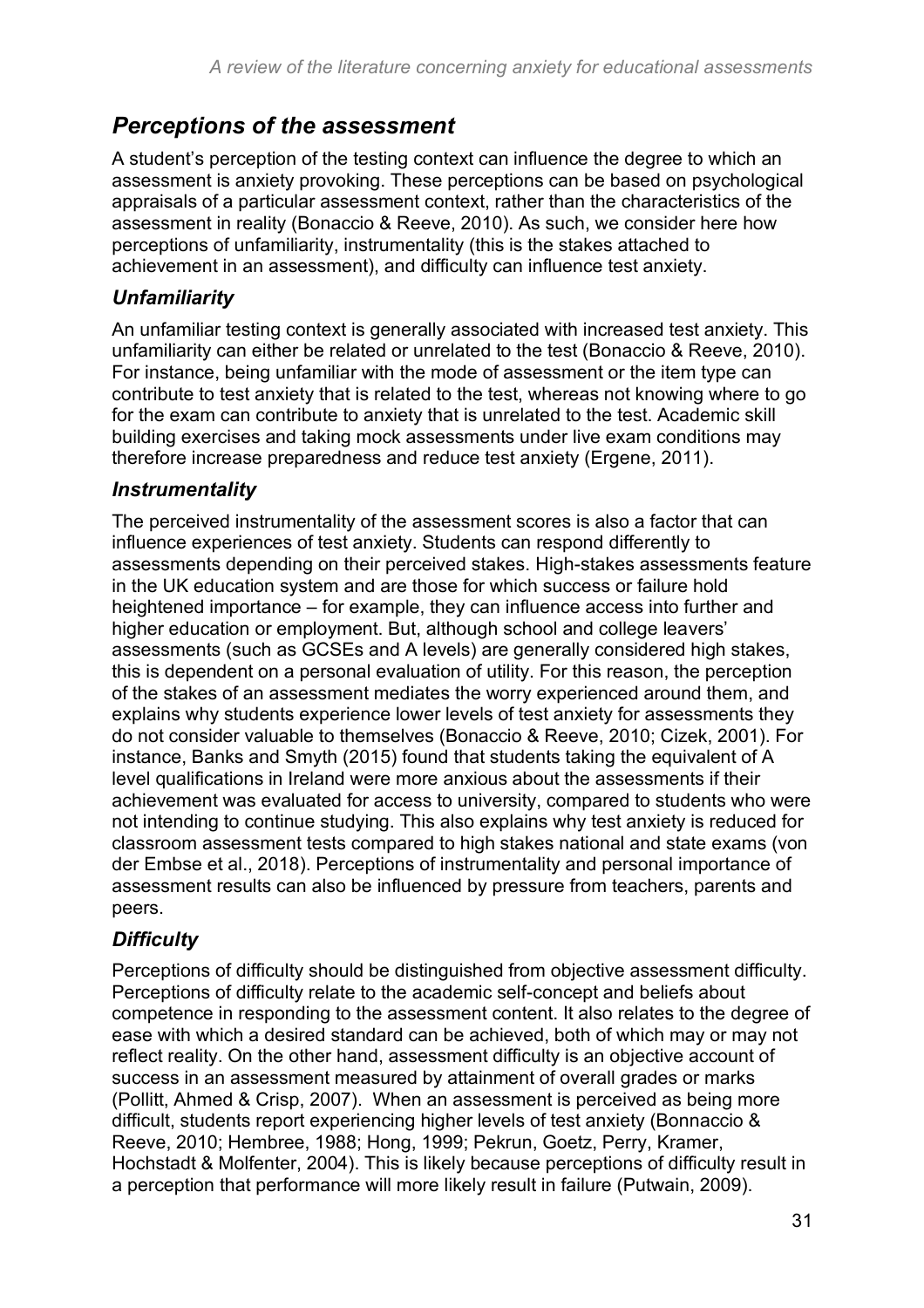The degree of congruence between perceptions of difficulty and objective assessment difficulty has further implications for expectations for academic perfectionism, where academic perfectionists strive for the highest possible marks. Academic perfectionists experience greater test anxiety, and this is driven by worries about mistakes they may make (Brown, Heimberg, Frost, Makris, Just & Leung, 1999). It is likely then that increased perceptions of difficulty will result in greater concerns about making mistakes, which in turn can exacerbate test anxiety.

#### *Subject-specific anxiety*

Test anxiety for particular subjects is generally under researched and whilst the literature explores test anxiety in the context of particular subjects, (for example, Gregor, 2005; Devine, Fawcett, Szűcs, & Dowker, 2012; Eklöf & Nyroos, 2013; Liau & Teoh, 2016; Salehi & Marefat, 2014), the subjects themselves were not the focus of the research. As such, conclusions about the subjects that are associated with higher levels of test anxiety cannot be made. However, some subjects may lend themselves to different types of assessments considered in this review. For instance, perceptions of subject difficulty, performance-based assessments, and item and response types used in the exam may mediate degrees of test anxiety by subject.

#### *Conclusions about contributing factors to test anxiety*

The academic literature indicates that there are many contributing factors to test anxiety, across multiple sources. Here the role of intrapersonal factors, such as individual differences in internal drive and approaches to achievement goals; interpersonal factors, such as motivational tactics from teachers and parents and emotional contagion; and assessment-specific factors, such as the assessment type, are explored. On the whole, it appears that test anxiety is largely a response to identifying that there is an incongruence between beliefs of what can personally be achieved, and the perceived demands and performance expectations of the assessment. The standards of these expectations, and perceptions of the demands of the assessments, can be set personally, but can also be influenced by parents, peers and teachers, and potentially others. Ultimately, this can leave the student feeling unprepared to manage the assessment, despite this not necessarily being the case in reality.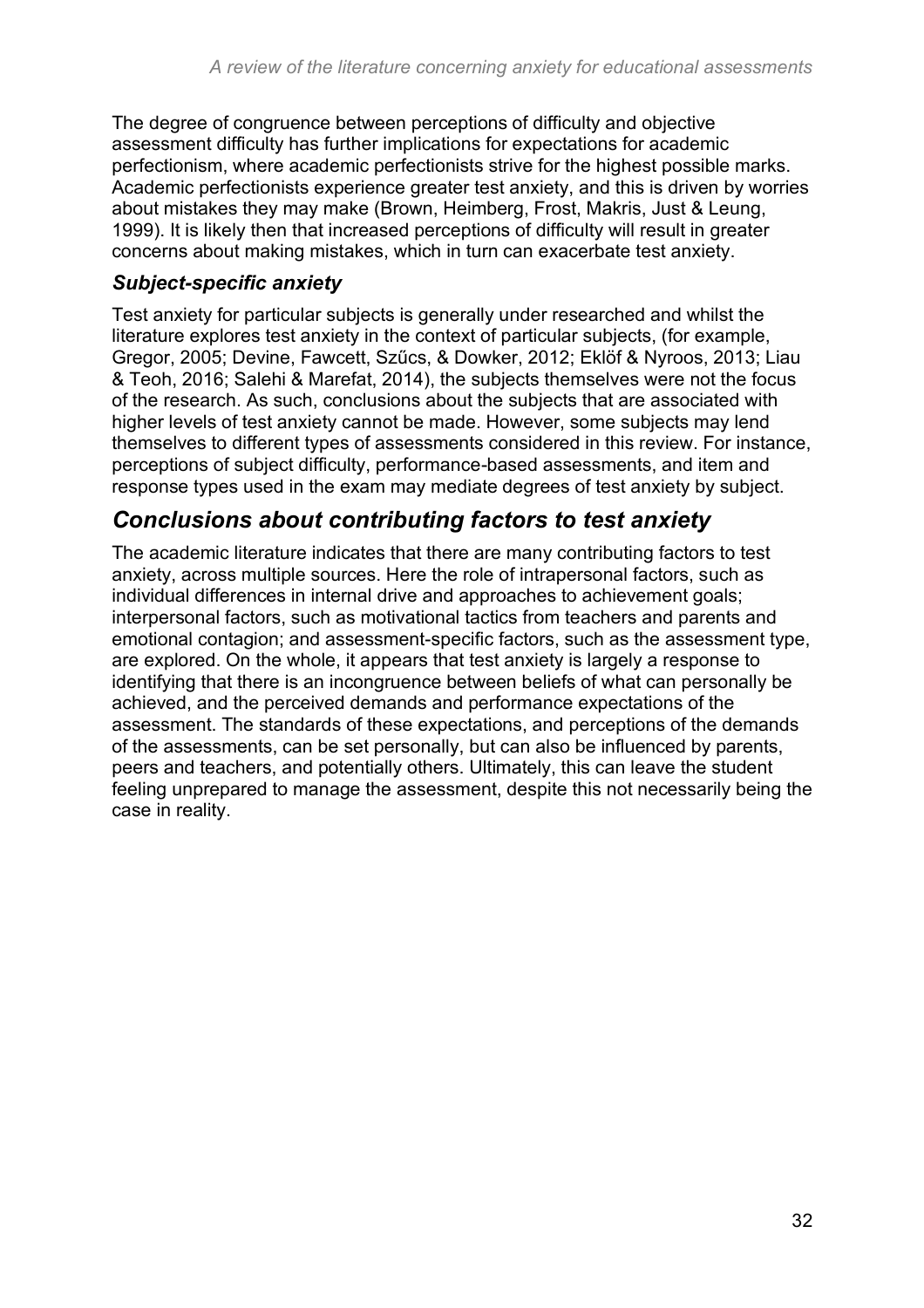# <span id="page-32-0"></span>Interventions for test anxiety

So far, this review has addressed the causes, symptoms and effects of test anxiety. What remains to be considered is how debilitatingly high levels of test anxiety can be reduced. Interventions for test anxiety tend to focus on anxiety reduction techniques. However, there is also scope for the causes of test anxiety to be managed. This review has identified that the causes of test anxiety can be intrapersonal, interpersonal and assessment-related. Intrapersonal factors relate to the individual's characteristics and intrinsic attitudes to undertaking assessments. These can depend on the way in which a person thinks. Cognitive-behavioural psychology explains that our thoughts, feelings and behaviours are linked. Therefore, by changing our thoughts, the emotional responses, our feelings, can also be altered. It is on this basis that many test anxiety interventions function, as will be discussed further below.

It is worth noting that whilst there is a wealth of literature exploring causes and correlates of test anxiety, there is less literature on interventions. Moreover, much of this literature is set in the context of undergraduate education, whilst evidence for school-based programmes aimed at younger students is limited (Putwain & Pescod, 2018; von der Embse et al., 2013). The age distinction is an important one to make when determining effectiveness of test anxiety interventions, as some interventions may require students to undertake tasks that might be more developmentally appropriate to older children. For instance, cognitive skills such as logic, selfreflection and perspective taking, become more concrete in late childhood to early adolescence (Klausmeier & Allen, 2014). Because of this, young children may struggle with identifying their worries and altering unhelpful thought patterns. However, modifications to interventions can be put in place, for instance, visual aids or assistance from an adult can help a younger child engage with more complex styles of thinking (Kingery, Roblek, Suveg, Grover, Sherrill & Bergman, 2006).

Interpersonal causes of test anxiety are those that arise from social interactions with teachers, parents, and to some extent peers. These can take the form of motivators, such as fear appeals, the setting of unreasonably high standards for achievement, and the transference of stress and anxiety through social contagion. Test anxiety as a result of interpersonal interactions can too be addressed and minimised, though often this can be complicated as there are other factors to consider. For example, teachers' use of fear appeals can be influenced by perceived pressures for their students to perform well in assessments due to school accountability measures (Hutchings, 2015; Putwain & von der Embse, 2018). But, teachers' increased understanding that the use of fear appeals may have the reverse of the intended effect may help reduce their use, and consequently reduce the negative implications for test anxiety.

Other interpersonal causes are perhaps more straightforward to address. For instance, Martin and Elliot (2016) suggest that teachers can help students set achievable but stretching 'personal best goals' over the year to help motivation, which may be a better strategy than using fear appeals as a motivational tactic. Also, by encouraging an intrinsic desire to learn (Ryan & Deci, 2000), students can shift their focus from learning for the test, to learning for personal desire, which tends to be associated with reduced test anxiety. Moreover, there is a wealth of literature indicating that a good support network has positive implications for test anxiety.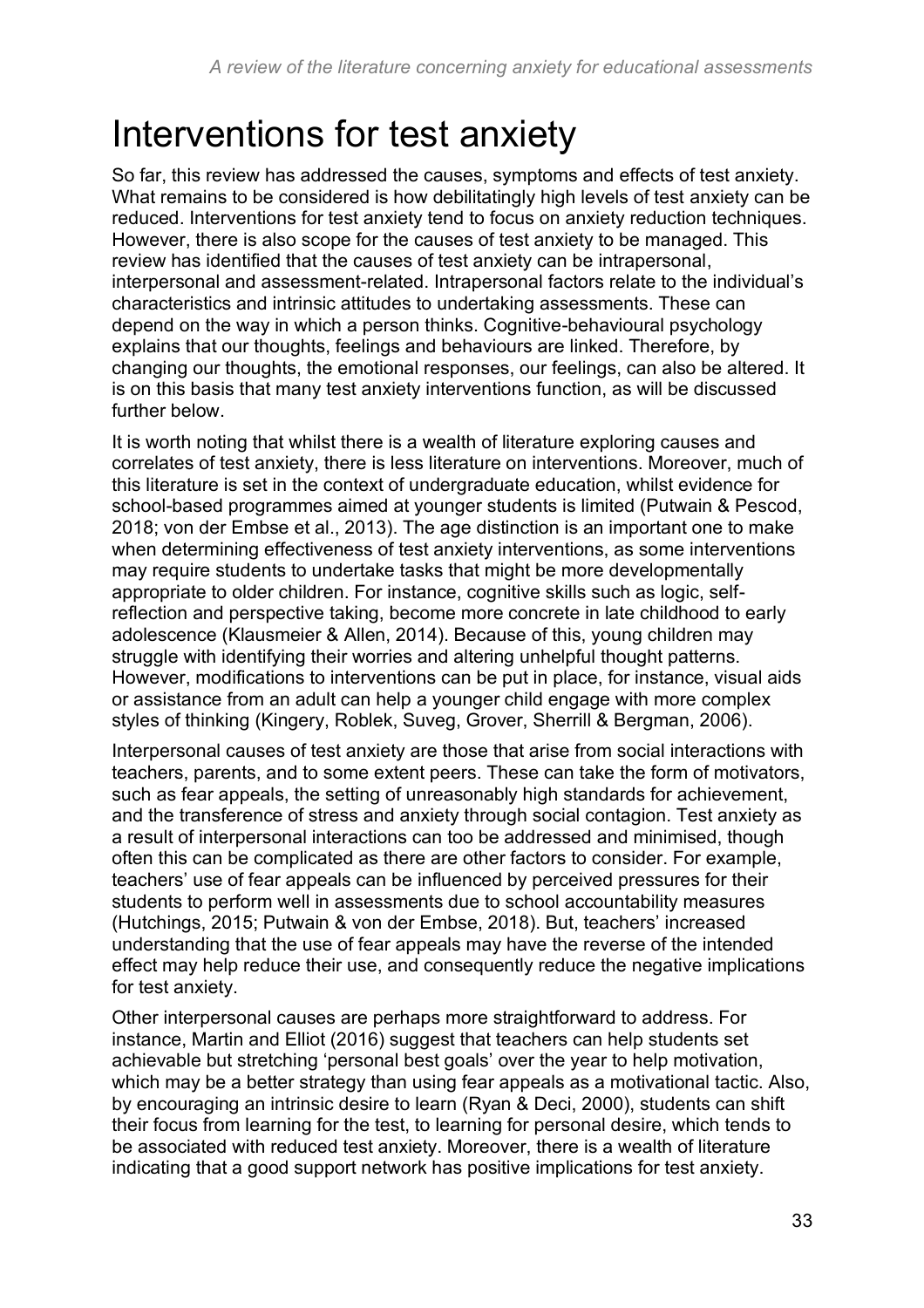The degree to which students perceive their peers, parents and teachers as being supportive is linked to positive academic beliefs, reduced anxiety, and increased enjoyment of a subject. A good support network also promotes greater academic achievement (Mattanah, Lopez, & Govern, 2011; McGraw, Moore, Fuller & Bates, 2008; Robbins, Oh, Le, & Button, 2009; Schunk, Pintrich, & Meece, 2008; Skinner, Furrer, Marchand, & Kindermann, 2008).

The literature also suggests that teachers can be socially supportive of their students through creating positive learning environments. Positive learning environments can include: designing lessons that focus and build upon students' strengths and abilities rather than identifying weaknesses; giving positive and accurate feedback; encouraging cooperative rather than competitive peer relationships; and encouraging students to be intrinsically motivated to study, rather than being coercive or focusing on the instrumentality of assessment outcomes (Jennings & Greenberg, 2009).

Simple endeavours can encourage students to be intrinsically motivated, and this is typically linked to reduced anxiety around assessments (Valerio, 2012; von der Embse et al., 2018). For instance, evidence suggests that engaging and rich learning experiences that deliver content in a purposeful and applied manner can encourage deep and relevant understanding. This also mediates against a loss of motivation and disliking a subject (Handley, 2010; Zevenbergen, Walsh & Niesche, 2009). Social contagion also suggests that a teacher's passion and enthusiasm enhances students' learning. For instance, positive narrative and energy causes learners to believe the content has intrinsic value, thus motivating students' academic behaviour (Palmer, 2007).

Perceptions of support outside of the classroom can also influence students' motivation for academic behaviour and their perceptions of their own ability. Parental support is an important protective factor against school-related emotional distress in general (McGraw et al., 2008) and test anxiety in particular (Putwain, Woods & Symes, 2010). This is driven by increased engagement, intrinsic motivation to learn and more positive perceptions of their own ability (Mattanah et al., 2011; Reynolds & Clements, 2005). On the other hand, high parental expectations relating to achievement and performance can be a stressor (Ang & Huan 2006). Students also report feeling more anxious when parents berated a lack of revision (or perceptions thereof), or when parents failed to account for revision workload in relation to expectations for doing household chores (Chamberlain et al., 2001).

Parental support can take many forms that can be categorised as: positively reinforcing - such as valuing good study habits and having a positive home-school relationship; and negatively reinforcing - such as avoiding the use of coercion to encourage academic behaviours, and avoiding setting unreasonably high expectations for achievement (Reschly & Christenson, 2009). The latter may be difficult to accomplish however, as parental expectations can be inferred by the student in light of high-performing siblings (Låftman, et al., 2013).

Assessment-related causes of test anxiety refer to the features of the assessment context that generate anxiety. In some contexts, modifications to the mode of assessment may be a suitable solution to reduce test anxiety (Hurren, Rutledge & Garvin, 2006). This is only appropriate though where the desired construct is still effectively assessed. For instance, although performance-based assessments are likely more anxiety provoking, a piano assessment would need to, at least in part, assess a piano playing performance. However, it is possible that making some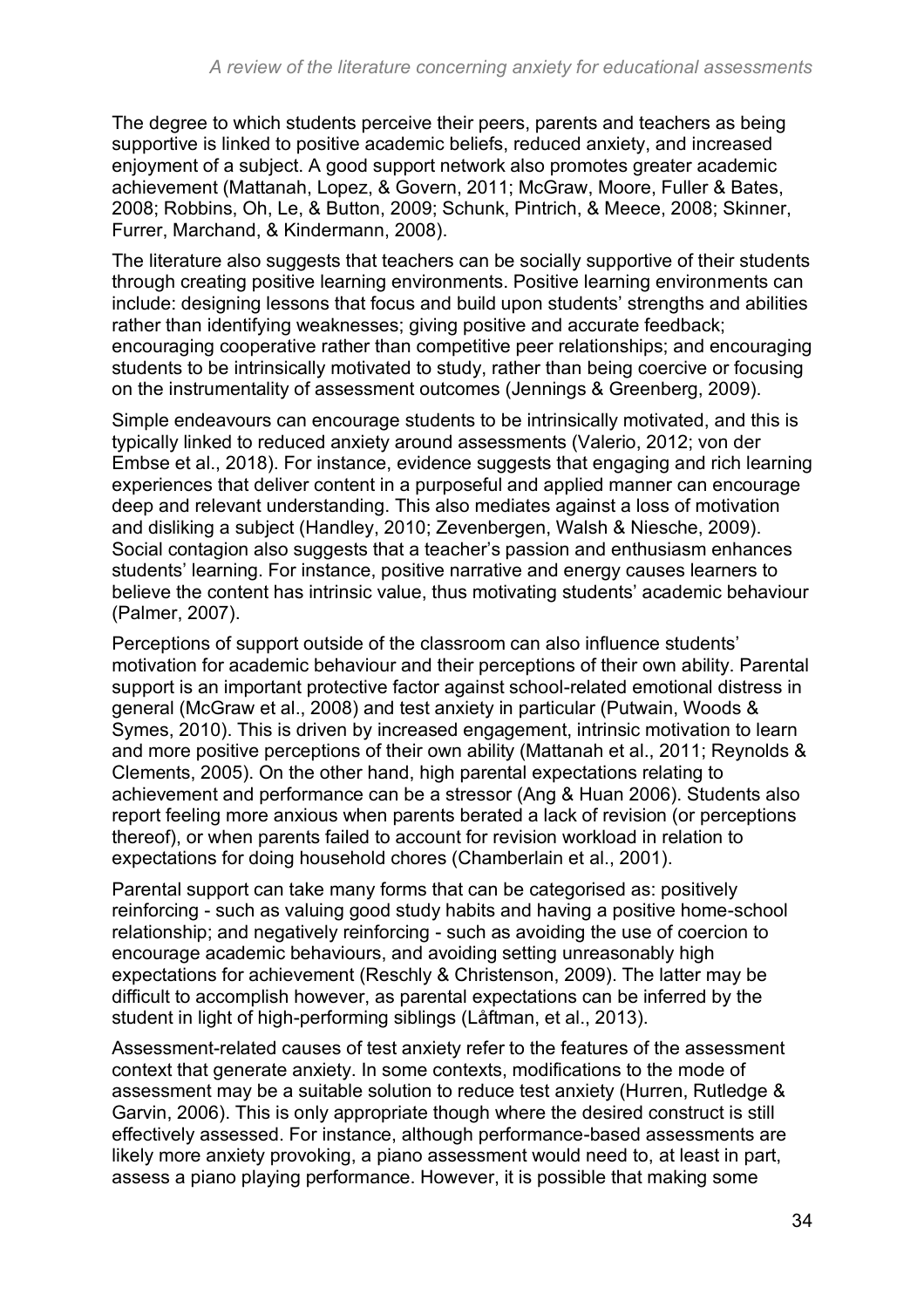changes to the assessment context, such as minimising the audience to only those necessary or by pre-recording the performance, could reduce anxiety.

Alternatively, a more practical solution to reduce test anxiety is to address the physiological and emotional responses through an intervention. These type of interventions generally focus on reducing students' anxiety based on theory and practice closely aligning with interventions for generalised anxiety disorders (von der Embse et al., 2013). Two reviews exploring test anxiety interventions spanning from 1973 to 2010 found that the most effective interventions are those that sit within psychoeducation, academic skill-building and cognitive-behavioural practices, with approaches that combine interventions being most effective (Ergene, 2003; von der Embse et al., 2013).

# <span id="page-34-0"></span>Psychoeducation

Psychoeducation refers to the providing of information, education materials, or advice about a particular disorder. For test anxiety, psychoeducation covers the psychological and physical causes, effects and symptoms of test anxiety, and the normalcy of test anxiety. By being able to better understand the experience of test anxiety, those who experience it are better equipped to manage it.

Psychoeducation interventions have flexibility in the way that they can be delivered. Leaflets, posters or information presented in lectures or classroom contexts can be effective for reducing symptoms of test anxiety (Rajiah & Saravanan, 2014; Weems, Taylor, Costa, Marks, Romano & Verrett, 2009; Yahav & Cohen, 2008), as well as for depression, anxiety and psychological distress more generally (Donker, Griffiths, Cuijpers & Christensen, 2009). Learning about test anxiety may also help an individual organise their thoughts and identify the cause of their concerns, which is a fundamental aspect of cognitive based treatments.

# <span id="page-34-1"></span>Academic skill building

Interventions that focus on academic skill building promote effective study habits and test taking skills. Study habits refer to the degree to which a student engages in appropriate study routines to prepare for an upcoming assessment (Credé & Kuncel, 2008). Effective study habits include behaviours such as acquiring, recording, organizing, synthesizing, remembering, and using information (Malhotra & Mehta, 2015). Specifically, these behaviours can include deep understanding of the subject matter, concentration, time management, being task-oriented and taking part in study-specific social interactions (this is discussing subject content with peers; Credé & Kuncel, 2008; Mukhopadhyaya, & Sansanwal, 1985; Tobias, 1985). Effective study habits are associated with lower levels of test anxiety because by engaging with activities that assist in subject understanding, there is greater alignment between desired assessment outcomes and what is personally achievable. As such, feelings of worry are reduced by increasing feelings of preparedness to take an assessment (Cassady, 2004; Ergene, 2011).

Engaging in effective study habits is facilitated by working within an appropriate environment. Limited cognitive capacity models outline how cognitive resources are finite. As cognitive demand increases (for example, when multi-tasking or switching between tasks), task performance decreases (Basil, 1994; Lang, 2000). In accordance with this model, an environment which has minimal distractions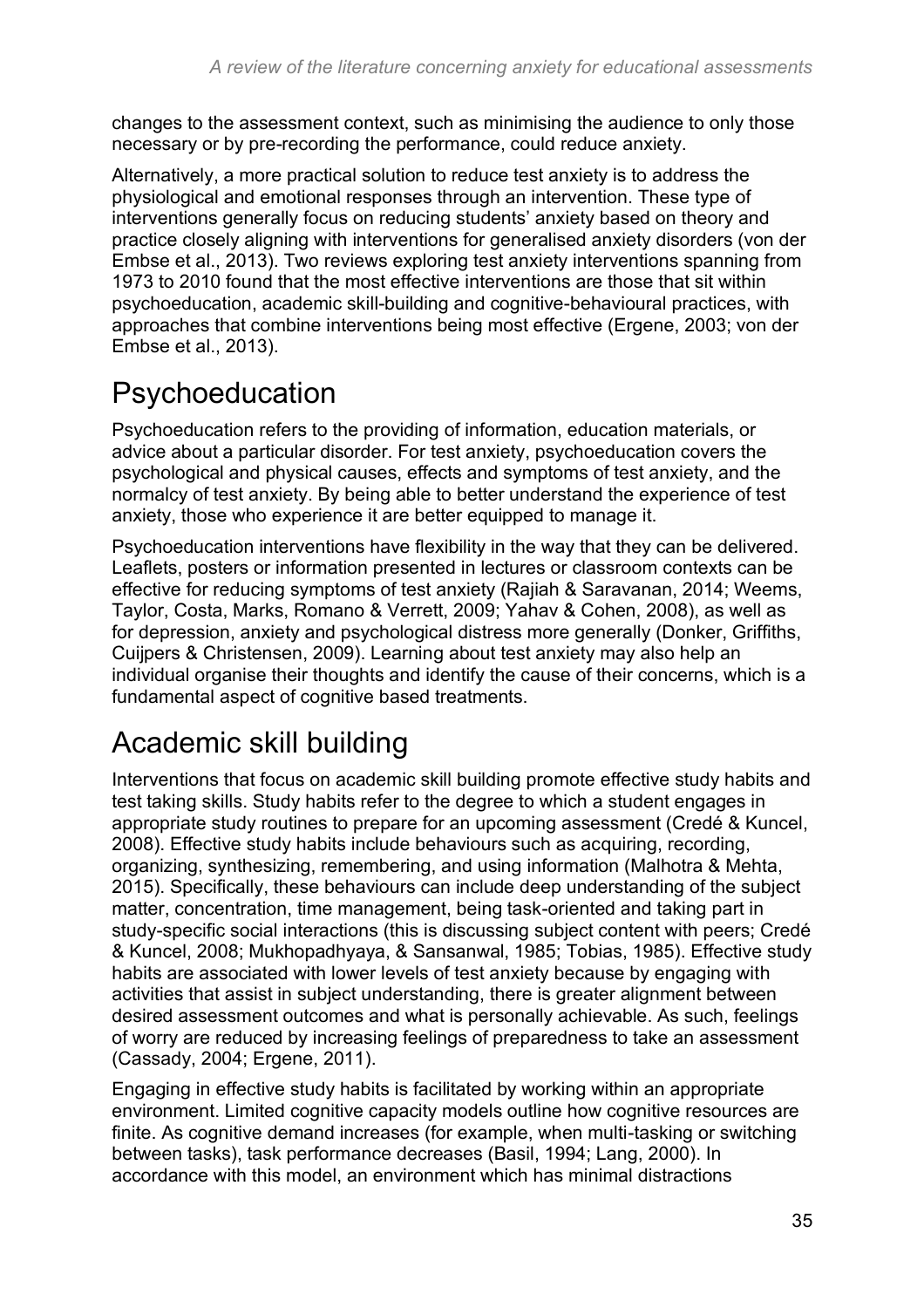facilitates effective study habits. For instance, engaging with off-task activities while studying, such as using a mobile phone, is found to have a negative impact on learning and preparedness for an assessment (David, Kim, Brickman, Ran & Curtis, 2014; Wood, Zivcakova, Gentile, Archer, De Pasquale & Nosko, 2011). However, the relationship between technology use and test anxiety can be more complicated on a personal level. Some report using technology in an attempt to relieve stress or as an avoidance coping mechanism (i.e as a distraction; Kim, Seo & David, 2015; Snodgrass, Lacy, Eisenhauer, Batchelder & Cookson, 2014), whilst for others smartphone use is associated with sleeplessness and negative affect (Thomée, Härenstam & Hagberg, 2011). Nevertheless, a feeling of underpreparedness caused by engaging with academic-unrelated distractions in designated study time can increase test anxiety.

Whilst study habits focus on preparedness for an assessment, test-taking skills aim to facilitate effective management of the assessment context (Dodeen, 2009). Testtaking skills include effective time management, knowing how to deal with difficult questions, reviewing answers and underlining key parts of the question (Bradley, McCraty, Atkinson, Tomasino, Daugherty & Arguelles, 2010; Carter et al, 2005; Dodeen, Abdelfattah & Alshumrani, 2014; Weems et al., 2009). Test-taking skills can also be subject-specific. For instance, for subjects with essay-type responses, 'point, evidence, explain' can be a useful framework that guides candidates to formulate and quantify an argument (Dobbs, Jessop, Campbell-Hall, McDonough & Nichols, 2014). By feeling equipped to engage with the assessment, students feel more in control and prepared for managing the requirements of the assessment. Because of this, test-taking skills are associated with reductions in test anxiety (Bradley et al., 2010; Carter et al, 2005; Dodeen et al., 2014; Weems et al., 2009).

## <span id="page-35-0"></span>Cognitive-behavioural approaches to test anxiety interventions

Cognitive-behavioural interventions for test anxiety are grounded in cognitive and behavioural psychology and cognitive-behavioural therapy (CBT). These approaches argue that our thoughts, feelings and behaviours are linked. Negative thoughts around an assessment and performance can therefore elicit feelings of worry and tension.

Worrisome thoughts and physiological stress are addressed in CBT by managing negative thoughts through cognitive restructuring and relaxation exercises. These techniques have been shown to be effective in alleviating worry and fears relating to social evaluation (James, James, Cowdrey, Soler & Choke, 2015), as well as reducing test anxiety in children and young people (Ergene, 2003; von der Embse et al., 2013). They can also be protective against symptoms occurring in the future. The techniques underpinning cognitive restructuring and relaxation practices are introduced here.

### *Cognitive restructuring*

One of the aims of CBT is to change negative thought patterns through cognitive restructuring. Cognitive restructuring enables an individual to disconfirm and reappraise unjustified thoughts, take perspective, decatastrophise (avoiding thinking of the worst-case scenario), and accept the current situation. In order to do this, the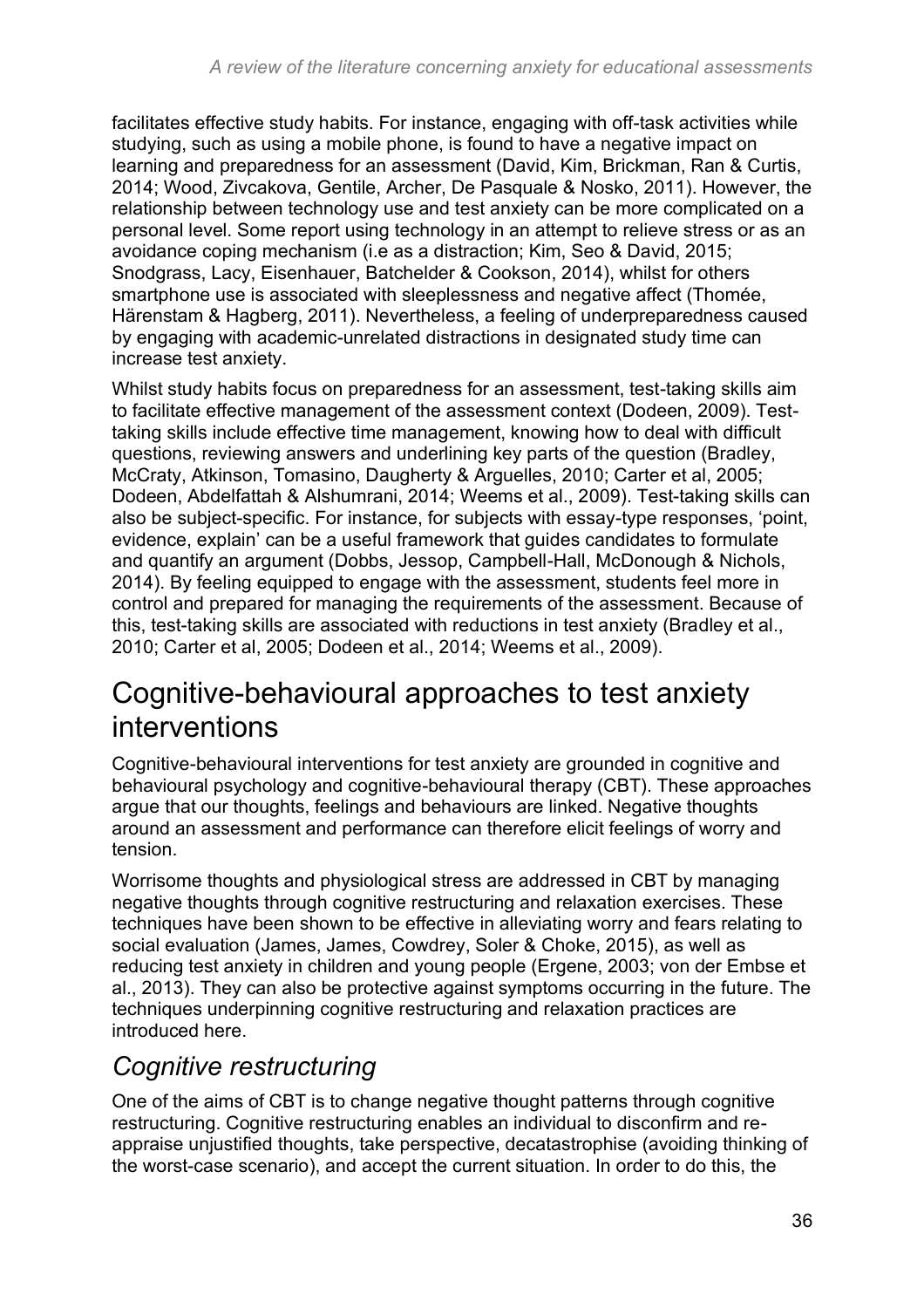individual must be able to pay attention to and rationally evaluate their own thoughts, and understand that thoughts can influence feelings and behaviours. One method of doing this is expressive writing. Evidence suggests that expressive writing about thoughts and feelings of an upcoming assessment addresses negative, unjustified and irrational thoughts and reduces rumination. As a result, the negative impacts of test anxiety on performance can be reduced (Ramirez & Beilock, 2011).

Because our thoughts, feelings and behaviours are closely linked, negative thoughts about not being able to study for or sit an exam can result in feelings of anxiety and behaviours that hinder academic performance. Disconfirmatory strategies which identify, challenge and replace negative thoughts with positive thoughts can alleviate this anxiety (Wells & Papageorgiou, 2001), and therefore better enable the preparation for and management of the exam.

As set out above, perceived importance of attainment and high achievement expectations can be contributing factors to test anxiety. There are efforts to help students manage their expectations and retain perspective about their results from assessments – for example, through campaigns such as 'NoWrongPath' in Scotland. NoWrongPath focuses on the view that there are many routes to being successful in life, with the intention of lowering unreasonably high achievement expectations. Reducing the importance of exam results in this way reflects cognitive strategies to manage anxiety outlined by Clark (2014) such as taking perspective and decatastrophising, and is linked to effective emotion regulation. Clark explains that, in order to take perspective, individuals are encouraged to consider their emotional experience as a single moment in time and to compare it to experiences they will have throughout their lifetime. Evaluating the long-term consequences of the causes of anxiety also puts the experience into perspective of their life as a whole. As a result, anxiety is reduced.

Decatastrophising refers to the evaluation of a 'worst-case' scenario for its realistic and probable effects. This strategy helps to minimise cognitive distortions that often exaggerate negative implications in a given context. With regards to test anxiety, taking perspective and decatastrophising evaluates and rationalises the severity of the implications of assessments, which in turn can alleviate anxiety.

An adaptive coping strategy to manage anxiety is the practice of acceptance. Acceptance is a mindfulness technique that draws attention to the present to disengage with thoughts that increase stress and anxiety (Brown, Ryan, & Creswell, 2007). In acceptance, unpleasant experiences, emotions or current situations are actively observed and accepted by the individual without ascribing a positive or negative judgment to them (Baer, 2003). Accepting that no amount of worrying about previous exam performance can change the outcome can alleviate the anxiety experienced after an exam. Acceptance has been found to be successful in alleviating a range of disorders amongst adolescents (Biegel, Brown Shapiro, Schubert, 2009).

### *Relaxation strategies*

A central symptom of test anxiety is tension, the state of physiological arousal. Relaxation strategies enable the individual to reduce physiological responses associated with test anxiety, and there are a number of techniques that have proved effective. Diaphragmatic breathing (deep breathing with the belly rather than chest expansion) and guided muscle relaxation (progressive tensing and relaxing of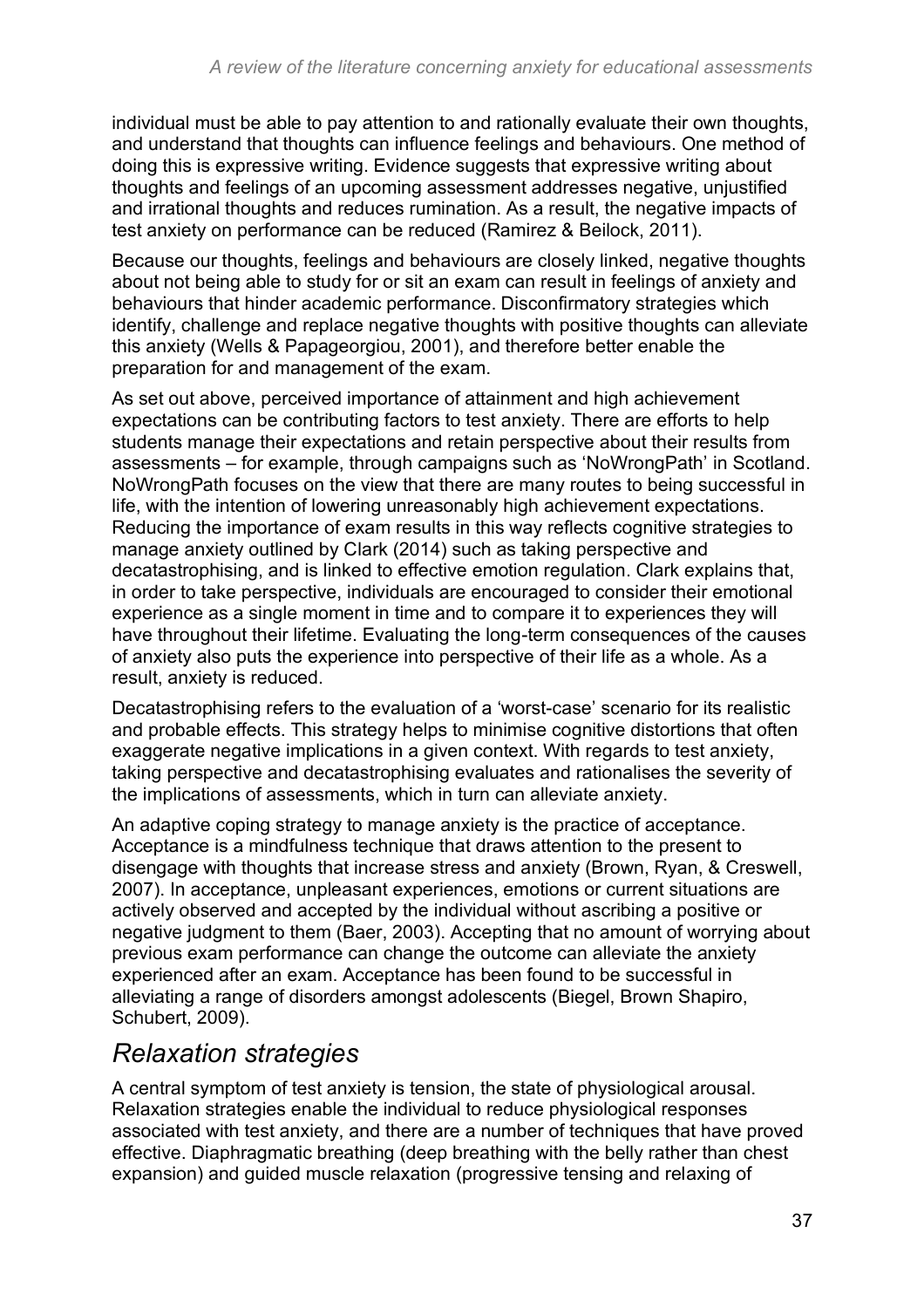groups of muscles) have been found to reduce test anxiety in children aged 8-9 years (Larson et al., 2010). Relaxation techniques can also be progressively paired with the anxiety inducing stimuli (i.e. an assessment) to train the individual to experience the assessment alongside a feeling of calmness, rather than tension. This method is called systematic desensitisation, and is proven to weaken the automatic physiological stress response in the face of anxiety (Egbochuku & Obodo, 2005). Moreover, by being aware of the physiological response when experiencing stress or anxiety, these responses can be consciously controlled. This can be achieved through biofeedback strategies (Bradley et al., 2010; Yahav & Cohen, 2008), in which the student tunes into their physiology, such as heart rate or breathing, and brings it to a calm state using relaxation techniques.

### *Mindfulness*

Mindfulness is the awareness of the present moment. Practising mindfulness can promote good mental health by improving the detection and management of our own stress and anxiety (NHS, 2018b). Mindfulness can help children and young people identify when they are experiencing worry, manage difficulties they have and cope with studying for and taking exams (Weare & Huppert, 2018; White, 2012). Whilst evidence showing the effectiveness of mindfulness specifically for test anxiety is still relatively limited, the findings so far seem promising (Weare & Huppert, 2018).

# <span id="page-37-0"></span>Global interventions

Because test anxiety has many contributing factors, there are many approaches to manage and reduce test anxiety. The most effective interventions are those that are global, in the sense that they address multiple aspects of test anxiety using several different practices (Ergene, 2013; von der Embse et al., 2013). For instance, the programme 'Strategies to Tackle Exam Pressure and Stress' (STEPS) pulls together varied practices to help manage stress associated with exams (Putwain, Chamberlain, Daly & Sadreddini, 2014). This programme administers psychoeducation, academic skill building, cognitive restructuring, relaxation and techniques for self-awareness. The programme can be carried out either in the classroom or at home, with both means shown to be effective in reducing test anxiety amongst highly test-anxious students (Putwain et al., 2014; Putwain & Pescod, 2018). However, the programme was more effective when facilitated in a small group compared to when undertaken alone.

Typically, the cognitive-behavioural, skills-based and relaxation interventions discussed here rely on delivery by educational or psychological practitioners. This can raise concerns about resource demands, both financially and in terms of students' and teachers' time. However, the STEPS programme demonstrates that these types of techniques can be delivered with or without practitioners, with success (Putwain et al., 2014; Putwain & Pescod, 2018). However, in either instance, these interventions rely on the students' engagement, and motivation to put these skills in practice.

# <span id="page-37-1"></span>Conclusions about interventions for test anxiety

Overall, evidence indicates that the school-environment, peer relations and family have an important role in supporting young people's well-being and acting as buffers against negative mental health behaviours and outcomes. As such, joint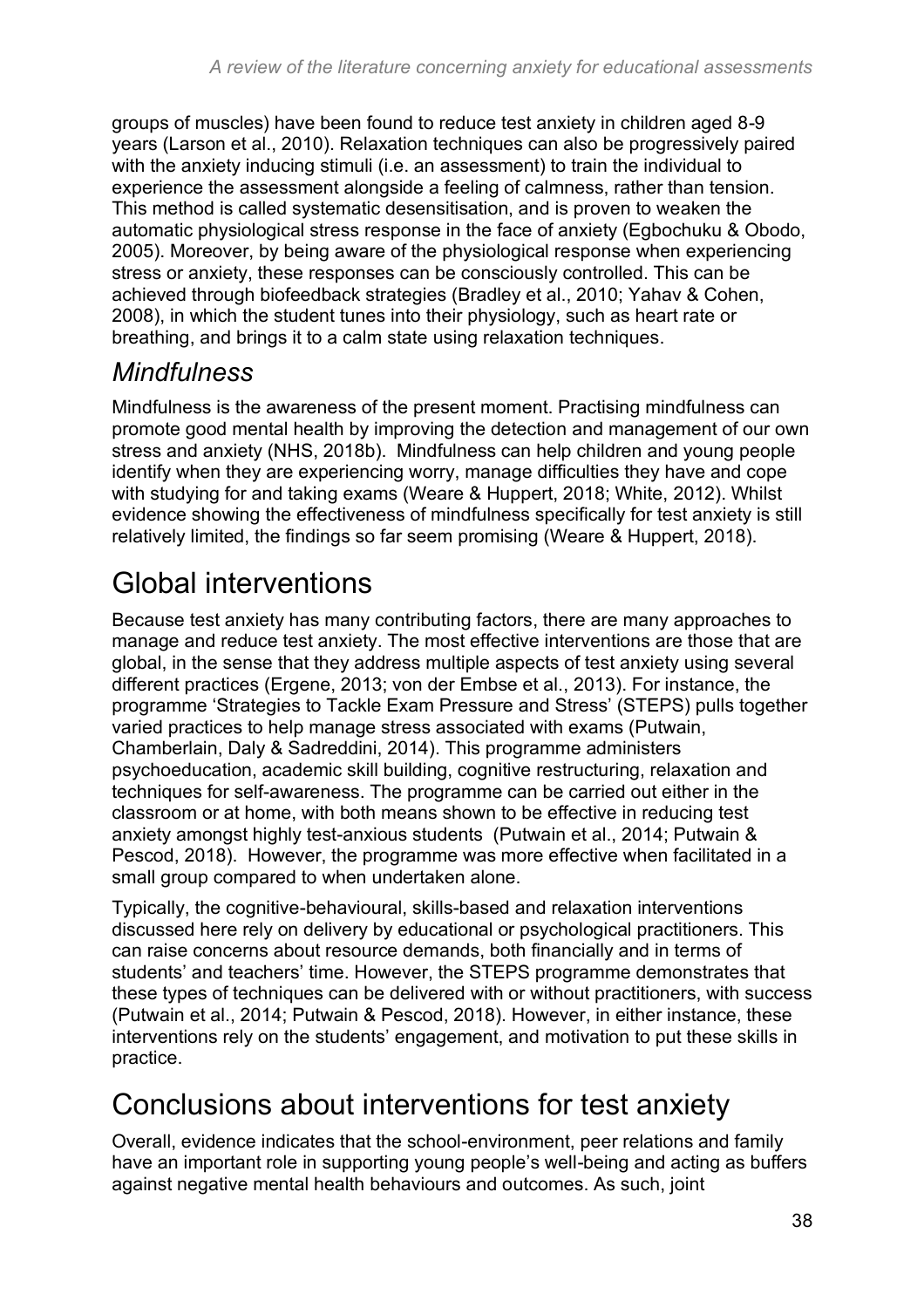responsibility among schools, parents and students should be taken in its management. Importantly, debilitatingly high levels of test anxiety can be reduced. Whilst it is not typically feasible to amend the mode of assessment, simple endeavours by teachers, schools and parents can have a positive impact. For instance, anxiety-inducing fear appeals (Hutchings, 2015; Putwain & von der Embse, 2018) and the setting of unreasonably high expectations by teachers and parents can be avoided or moderated. School-based or self-administered interventions that target test anxiety using several different strategies also offer a means with which students can personally control and alleviate their own anxiety (Gregor, 2005).

An advantage of school-based interventions is that the vast majority of students can be reached. Therefore, the classroom may be a powerful tool in which to identify and address assessment-related concerns and worries. Indeed, some schools already have provisions to implement some strategies and interventions to help manage student stress and anxiety (Baird et al., 2019). Interventions are not necessarily required for all students (Putwain & Pescod, 2018), rather programmes targeted at highly anxious individuals, as opposed to inclusive programmes for all students, are delivered for clinical and general forms of anxiety (Neil & Christensen, 2009). However, it is possible that benefits of interventions may be experienced by those with a lesser degree of test anxiety by developing healthy well-being and mental health habits and skills.

Sometimes it may not be feasible to undertake school-based interventions, or a student may not wish to participate. This may be due to issues around stigma, confidentiality, trust in the provider, accessibility of resources (especially in rural or underfunded areas) and problems recognising symptoms (Gulliver, Griffiths & Christensen, 2010). However, evidence-based mental health apps have the potential to target and reduce depression and anxiety, especially where availability to provide support in this way is limited (Donker, Petrei, Proudfoot, Clarke, Birch & Christensen, 2013).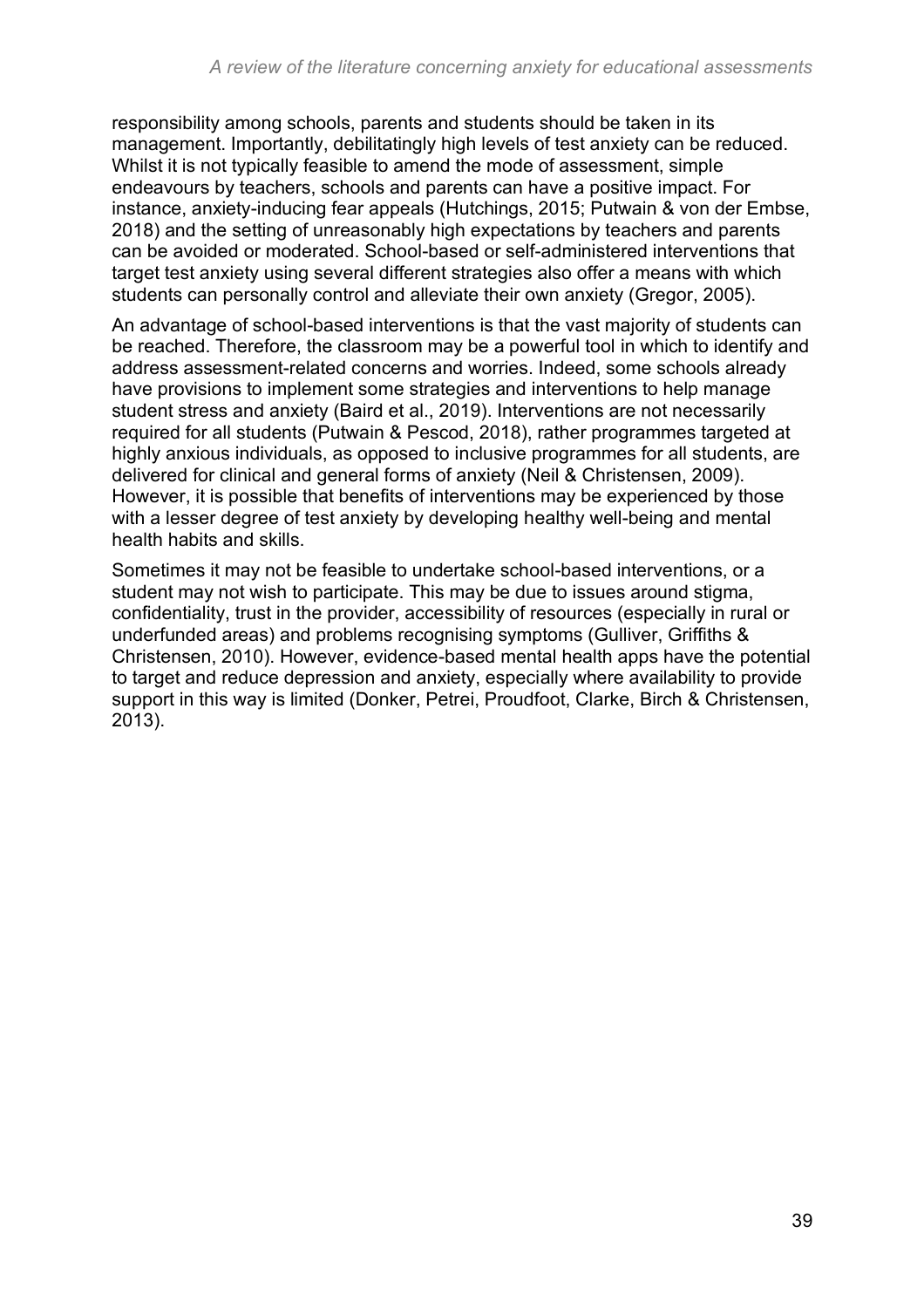# <span id="page-39-0"></span>Overall conclusions

This review has explored the literature to understand what is currently known about the symptoms, causes and effects of test anxiety. This was considered in the context of the global and UK mental health landscape, and in the context of other schoolrelated worries. Overall, findings indicate that assessments are a source of anxiety for students and have been for several decades. However, evidence also suggests that identifying trends in test anxiety or quantifying the prevalence of test anxiety is not straightforward. For example, while there are concerns that the prevalence of test anxiety has increased over time, it is possible that this is at least partly a result of positive changes in attitudes towards mental health, which may have increased the detection of test anxiety. Conversely, it is also possible that concerns students have around their assessments occurring in the past couple of years are not yet captured in the literature and statistics because of the inevitable delay between data collection and reporting, resulting in under-reporting.

This review also explored the factors that can contribute towards test anxiety. These were considered under two categories: intra- and interpersonal factors, and factors that are specific to the assessment. Importantly, it should be acknowledged that it is the relationship between the intra- and interpersonal factors, and the assessment context and features that influence whether an individual experiences test anxiety that is debilitating to performance and mental well-being.

Intrapersonal factors refer to the individual's characteristics and personal motivations that influence the likelihood that they perceive an assessment as threatening. The interpersonal contributory factors to test anxiety emphasise the importance of relationships with teachers, parents and peers. In particular, teachers' use of fear appeals to try and encourage studying (which can be in response to perceived pressures from school accountability measures), the transference of stress from teachers to students, and stress transferred amongst students through social contagion are some ways that social interactions in the classroom can contribute towards test anxiety.

Parents and teachers setting unreasonably high expectations for attainment can also put added pressure on students to perform well. Some features of the assessment and the assessment structure are also associated with test anxiety. For instance, performance-based assessments (such as presentations or sports performances), are likely more anxiety provoking than written exams. But, they are potentially less prone to the cognitive interference nature of test anxiety, as cognitive load may be reduced in these types of assessments, compared with written exams. Written exams comprised of structured items, such as multiple choice items or short response items, are less anxiety provoking than essay style long answer responses. However, whilst it may be the case that some assessment types can be more anxiety provoking than others, it is important that the desired construct is assessed.

Overall, evidence suggests that the experience of test anxiety is largely a response to a disparity between beliefs of what can personally be achieved, the perceived difficulty of the assessment, expectations for performance and poor coping and emotion regulation. These beliefs can be set by the students, but can also be influenced by parents, peers and teachers. Ultimately, anxiety results from this disparity, which leaves the student feeling unprepared to manage the assessment, despite this not necessarily being the case in reality. Because of this the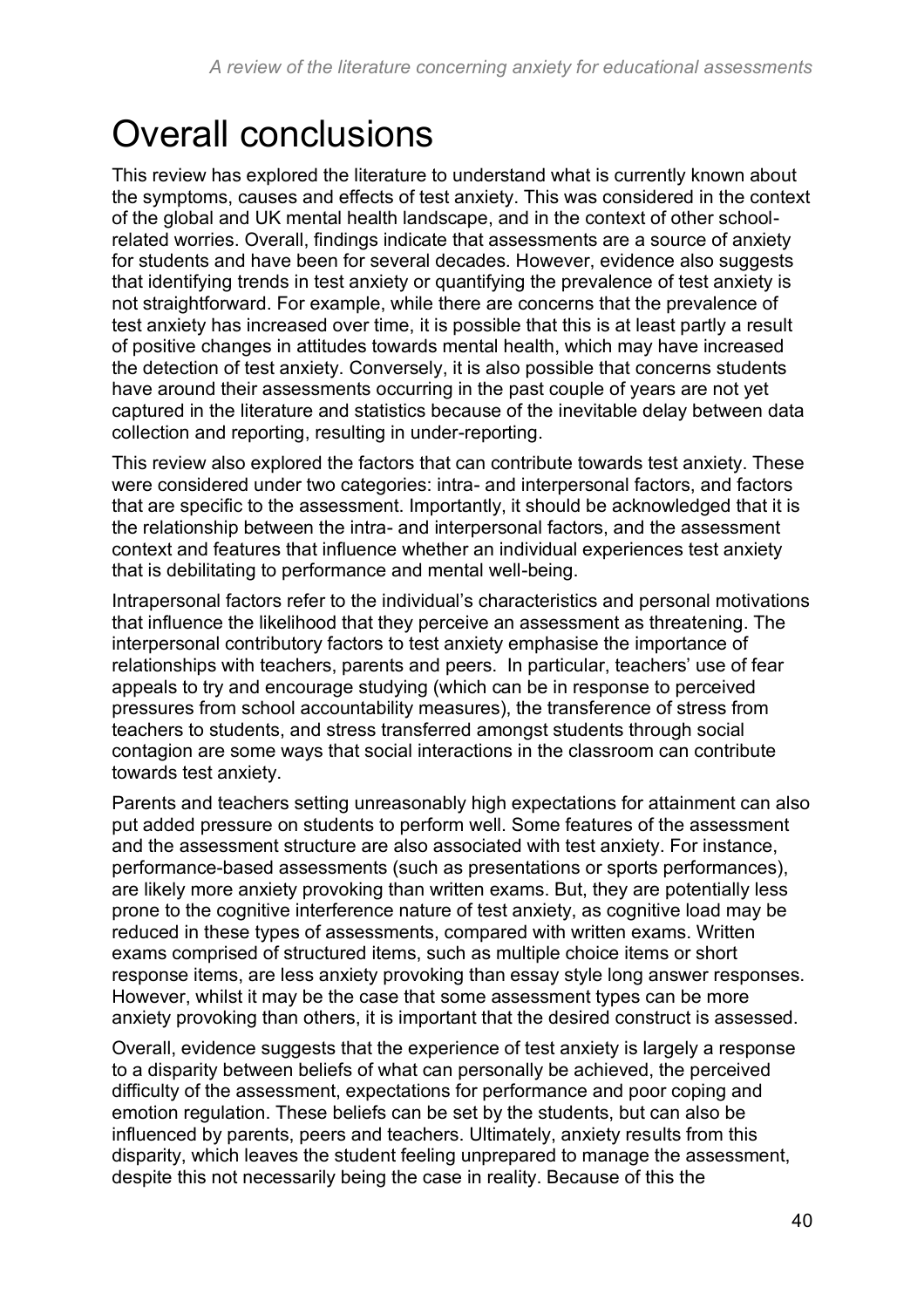assessment, and preparation for it, is perceived as threatening, and test anxiety ensues.

This review has explored how test anxiety can be managed. The literature provides evidence for a number of effective interventions that can be undertaken in schoolbased settings or on an individual basis. These interventions go beyond the avoidance of interpersonal contributors to test anxiety. For instance, the avoidance of fear appeals and the setting of unreasonably high expectations by parents and teachers can alleviate test anxiety. Test anxiety interventions include learning about the causes and symptoms of the condition, academic skill-building to prepare students for the assessment, and cognitive-based therapies to challenge negative thoughts and responses to assessments (including mindfulness, relaxation strategies and cognitive restructuring). The research literature indicates that the most effective interventions are those which combine several of these practices. Importantly, because test anxiety can be influenced by a range of interpersonal relationships at home and at school, and because test anxiety can be managed using school-based or homework-based interventions, evidence suggests that there can be a joint responsibility between schools, parents and students in reducing students' test anxiety.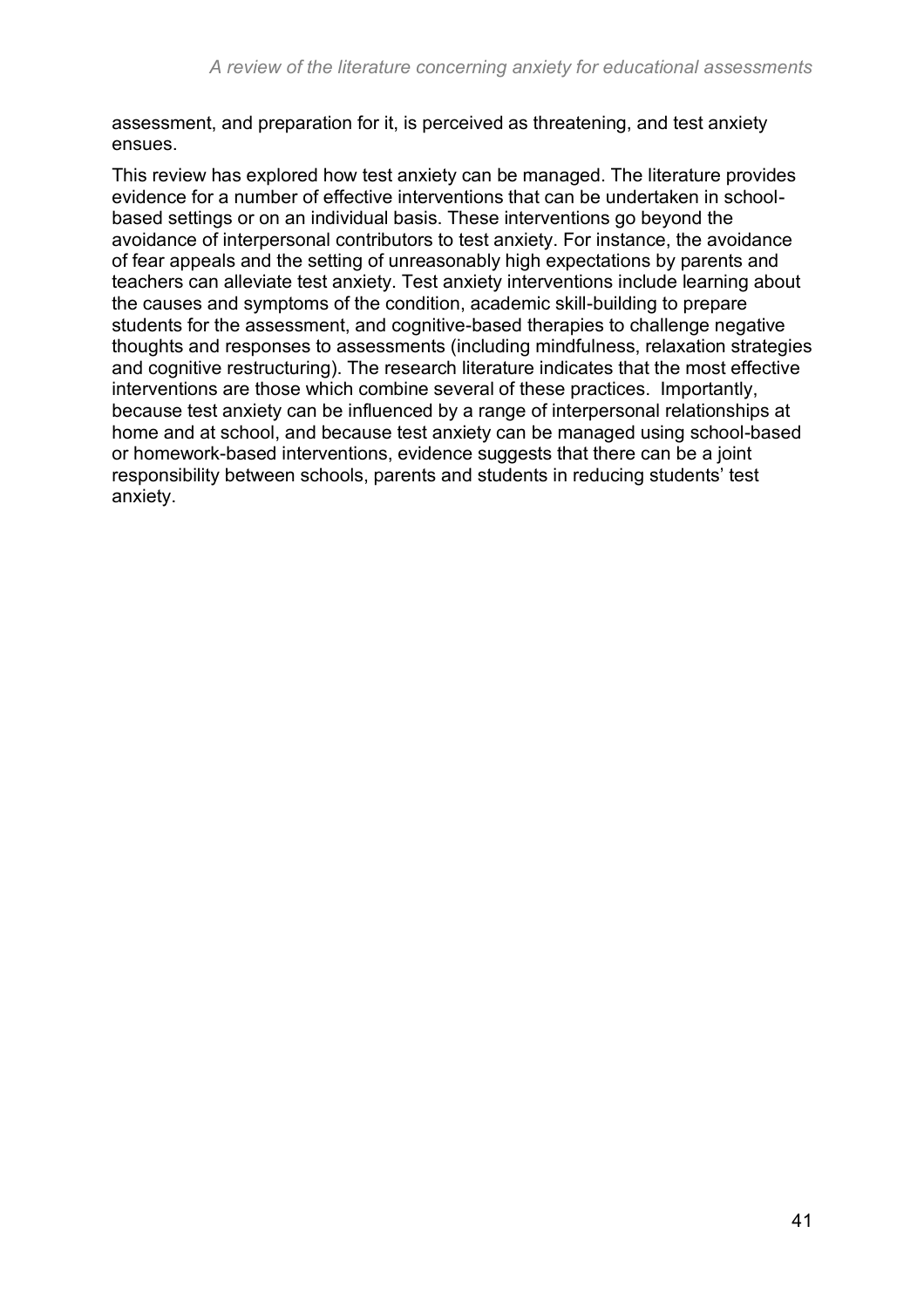# <span id="page-41-0"></span>Appendix A - A timeline of key policy changes and campaigns supporting the transformation in mental health in recent years

| 1990s | Care Programme Approach, promoting mental health, supporting people with<br>severe mental illness, and developing services for children and homeless people                                                      |
|-------|------------------------------------------------------------------------------------------------------------------------------------------------------------------------------------------------------------------|
| 1999  | National Service Framework for Mental Health, an evidence based service, was<br>launched                                                                                                                         |
| 2000  | The NHS Plan was set up to put the National Service Framework for Mental Health<br>in place                                                                                                                      |
| 2004  | A National Service Framework for Children, Young People and Maternity services<br>was set up                                                                                                                     |
| 2007  | Time to Change campaign – a social movement changing how we think and act<br>about mental health                                                                                                                 |
| 2009  | Time to Change social marketing campaign                                                                                                                                                                         |
| 2011  | Mental health strategy under the Coalition government                                                                                                                                                            |
| 2011  | Time to Change campaign - to end stigma and discrimination                                                                                                                                                       |
| 2015  | Future in Mind: consensus to make access to quality health care easier for children<br>and young people                                                                                                          |
| 2016  | Five Year Forward View for Mental Health (Independent Mental Health Taskforce)                                                                                                                                   |
| 2016  | Heads Together campaign - tackling stigma and changing the conversations on<br>mental health                                                                                                                     |
| 2016  | Time to change campaign – reaching out to audiences not yet engaged to change<br>attitudes and behaviour to mental illness                                                                                       |
| 2017  | The Government's Response to the Five Year Forward View for Mental Health -<br>recommendations accepted                                                                                                          |
| 2017  | In Your Corner campaign – aimed at increasing awareness and improving attitudes<br>with a specific focus on men and young people                                                                                 |
| 2017  | Transforming Children and Young People's mental health Provision: a Green Paper                                                                                                                                  |
| 2017  | Mental Health Services and Schools Link Programme - Coordinated by local<br>Clinical Commissioning Groups (CCG), the programme will bring together education<br>and mental health services                       |
| 2018  | Government Response to the First Joint Report of the Education and Health and<br>Social Care Committees of Session 2017-19 on Transforming Children and Young<br>People's Mental Health Provision: A Green Paper |
| 2019  | The NHS long term plan: what does it mean for mental health? Centre for mental<br>health briefing                                                                                                                |

2019 Towards mental health equality: a manifesto for the next prime minister (The Mental Health Policy Group)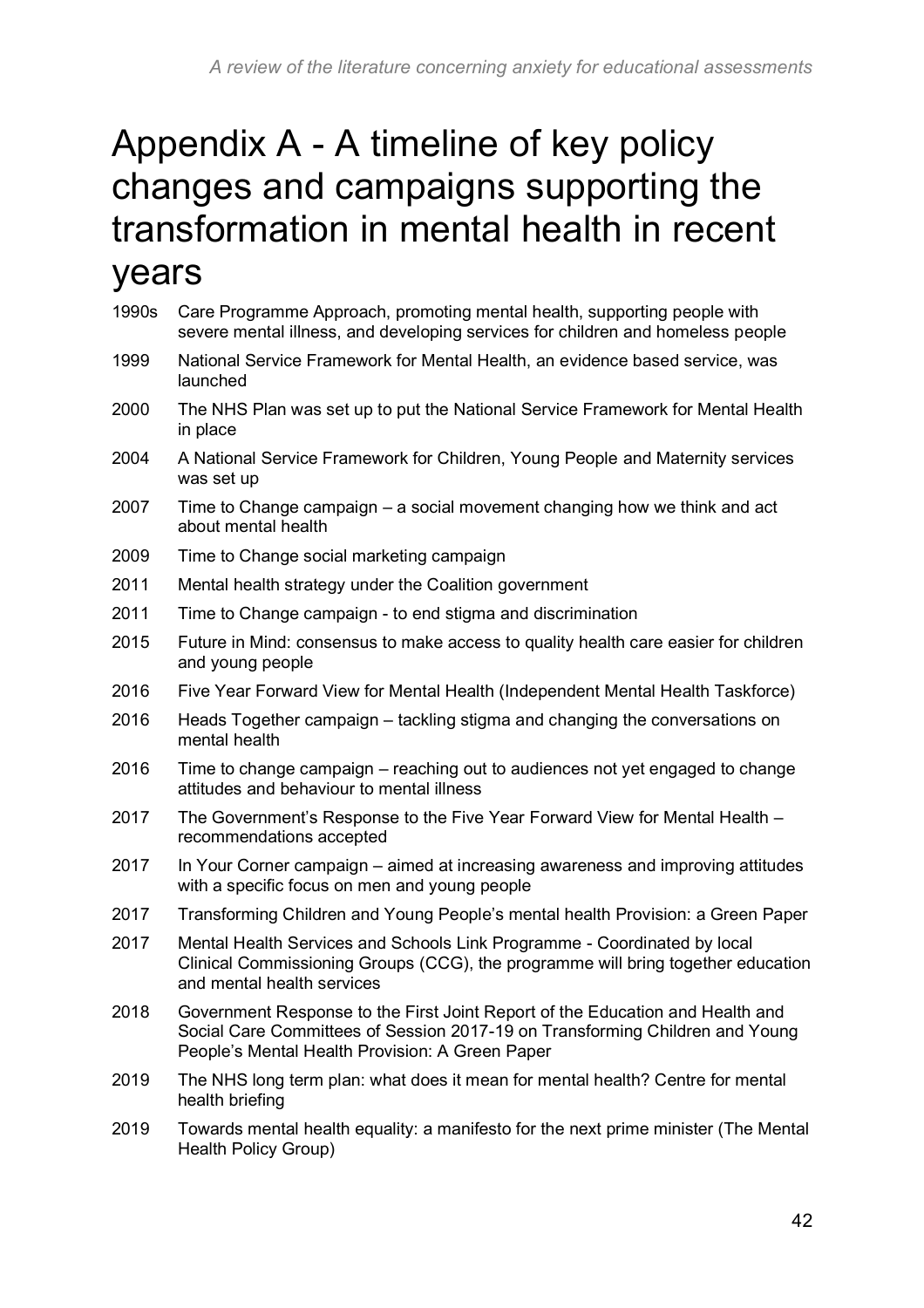# <span id="page-42-0"></span>Appendix B – The ten most common types of concerns discussed during Childline counselling sessions, report published 2018

The proportions of the ten most common types of concerns discussed during Childline counselling sessions, report published 2018.



Note: Data collected between April 2017 and March 2018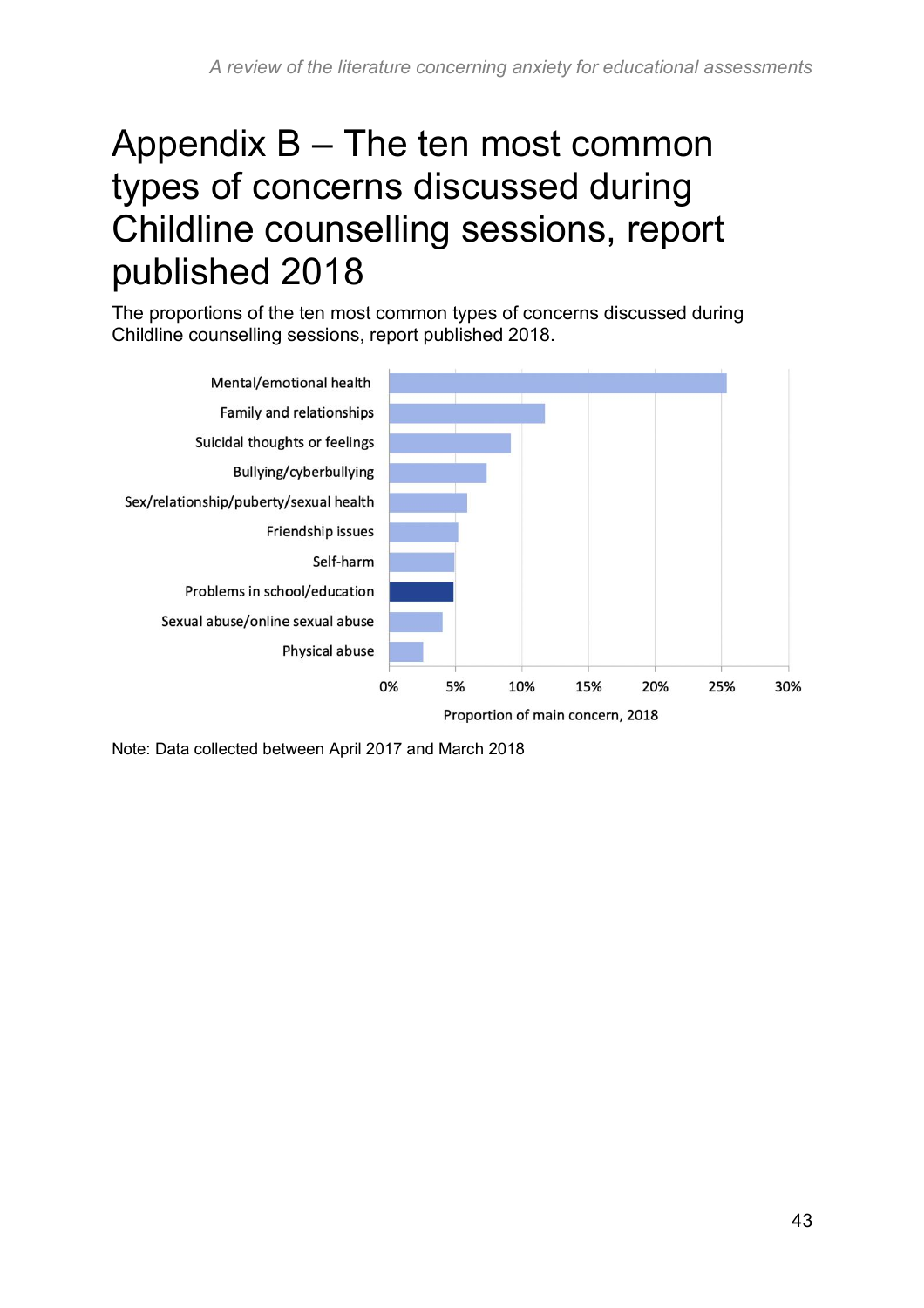# Appendix C – Further details on contributors to test anxiety

 $\blacksquare$ 

<span id="page-43-0"></span>

| <b>Academic</b><br>competence beliefs     | Academic self-concept refers to the perceptions and evaluations a student makes about their academic abilities<br>(Rosen, 2010). It is inter-related with a number of other academic concepts, such as academic agency, self-<br>regulative strategies, self-efficacy, self-esteem and academic confidence. Those with positive appraisals of their<br>academic self-concept are less likely to experience test anxiety (von der Embse et al., 2018)                                                                                                                                                                                                                                                                                                                                                                                                                                                                   |
|-------------------------------------------|------------------------------------------------------------------------------------------------------------------------------------------------------------------------------------------------------------------------------------------------------------------------------------------------------------------------------------------------------------------------------------------------------------------------------------------------------------------------------------------------------------------------------------------------------------------------------------------------------------------------------------------------------------------------------------------------------------------------------------------------------------------------------------------------------------------------------------------------------------------------------------------------------------------------|
|                                           | Locus of control (Rotter, 1966) relates to a sense of agency and the extent to which consequences are believed to<br>be a result of one's own actions. In an academic context, those with an internal locus of control believe that<br>academic success or failure is a result of their own behaviours, whereas those with an external locus of control<br>attribute success or failure to fate and luck.                                                                                                                                                                                                                                                                                                                                                                                                                                                                                                              |
|                                           | Self-regulation is an active process in which learners set learning goals and then regulate behaviours towards<br>these goals (Pintrich, 2000).                                                                                                                                                                                                                                                                                                                                                                                                                                                                                                                                                                                                                                                                                                                                                                        |
|                                           | Academic self-efficacy relates to an individual's beliefs about being capable of achieving a level of attainment or<br>academic goal, for instance, "I am capable of getting a good grade in this test".                                                                                                                                                                                                                                                                                                                                                                                                                                                                                                                                                                                                                                                                                                               |
|                                           | Academic self-esteem relates to evaluations and attitudes an individual has about themselves regardless of ability,<br>such as, "I am good at maths".                                                                                                                                                                                                                                                                                                                                                                                                                                                                                                                                                                                                                                                                                                                                                                  |
|                                           | Academic confidence relates to evaluative beliefs about how an individual will respond to academic demands,<br>such as "I will be able to answer all of the questions in the exam".                                                                                                                                                                                                                                                                                                                                                                                                                                                                                                                                                                                                                                                                                                                                    |
| <b>Coping and</b><br>emotional regulation | Coping is a response to external stressors in which strategies are engaged to reduce stress or anxiety. There are<br>two broad categories of coping mechanisms: emotion-focused coping and problem-focused coping (Lazarus &<br>Folkman, 1984).                                                                                                                                                                                                                                                                                                                                                                                                                                                                                                                                                                                                                                                                        |
|                                           | Emotion-focused coping relates to the regulation of emotions in adverse situations. This can take the form of either<br>positive reframing or avoidance of the negative event. Positive reframing involves being hopeful and optimistic, and<br>ultimately changes the way in which the negative event is comprehended and internalised. In relation to<br>assessment-related anxiety, positive reframing may take the form of thoughts such as "I'm sure I have done enough<br>studying to pass this exam". Avoidance of a stressor is characterised by denial and self-distraction, and although<br>this may reduce negative emotions associated with the stressor initially, this is often maladaptive as it just displaces<br>the anxiety to a later stage. Avoidance in the face of assessment-related anxiety may take the form of distracting<br>oneself with assessment irrelevant tasks rather than studying. |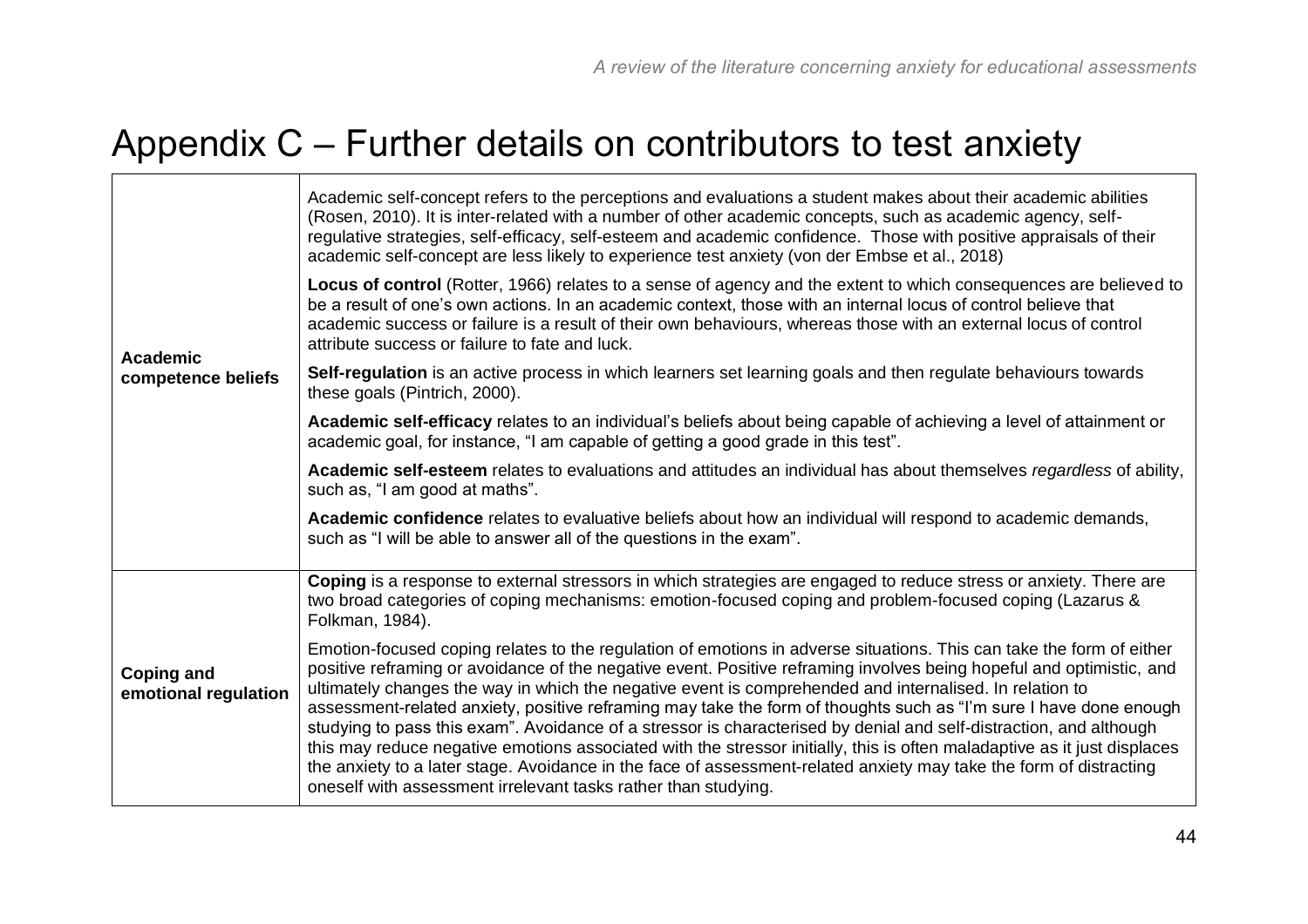|                   | Problem-focused coping strategies tackle the stressor in practical ways by taking action to overcome it. These<br>coping strategies tend to involve determining the source of the anxiety, planning steps to overcome it and<br>implementing these steps. For example, this may include determining gaps in knowledge for an upcoming exam,<br>making a study or revision plan, and then following this plan.                                                                                                                                                                                                                                                                                                                                                                                                                                                                                                                                                                                                                                                                                                                                                                                                                                                                                                                                                  |
|-------------------|----------------------------------------------------------------------------------------------------------------------------------------------------------------------------------------------------------------------------------------------------------------------------------------------------------------------------------------------------------------------------------------------------------------------------------------------------------------------------------------------------------------------------------------------------------------------------------------------------------------------------------------------------------------------------------------------------------------------------------------------------------------------------------------------------------------------------------------------------------------------------------------------------------------------------------------------------------------------------------------------------------------------------------------------------------------------------------------------------------------------------------------------------------------------------------------------------------------------------------------------------------------------------------------------------------------------------------------------------------------|
|                   | Academic buoyancy refers to a constructive and positive response that allows students to 'keep afloat' in the face<br>of routine setbacks in academic life (Putwain et al., 2012). These routine setbacks are typical for the majority of<br>students, for instance, tension associated with exams or dips in engagement or motivation. Academic buoyancy can<br>be distinguished from academic resilience, which refers to academic success despite the presence of major-life<br>adversities, for instance in personal characteristics or life experiences (Martin & Marsh, 2009).                                                                                                                                                                                                                                                                                                                                                                                                                                                                                                                                                                                                                                                                                                                                                                           |
|                   | Intrinsic motivation refers to a drive that is generated internally. Intrinsically motivated students have an inherent<br>satisfaction in being studious. They are enthusiastic to learn new things, have an internal drive for accomplishment,<br>and studying is often in the pursuit of intellectual stimulation and growth (Ryan & Deci, 2000).                                                                                                                                                                                                                                                                                                                                                                                                                                                                                                                                                                                                                                                                                                                                                                                                                                                                                                                                                                                                            |
|                   | <b>Extrinsic motivation</b> refers to behaviours that are driven by external factors. This can be in the form of external<br>regulation where imposed rewards or punishments drive academic behaviour (Ryan & Deci, 2000).                                                                                                                                                                                                                                                                                                                                                                                                                                                                                                                                                                                                                                                                                                                                                                                                                                                                                                                                                                                                                                                                                                                                     |
| <b>Motivation</b> | Perfectionism is characterised by the setting of unreasonably high standards for performance and being overly<br>critical about one's behaviour in the pursuit of perfection (Flett & Hewitt, 2002). There are two different types of<br>perfectionism: self-prescribed perfectionism, and socially prescribed perfectionism, and these concepts can be<br>applied to an academic context. Self-prescribed perfectionism is a form of internal motivation that is driven by<br>critical evaluations of performance, rather than by interest and intrinsic enthusiasm about a subject. Socially<br>prescribed perfectionism is the perception that others have high standards for the self, and that only by meeting<br>these standards will others be accepting of you. In both instances, this involves setting excessively high standards of<br>acceptable achievement for oneself, where perfect academic results are strived for, sometimes regardless of<br>personal capabilities (Låftman et al., 2013). As such, academic perfectionism can contribute to anxiety through fears<br>of failure, because such high standards may be perceived as less achievable. When these excessive expectations<br>are not met, individuals may ruminate on their results, regardless of whether they objectively performed well<br>(Stoeber, Feast & Hayward, 2009). |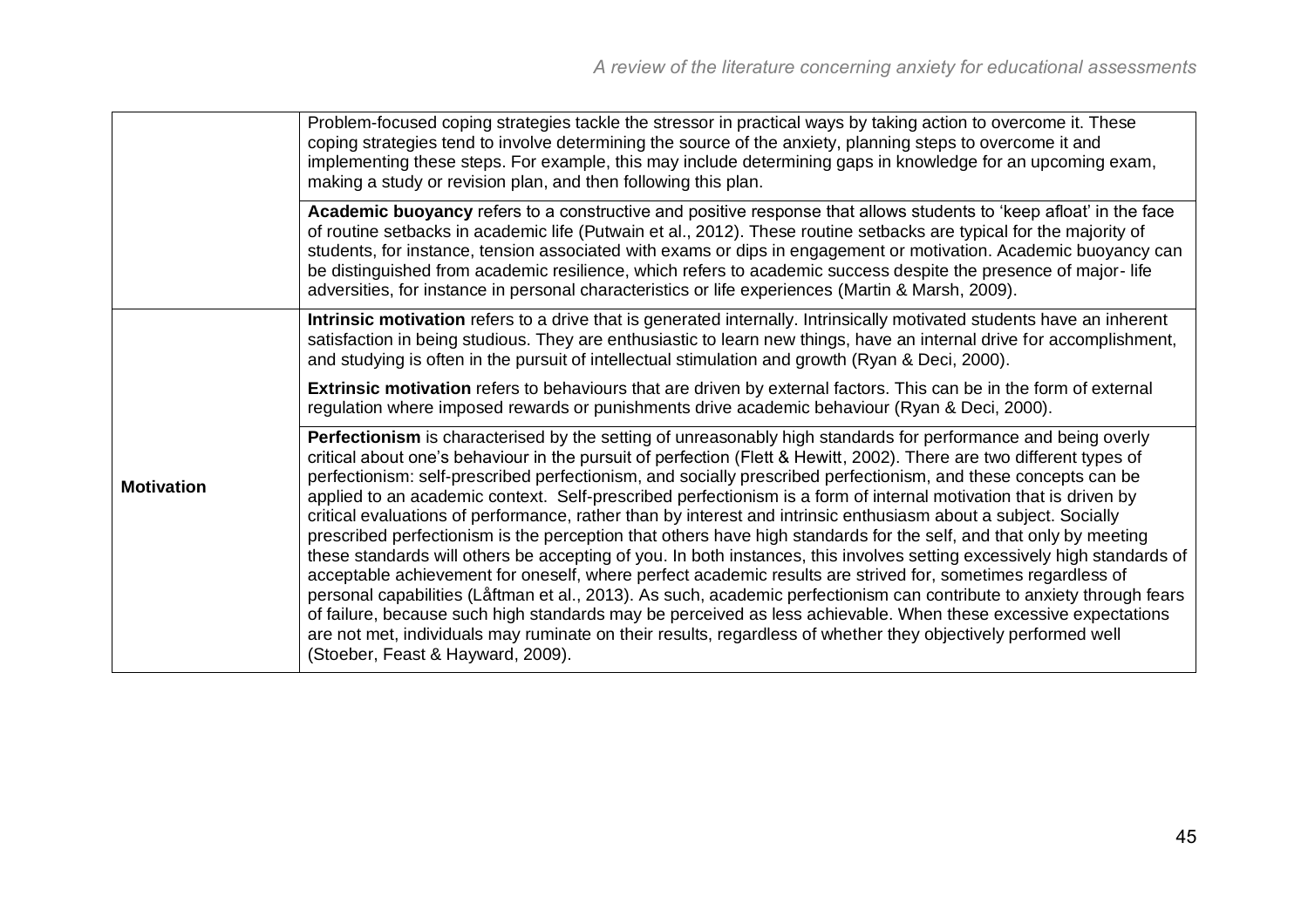|                            | Achievement goals: There are two achievement goal dimensions: mastery goals and performance goals (Maehr,<br>1989). Mastery goals relate to the personal desire to learn new skills and enrich knowledge, whereas performance<br>goals focus on competence in comparison to that of peers. Each type of achievement goal is further associated with<br>typical behaviours that differ by the nature of avoidance or approach. This means there are four types of<br>achievement goal (Elliot, 2005): |
|----------------------------|------------------------------------------------------------------------------------------------------------------------------------------------------------------------------------------------------------------------------------------------------------------------------------------------------------------------------------------------------------------------------------------------------------------------------------------------------------------------------------------------------|
|                            | mastery-approach (the desire to learn as much as possible)<br>mastery-avoidance (the avoidance of incompetence)<br>performance-approach (performing better than others)<br>performance-avoidance (the avoidance of performing worse than others)                                                                                                                                                                                                                                                     |
|                            | An individual's behaviour in preparing for an assessment can therefore be motivated by their achievement goals. For<br>instance, studying because of a personal desire to know more about the subject (mastery-approach); studying to<br>avoid poor attainment and seeming incompetent (mastery-avoidance); studying to have better attainment than peers<br>(performance-approach); and studying with the aim of performing less incompetently than peers (performance-<br>avoidance).              |
| <b>Emotional contagion</b> | <b>Emotional contagion</b> is a phenomenon in which people tend to experience emotions similar to those that they<br>observe (Hatfield et al. 1993). In the classroom, emotions can be transferred between students, and between<br>teachers and students (Burgess et al., 2018).                                                                                                                                                                                                                    |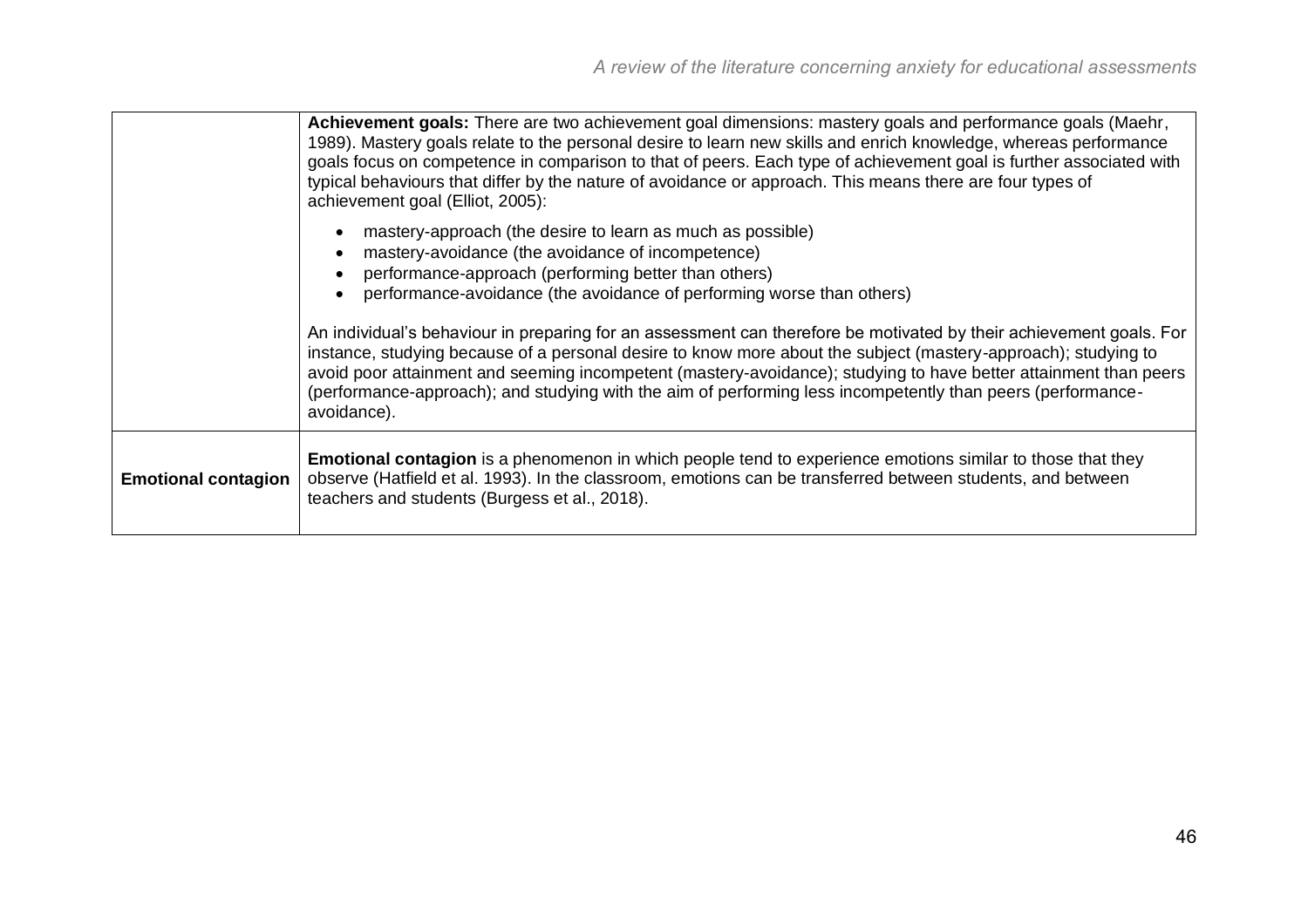# <span id="page-46-0"></span>Appendix D - Resources for managing assessment-related anxiety

The following table comprises a list of resources aimed at students, parents and the school to help manage worries about exam and revision stress.

| <b>Advice for</b><br>children and<br>young people | Childline is a service provided by the NSPCC offering confidential advice to<br>children and young people. See Childline's tips for beating exam stress.                                                                                                         |
|---------------------------------------------------|------------------------------------------------------------------------------------------------------------------------------------------------------------------------------------------------------------------------------------------------------------------|
|                                                   | YoungMinds is a charity working to improve emotional well-being and mental<br>health amongst children and young people. See YoungMinds' advice for<br>young people.                                                                                              |
|                                                   | Student minds is a mental health charity for students. See Student minds'<br>resources for dealing with exam stress.                                                                                                                                             |
|                                                   | Mind is a charity providing mental health support for anyone experiencing a<br>mental health problem. See Mind's 14 ways to beat exam stress.                                                                                                                    |
|                                                   | <b>BBC Bitesize offers resources to help students with homework, revision and</b><br>learning. See Bitesize's advice on how to deal with exam stress.                                                                                                            |
|                                                   | GoCongr is a personal learning environment to aid learning and revision.                                                                                                                                                                                         |
|                                                   | See GoConqr's tips of how to deal with exam stress.                                                                                                                                                                                                              |
|                                                   | The Student Room is an education website offering peer support for<br>students. See The Student Room's advice on dealing with exam stress.                                                                                                                       |
| <b>Advice for parents</b>                         | YoungMinds is a charity working to improve emotional well-being and mental<br>health amongst children and young people. See YoungMinds' advice for<br>parents.                                                                                                   |
|                                                   | NHS: See the advice from the NHS: Help your child beat exam stress.                                                                                                                                                                                              |
|                                                   | <b>Family lives</b> is a charity helping parents to deal with the changes that are a<br>constant part of family life. See Family Live's advice for supporting your<br>teenager through their exams.                                                              |
|                                                   | Relate is a charity offering relationship support. See Relate's advice for<br>coping with exam stress as a family.                                                                                                                                               |
|                                                   | TheSchoolRun.com is a website offering resources to help learning at<br>primary school. See their advice on helping your primary school child with<br>exam stress.                                                                                               |
|                                                   | Teenagers Translated is a website offering information to help parents<br>understand their children during their teenage years. See their advice on<br>managing exam stress.                                                                                     |
| <b>Advice for</b><br>schools                      | Centre for Education Research Practice (CERP) are part of an exam board<br>(AQA) and aim to inform education policy and practice through research.<br>See the CERP STEPS programme which aims to help students manage and<br>minimise GCSE exam stress.          |
|                                                   | Mentally Healthy Schools is a website working with Heads Together to offer<br>advice and resources to help promote children's mental health and well-<br>being in primary school. See their advice on what schools can do to manage<br>academic and exam stress. |
|                                                   | The Mindfulness in Schools Project is a charity aiming to improve children's<br>mental health and well-being using mindfulness.                                                                                                                                  |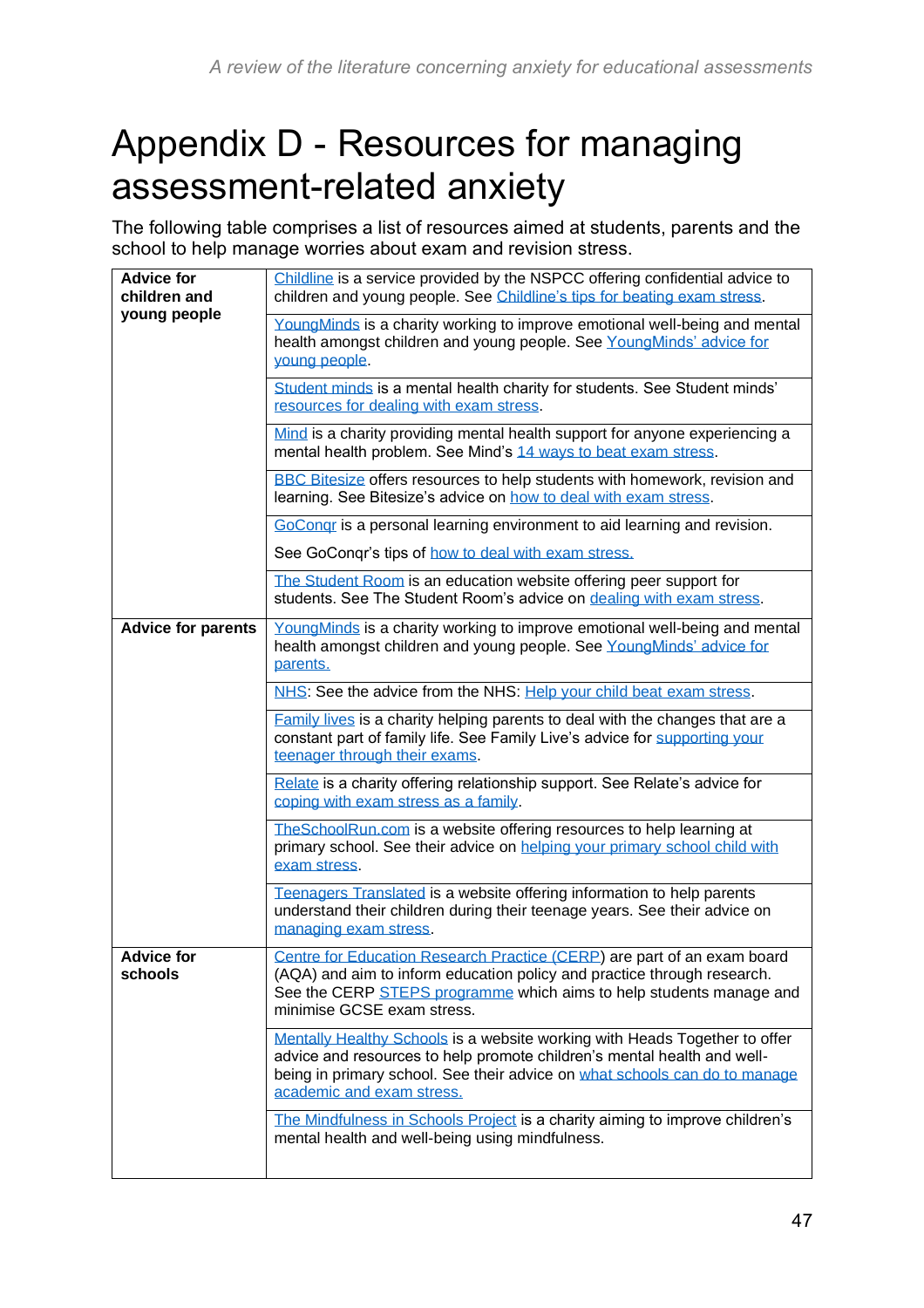# <span id="page-47-0"></span>References

- Abouserie, R. (1994). Sources and levels of stress in relation to locus of control and self-esteem in university students. Educational psychology, 14(3), 323-330.
- Amen, J., & Reglin, G. (1992). High school seniors tell why they are "stressed out". The Clearing House, 66(1), 27-29.
- Ang, R. P., & Huan, V. S. (2006). Relationship between academic stress and suicidal ideation: Testing for depression as a mediator using multiple regression. Child psychiatry and human development, 37(2), 133.
- Ang, R. P., and V. S. Huan. (2006). "Academic Expectations Stress Inventory Development, Factor Analysis, Reliability, and Validity." Educational and Psychological Measurement 66: 522–539.
- Arnsten, A., Mazure, C. M., & Sinha, R. (2012). Neural circuits responsible for conscious self-control are highly vulnerable to even mild stress. When they shut down, primal impulses go unchecked and mental paralysis sets in. Scientific American, 306(4), 48.
- Baer, R. A. (2003). Mindfulness training as a clinical intervention: A conceptual and empirical review. Clinical psychology: Science and practice, 10(2), 125-143.
- Baird, J. A., Caro, D., Elliott, V., El Masri, Y., Ingram, J., Isaacs, T., ... & Taylor, C. (2019). Examination reform: impact of linear and modular examinations at GCSE. The Oxford University Centre for Educational Assessment, and Ofqual.
- Banks, J., & Smyth, E. (2015). 'Your whole life depends on it': Academic stress and high-stakes testing in Ireland. Journal of youth studies, 18(5), 598-616.
- Barrance, R. (2019). The fairness of internal assessment in the GCSE: the value of students' accounts. Assessment in Education: Principles, Policy & Practice, 1- 21.
- Basil, M. D. (1994). Multiple resource theory I: Application to television viewing. Communication research, 21(2), 177-207.
- Baxter, A. J., Scott, K. M., Ferrari, A. J., Norman, R. E., Vos, T., & Whiteford, H. A. (2014). Challenging the myth of an "epidemic" of common mental disorders: trends in the global prevalence of anxiety and depression between 1990 and 2010. Depression and anxiety, 31(6), 506-516.
- Baxter, A. J., Scott, K. M., Vos, T., & Whiteford, H. A. (2013). Global prevalence of anxiety disorders: a systematic review and meta-regression. Psychological medicine, 43(5), 897-910.
- Biddle, L., Gunnell, D., Sharp, D., & Donovan, J. L. (2004). Factors influencing help seeking in mentally distressed young adults: a cross-sectional survey. Br J Gen Pract, 54(501), 248-253.
- Biegel, G. M., Brown, K. W., Shapiro, S. L., & Schubert, C. M. (2009). Mindfulnessbased stress reduction for the treatment of adolescent psychiatric outpatients: A randomized clinical trial. Journal of consulting and clinical psychology, 77(5), 855.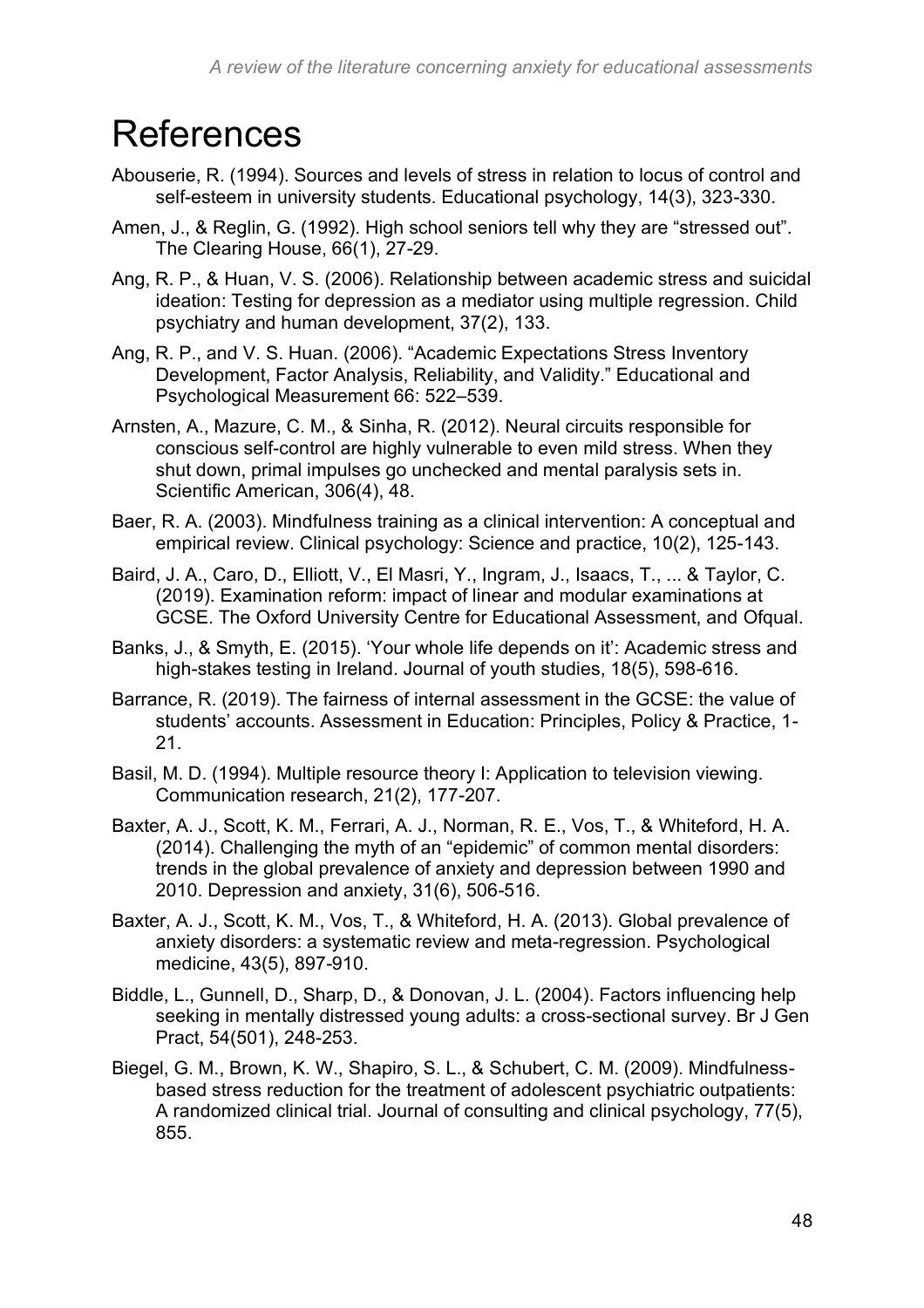- Bonaccio, S., & Reeve, C. L. (2010). The nature and relative importance of students' perceptions of the sources of test anxiety. Learning and Individual Differences, 20(6), 617-625.
- Bradley, R., McCraty, R., Atkinson, M., Tomasino, D., Daugherty, D., & Arguelles, L. (2010). Emotion self-regulation, psychophysiological coherence, and test anxiety: Results from an experiment using electrophysiological measures. Applied Psychophysiology and Biofeedback, 35, 261 – 283.
- Brown, E. J., Heimberg, R. G., Frost, R. O., Makris, G. S., Juster, H. R., & Leung, A. W. (1999). Relationship of perfectionism to affect, expectations, attributions and performance in the classroom. Journal of Social and Clinical Psychology, 18(1), 98-120.
- Brown, K. W., Ryan, R. M., & Creswell, J. D. (2007). Mindfulness: Theoretical foundations and evidence for its salutary effects. Psychological inquiry, 18(4), 211-237.
- Burgess, L. G., Riddell, P. M., Fancourt, A., & Murayama, K. (2018). The Influence of social contagion within education: A motivational perspective. Mind, Brain, and Education, 12(4), 164-174.
- Byrne, D. G., Davenport, S. C., & Mazanov, J. (2007). Profiles of adolescent stress: The development of the adolescent stress questionnaire (ASQ). Journal of adolescence, 30(3), 393-416.
- Carroll, M. (2018). Changes in media coverage of GCSEs from 1988 to 2017. Cambridge Assessment: London.
- Carter, E. W., Wehby, J., Hughes, C., Johnson, S. M., Plank, D. R., Barton-Arwood, S. M., et al. (2005). Preparing adolescents with high-incidence disabilities for high-stakes testing with strategy instruction. Preventing School Failure, 49, 55  $-62.$
- Cassady, J. C. (2004). The impact of cognitive test anxiety on text comprehension and recall in the absence of external evaluative pressure. Applied Cognitive Psychology: The Official Journal of the Society for Applied Research in Memory and Cognition, 18(3), 311-325.
- Chamberlain, S., Daly, A. L., & Spalding, V. (2011). The fear factor: Students' experiences of test anxiety when taking A-level examinations. Pastoral Care in Education, 29(3), 193-205.
- Chen, H. (2012). The Moderating Effects of Item Order Arranged by Difficulty on the Relationship between Test Anxiety and Test Performance. Creative Education, 3, 328–333.
- Childline (2015, 2016, 2017, 2018). Childline Annual Review. Retrieved from: https://learning.nspcc.org.uk/research-resources/childline-annualreview#heading-top
- Children's Commissioner for England (2018). Children's mental health briefing A briefing by the Office of the Children's Commissioner for England. London. Retrieved from: https://www.childrenscommissioner.gov.uk/wpcontent/uploads/2019/02/childrens-mental-health-briefing-nov-2018.pdf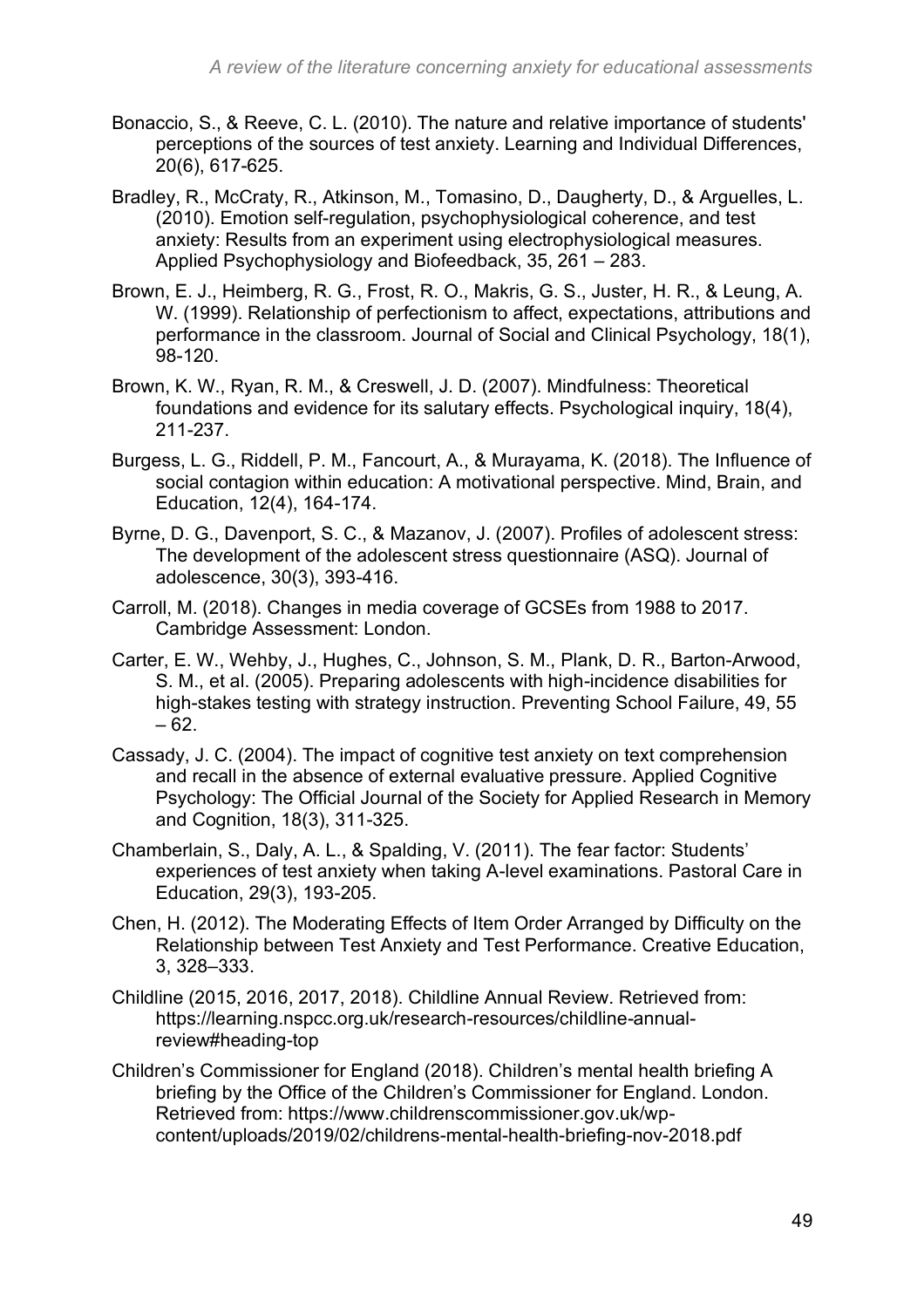- Cizek, G. J. (2001). More unintended consequences of high‐stakes testing. Educational Measurement: Issues and Practice, 20(4), 19-27.
- Clark, D. A. (2013). Cognitive restructuring. The Wiley handbook of cognitive behavioral therapy, 1-22.
- Clement, S., Schauman, O., Graham, T., Maggioni, F., Evans-Lacko, S., Bezborodovs, N., ... & Thornicroft, G. (2015). What is the impact of mental health-related stigma on help-seeking? A systematic review of quantitative and qualitative studies. Psychological medicine, 45(1), 11-27.
- Collishaw, S., Maughan, B., Natarajan, L., & Pickles, A. (2010). Trends in adolescent emotional problems in England: a comparison of two national cohorts twenty years apart. Journal of Child Psychology and Psychiatry, 51(8), 885-894.
- Connor, M. J. (2001). Pupil stress and standard assessment tasks. Emotional and Behavioural Difficulties, 6(2), 103-111.
- Connor, M. J. (2003). Pupil stress and standard assessment tasks (SATs): An update. Emotional and Behavioural Difficulties, 8(2), 101-107.
- Costa, P. T., & McCrae, R. R. (1992). Normal personality assessment in clinical practice: The NEO Personality Inventory. Psychological assessment, 4(1), 5.
- Credé, M., & Kuncel, N. R. (2008). Study habits, skills, and attitudes: The third pillar supporting collegiate academic performance. Perspectives on psychological science, 3(6), 425-453.
- Currie, C., C. Zanotti, A. Morgan, D. Currie, M. de Looze, C. Roberts, O. Samdal, O. Smith, and V. Barnekow. 2008. Social Determinants of Health and Well-being among Young People. Copenhagen: WHO.
- Daly, A. L., Chamberlain, S., & Spalding, V. (2011). Test anxiety, heart rate and performance in A-level French speaking mock exams: an exploratory study. Educational Research, 53(3), 321-330.
- David, P., Kim, J. H., Brickman, J. S., Ran, W., & Curtis, C. M. (2015). Mobile phone distraction while studying. New media & society, 17(10), 1661-1679.
- Deci, E. L., & Ryan, R. M. (2010). Self-determination. The Corsini encyclopedia of psychology, 1-2.
- Denscombe, M. (2000). Social conditions for stress: young people's experience of doing GCSEs. British Educational Research Journal, 26(3), 359-374.
- Derakshan, N., & Eysenck, M. W. (2009). Anxiety, processing efficiency, and cognitive performance: New developments from attentional control theory. European Psychologist, 14(2), 168-176.
- Devine, A., Fawcett, K., Szűcs, D., & Dowker, A. (2012). Gender differences in mathematics anxiety and the relation to mathematics performance while controlling for test anxiety. Behavioral and brain functions, 8(1), 33.
- Dijk, C., Fischer, A. H., Morina, N., van Eeuwijk, C., & van Kleef, G. A. (2018). Effects of social anxiety on emotional mimicry and contagion: Feeling negative, but smiling politely. Journal of nonverbal behavior, 42(1), 81-99.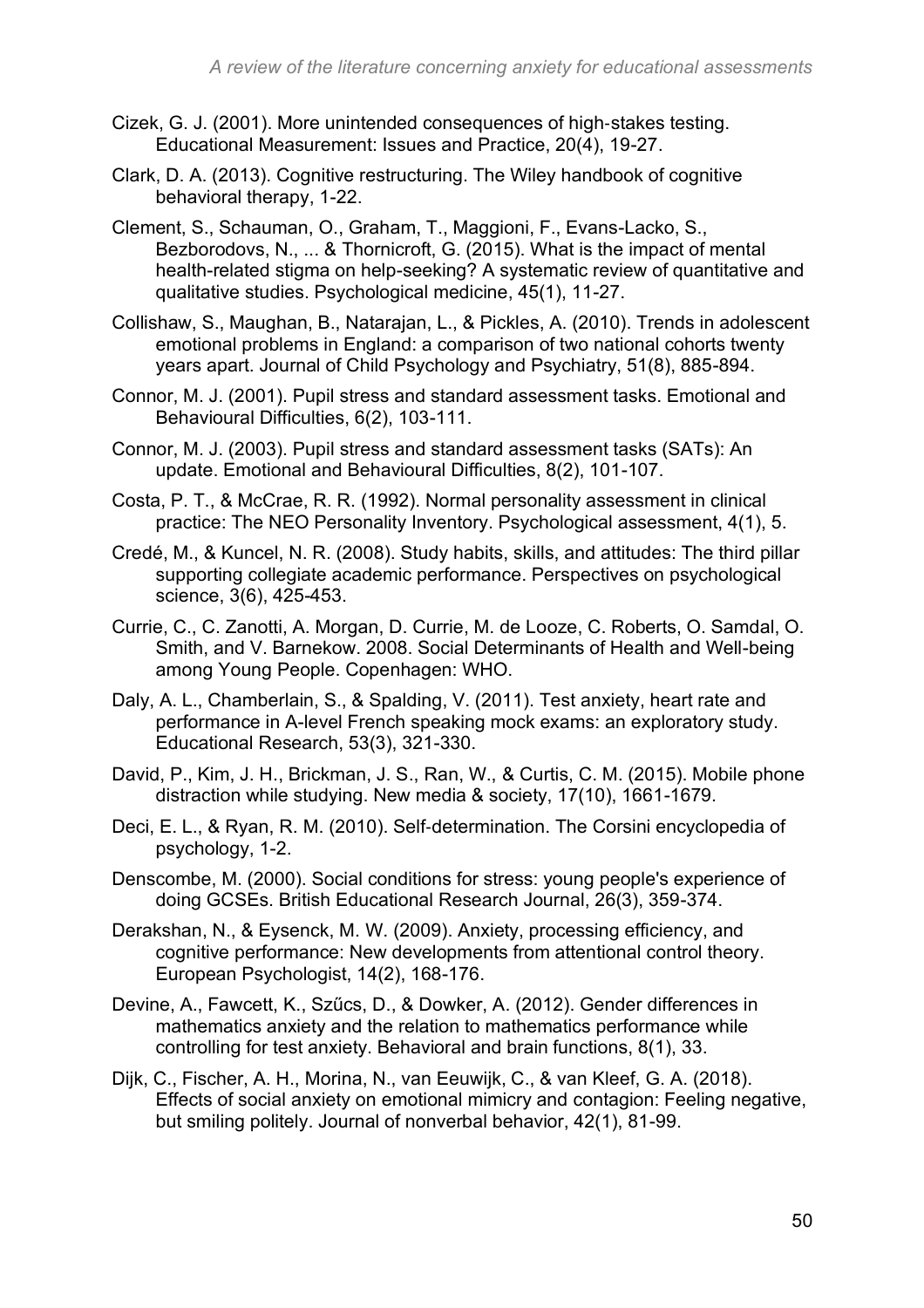- Dobbs, S., Jessop, V., Campbell-Hall, D., McDonough, T., & Nichols, C. (2014). English Language, Literature and Creative Writing: A Practical Guide for Students. Anthem Press.
- Dodeen, H. (2009). Test-related characteristics of UAEU students: Test-anxiety, testtaking skills, guessing, attitudes toward tests, and cheating. Journal of Faculty of Education, 26(1), 31-66.
- Dodeen, H. M., Abdelfattah, F., & Alshumrani, S. (2014). Test-taking skills of secondary students: the relationship with motivation, attitudes, anxiety and attitudes towards tests. South African Journal of Education, 34(2).
- Donker, T., Griffiths, K. M., Cuijpers, P., & Christensen, H. (2009). Psychoeducation for depression, anxiety and psychological distress: a meta-analysis. BMC medicine, 7(1), 79.
- Donker, T., Petrie, K., Proudfoot, J., Clarke, J., Birch, M. R., & Christensen, H. (2013). Smartphones for smarter delivery of mental health programs: a systematic review. Journal of medical Internet research, 15(11), e247.
- Egbochuku, E., & Obodo, B. (2005). Effects of systematic desensitisation (SD) therapy on the reduction of test anxiety among adolescents in Nigerian schools. Journal of Instructional Psychology, 32, 298 – 304.
- Eklöf, H., & Nyroos, M. (2013). Pupil perceptions of national tests in science: perceived importance, invested effort, and test anxiety. European journal of psychology of education, 28(2), 497-510.
- Elliot, A. J. (2005). A conceptual history of the achievement goal construct. In A. Elliot & C. Dweck (Eds.), Handbook of competence and motivation (pp. 52–72). New York, NY: Guilford Press.
- Elliott, S. N., & McKevitt, B. C. (2000). Testing accommodations decisions: Legal and technical issues challenging educators. In, annual meeting of the American Educational Research Association, New Orleans, LA.
- Ergene, T. (2011). The relationships among test anxiety study habits achievement motivation and academic performance among Turkish secondary school students. Egitim ve Bilim, 36(160), 320.
- Fernet, C., Trépanier, S. G., Austin, S., & Levesque-Côté, J. (2016). Committed, inspiring, and healthy teachers: How do school environment and motivational factors facilitate optimal functioning at career start?. Teaching and Teacher Education, 59, 481-491.
- Ferrari, A. J., Somerville, A. J., Baxter, A. J., Norman, R., Patten, S. B., Vos, T., & Whiteford, H. A. (2013). Global variation in the prevalence and incidence of major depressive disorder: a systematic review of the epidemiological literature. Psychological medicine, 43(3), 471-481.
- Fletcher, A., Bonell, C., & Rhodes, T. (2009). New counter‐school cultures: female students' drug use at a high‐achieving secondary school. British Journal of Sociology of Education, 30(5), 549-562.
- Flett, G. L., & Hewitt, P. L. (2002a). Perfectionism and maladjustment: An overview of theoretical, definitional, and treatment issues. In G. L. Flett & P. L. Hewitt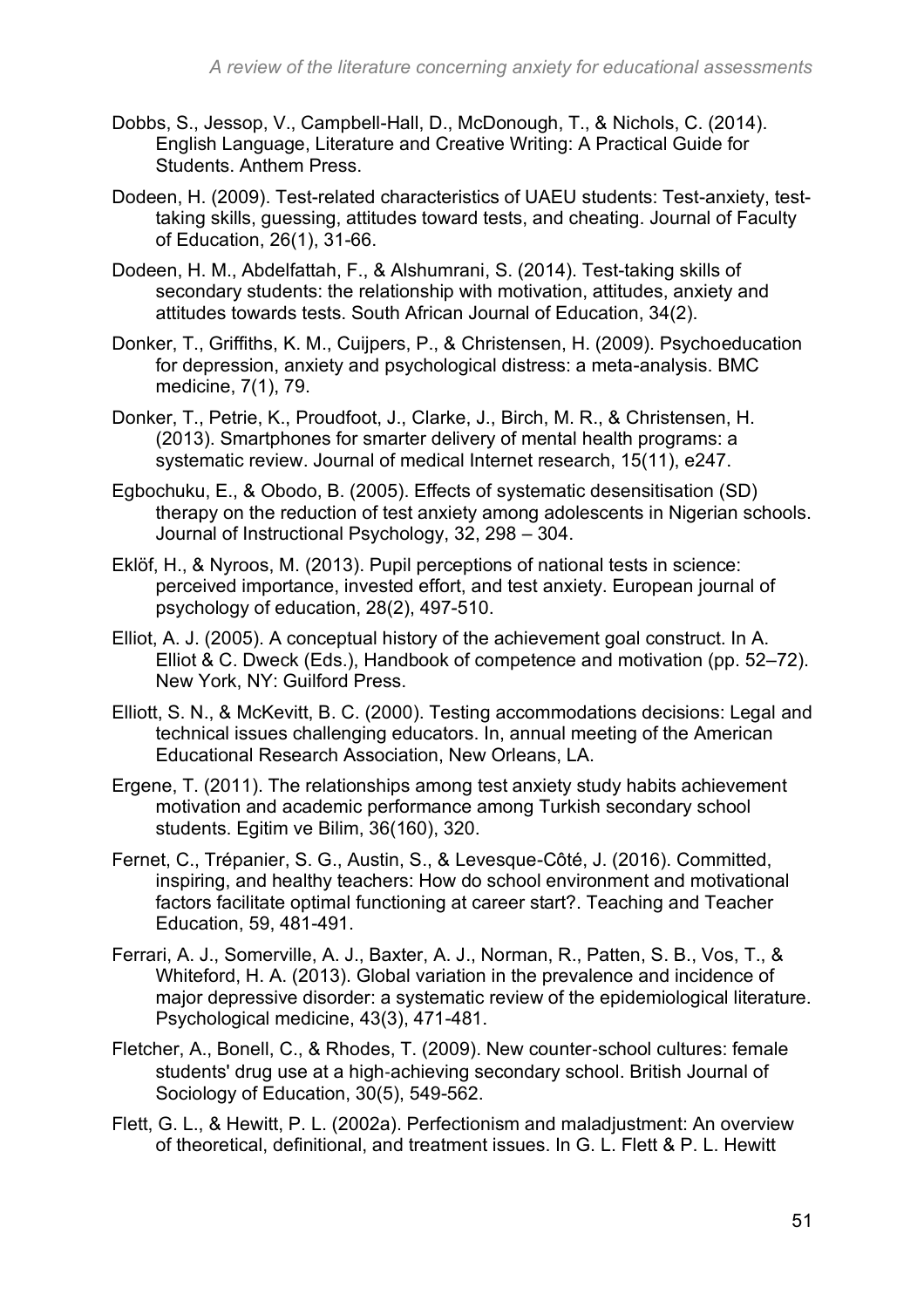(Eds.), Perfectionism: Theory, research, and treatment (pp. 5-13). Washington, DC: American Psychological Association.

- Ford, T., Mitofran, O., & Wolpert, M. (2013). Life course: Children and young people's mental health. In S. Davies (Ed.). Annual report of the Chief Medical Officer 2013, Public Mental Health: Investing in the evidence (pp. 99 – 114). London: HMSO.
- Frenzel, A. C., Goetz, T., Lüdtke, O., Pekrun, R., & Sutton, R. E. (2009). Emotional transmission in the classroom: exploring the relationship between teacher and student enjoyment. Journal of educational psychology, 101(3), 705.
- Gohmann, S. F., & Spector, L. C. (1989). Test scrambling and student performance. Journal of Economic Education, 20, 235-238.
- Goldberg, D., & Williams, P. (1988). A user's guide to the General Health Questionnaire. Windsor: NFER-Nelson.
- Gregor, A. (2005). Examination anxiety: Live with it, control it or make it work for you? School Psychology International, 26(5), 617-635.
- Gulliver, A., Griffiths, K. M., & Christensen, H. (2010). Perceived barriers and facilitators to mental health help-seeking in young people: a systematic review. BMC psychiatry, 10(1), 113.
- Guo, W. J., Tsang, A., Li, T., & Lee, S. (2011). Psychiatric epidemiological surveys in China 1960–2010: how real is the increase of mental disorders? Current Opinion in Psychiatry, 24(4), 324-330.
- Hambleton, R. K. (1971). The Effects of Item Order and Anxiety on Test Performance and Stress. U.S., Educational Resources Information Center, ERIC Document ED 017 960.
- Handley, R. (2010). Teaching that engages students in learning. Special Education Perspectives, 19(1), 3-5.
- Hatfield, E., Cacioppo, J. T., & Rapson, R. L. (1993). Emotional contagion. Current Directions in Psychological Science, 2(3), 96-99.
- Heiman, T., & Precel, K. (2003). Students with learning disabilities in higher education: Academic strategies profile. Journal of learning disabilities, 36(3), 248-258.
- Hembree, R. (1988). Correlates, causes, effects, and treatment of test anxiety. Review of educational research, 58(1), 47-77.
- Herzer, F., Wendt, J. & Hamm. A.O. (2014). Discriminating clinical from nonclinical manifestations of test anxiety: A validation study. Behavior Therapy, 45, 222- 231.Hong, E. (1999). Test anxiety, perceived test difficulty, and test performance: Temporal patterns of their effects. Learning and Individual Differences, 11(4), 431-447.
- Hopko, D. R., Ashcraft, M. H., Gute, J., Ruggiero, K. J., & Lewis, C. (1998). Mathematics anxiety and working memory: Support for the existence of a deficient inhibition mechanism. Journal of anxiety disorders, 12(4), 343-355.
- Horwitz, E. K., Horwitz, M. B., & Cope, J. (1986). Foreign language classroom anxiety. The Modern language journal, 70(2), 125-132.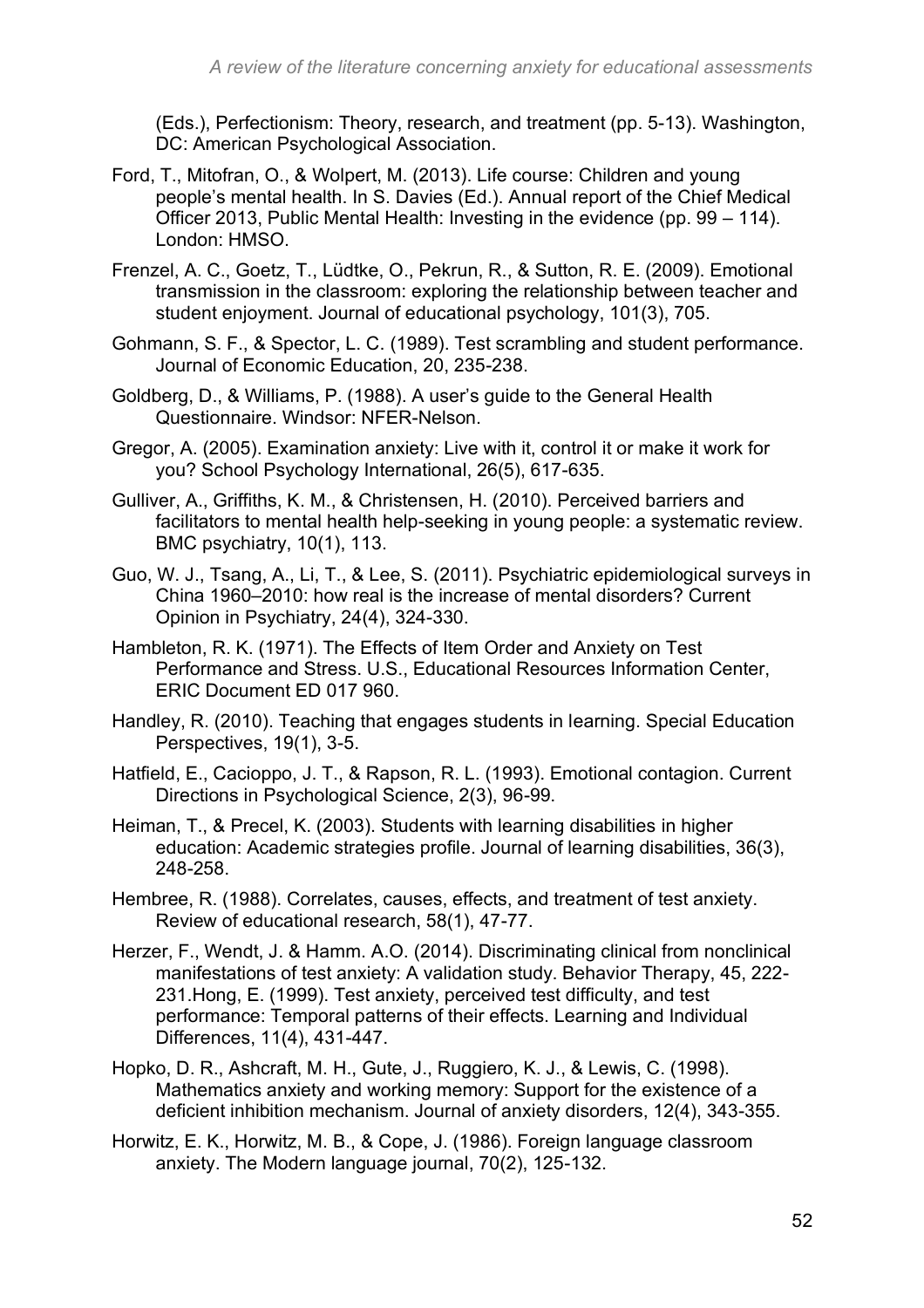- House of Commons Eduation Committee (2017). Primary assessment: Eleventh Report of Session 2016–17. London: House of Commons. Retrieved from: https://publications.parliament.uk/pa/cm201617/cmselect/cmeduc/682/682.pdf
- Hunt, T. E., & Sandhu, K. K. (2017). Endogenous and exogenous time pressure: Interactions with mathematics anxiety in explaining arithmetic performance. International Journal of Educational Research, 82, 91-98.
- Hunt, T. E., Clark-Carter, D., & Sheffield, D. (2014). 'Math anxiety, intrusive thoughts and performance: Exploring the relationship between mathematics anxiety and performance: The role of intrusive thoughts', Journal of Education, Psychology and Social Sciences, 2 (2), pp. 69-75.
- Hurren, B. L., Rutledge, M., & Garvin, A. B. (2006). Team testing for individual success. Phi Delta Kappan, 87(6), 443-447.
- Hutchings, M. (2015). Exam factories. The impact of accountability measures on children and young people. London: NUT.
- Ipsos Mori (2011). Evaluation of the Introduction of Controlled Assessment Report on qualitative and quantitative research. Ofqual. Retrieved from: https://assets.publishing.service.gov.uk/government/uploads/system/uploads/at tachment data/file/605706/1011 IpsosMori final evaluation of the introductio n\_of\_controlled\_assessment.pdf
- James, A. C., James, G., Cowdrey, F. A., Soler, A., & Choke, A. (2015). Cognitive behavioural therapy for anxiety disorders in children and adolescents. Cochrane database of systematic reviews, 6.
- Jennings, P. A., & Greenberg, M. T. (2009). The prosocial classroom: Teacher social and emotional competence in relation to student and classroom outcomes. Review of educational research, 79(1), 491-525.
- Kim, J., Seo, M., David, P. (2015a). Alleviating depression only to become problematic mobile phone users: can face-to-face communication be the antidote? Comput. Hum. Behav. 51, 440–447.
- Kingery, J. N., Roblek, T. L., Suveg, C., Grover, R. L., Sherrill, J. T., & Bergman, R. L. (2006). They're not just" little adults": Developmental considerations for implementing cognitive-behavioral therapy with anxious youth. Journal of Cognitive Psychotherapy, 20(3), 263.
- Klausmeier, H. J., & Allen, P. S. (2014). Cognitive development of children and youth: A longitudinal study. London: Academic Press.
- Klinger, D. A., Freeman, J. G., Bilz, L., Liiv, K., Ramelow, D., Sebok, S. S., ... & Rasmussen, M. (2015). Cross-national trends in perceived school pressure by gender and age from 1994 to 2010. The European Journal of Public Health, 25(suppl\_2), 51-56.
- Kohn, J. P., & Frazer, G. H. (1986). An academic stress scale: Identification and rated importance of academic stressors. Psychological reports, 59(2), 415-426.
- Komarraju, M., & Nadler, D. (2013). Self-efficacy and academic achievement: Why do implicit beliefs, goals, and effort regulation matter? Learning and Individual Differences, 25, 67-72.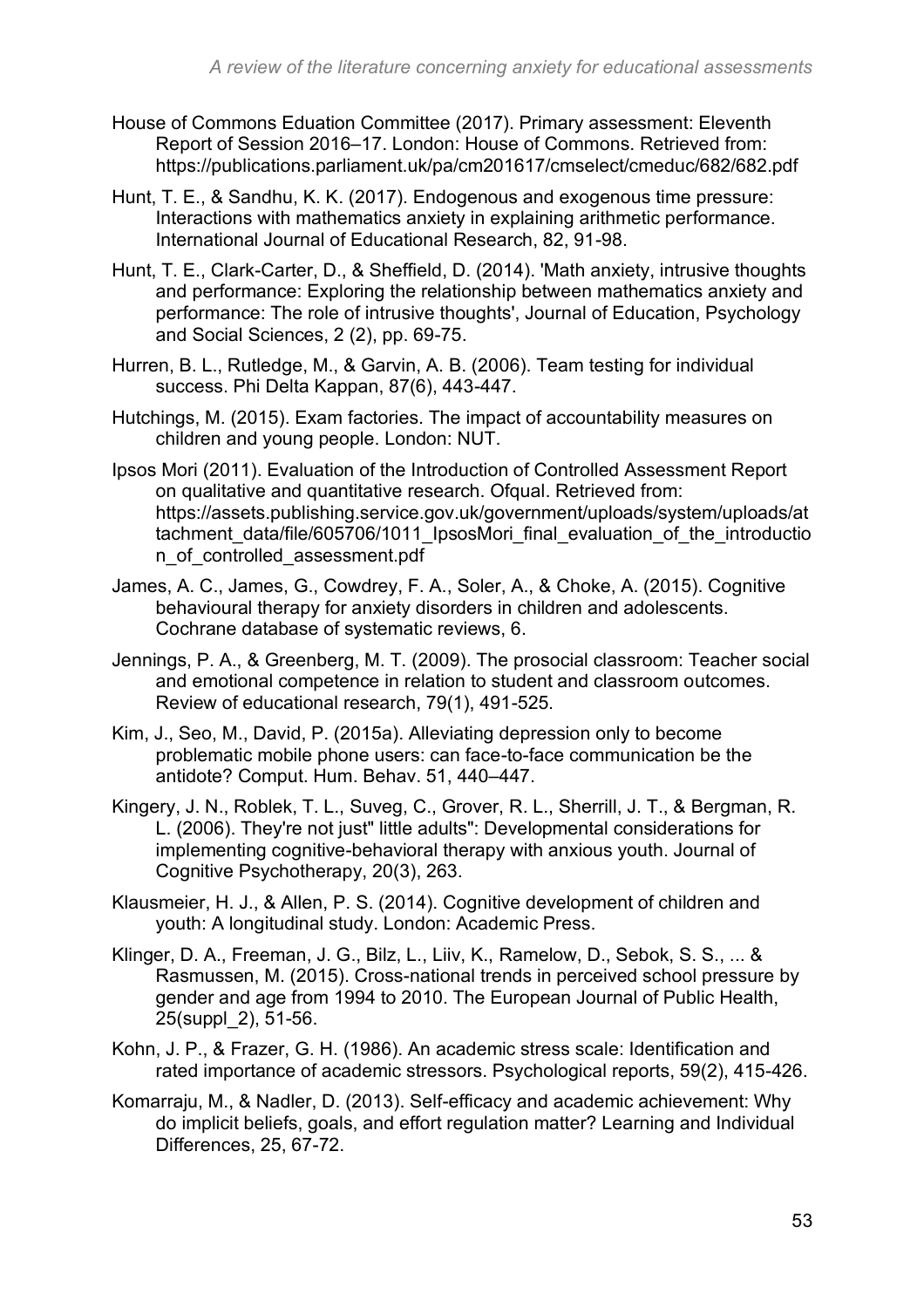- Kouzma, N. M., & Kennedy, G. A. (2004). Self-reported sources of stress in senior high school students. Psychological reports, 94(1), 314-316.
- Låftman, S. B., Almquist, Y. B., & Östberg, V. (2013). Students' accounts of schoolperformance stress: a qualitative analysis of a high-achieving setting in Stockholm, Sweden. Journal of youth studies, 16(7), 932-949.
- Lang, A. (2000). The limited capacity model of mediated message processing. Journal of communication, 50(1), 46-70.
- Laurin-Barantke, L., Hoyer, J., Fehm, L., & Knappe, S. (2016). Oral but not written test anxiety is related to social anxiety. World journal of psychiatry, 6(3), 351.
- Lazarus, R. S., & Folkman, S. (1984). Stress, appraisal, and coping. New York: Springer publishing company.
- Liau, A. W. L., & Teoh, G. B. S. (2016). Coping with literature anxiety. Malaysian Journal of ELT Research, 12(2).
- Lowe, P. A., & Ang, R. P. (2012). Cross-cultural examination of test anxiety among US and Singapore students on the Test Anxiety Scale for Elementary Students (TAS-E). Educational Psychology, 32(1), 107-126.
- Lowe, P. A., Ang, R. P., & Loke, S. W. (2011). Psychometric analyses of the Test Anxiety Scale for Elementary Students (TAS-E) scores among Singapore primary school students. Journal of Psychopathology and Behavioral Assessment, 33(4), 547.
- Lowe, P. A., Lee, S. W., Witteborg, K. M., Prichard, K. W., Luhr, M. E., Cullinan, C. M., ... & Janik, M. (2008). The Test Anxiety Inventory for Children and Adolescents (TAICA) examination of the psychometric properties of a new multidimensional measure of test anxiety among elementary and secondary school students. Journal of Psychoeducational Assessment, 26(3), 215-230.
- Lynn, R., & Martin, T. (1997). Gender differences in extraversion, neuroticism, and psychoticism in 37 nations. The Journal of social psychology, 137(3), 369-373.
- Maehr, M. L. (1989). Thoughts about motivation. In C. Ames & R. Ames (Eds.), Research on motivation in education: Goals and cognitions (Vol. 3, pp. 299– 315). San Diego, CA: Academic Press.
- Malhotra, G. S., & Mehta, M. (2015). Study skills. In A practical approach to cognitive behaviour therapy for adolescents (pp. 57-90). Springer, New Delhi.
- Martin, A. J., & Elliot, A. J. (2016). The role of personal best (PB) and dichotomous achievement goals in students' academic motivation and engagement: A longitudinal investigation. Educational Psychology, 36(7), 1285-1302.
- Martin, A. J., & Marsh, H. W. (2009). Academic resilience and academic buoyancy: Multidimensional and hierarchical conceptual framing of causes, correlates and cognate constructs. Oxford Review of Education, 35(3), 353-370.
- Marzano, R. J., Marzano, J. S., & Pickering, D. (2003). Classroom management that works: Research-based strategies for every teacher. Alexandra, VA: ASCD.
- Mattanah, J. F., Lopez, F. G., & Govern, J. M. (2011). The contributions of parental attachment bonds to college student development and adjustment: A metaanalytic review. Journal of Counseling Psychology, 58(4), 565.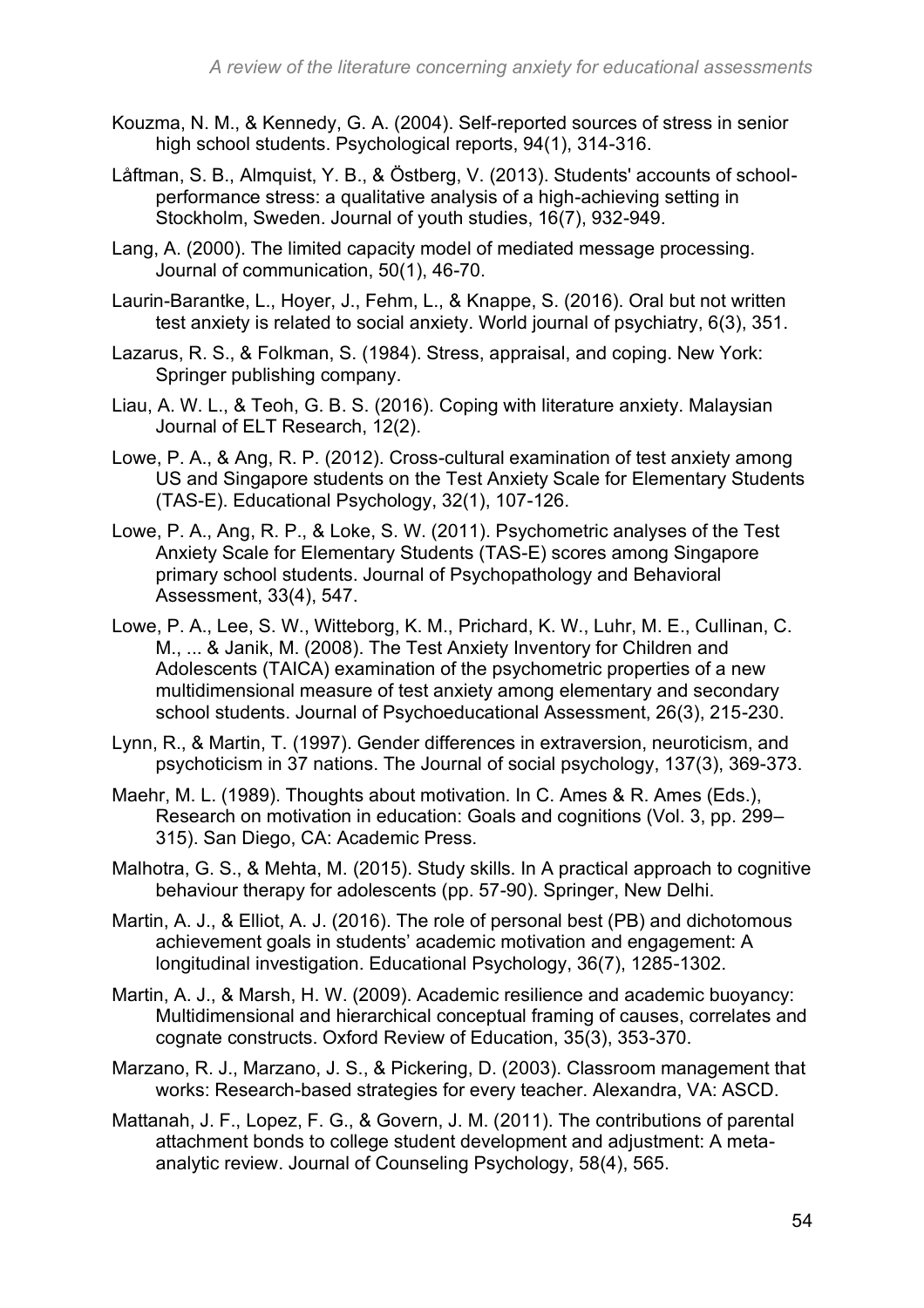- Mcgraw, K., Moore, S., Fuller, A., & Bates, G. (2008). Family, peer and school connectedness in final year secondary school students. Australian Psychologist, 43(1), 27-37.
- Mukhopadhyaya, M., & Sansanwal, D. N. (1985). Study habit inventory (SHI). National Psychological Corporation, Kacheri Ghat, Agra-282, 4.
- Narrow, W. E., Rae, D. S., Robins, L. N., & Regier, D. A. (2002). Revised prevalence estimates of mental disorders in the United States: using a clinical significance criterion to reconcile 2 surveys' estimates. Archives of general psychiatry, 59(2), 115-123.
- National Health Services England (NHS; 2016-2019). Mental Health Services Monthly Statistics. Retrieved from: https://digital.nhs.uk/data-andinformation/publications/statistical/mental-health-services-monthly-statistics
- National Health Services England (NHS; 2018a). The mental health of children and young people in England, 2017. Retrieved from: https://digital.nhs.uk/data-andinformation/publications/statistical/mental-health-of-children-and-young-peoplein-england/2017/2017
- National Health Services England (NHS; 2018b). Mindfulness: Moodzone. Retrieved from: https://www.nhs.uk/conditions/stress-anxiety-depression/mindfulness/
- Neil, A. L., & Christensen, H. (2009). Efficacy and effectiveness of school-based prevention and early intervention programs for anxiety. Clinical Psychology Review, 29(3), 208- 215.
- Nelson, J. M., & Harwood, H. (2011). Learning disabilities and anxiety: A metaanalysis. Journal of learning disabilities, 44(1), 3-17.
- Newton, P. E. (2007). Clarifying the purposes of educational assessment. Assessment in education, 14(2), 149-170.
- Oberle, E., & Schonert-Reichl, K. A. (2016). Stress contagion in the classroom? The link between classroom teacher burnout and morning cortisol in elementary school students. Social Science & Medicine, 159, 30-37.
- OECD (2017). PISA 2015 Results (Volume III): Students' Well-Being. PISA, OECD Publishing, Paris.
- Office for National Statistics (ONS; 2015). Trends in births and deaths over the last century. Retrieved from: https://webarchive.nationalarchives.gov.uk/20171212155029/https://visual.ons. gov.uk/birthsanddeaths/
- Office for National Statistics (ONS; 2019a). Children's well-being measures. Retrieved from: https://www.ons.gov.uk/peoplepopulationandcommunity/wellbeing/articles/mea suresofnationalwellbeingdashboard/2018-09-26
- Office for National Statistics (ONS; 2019b). Measures of National Well-being. Retrieved from:

https://www.ons.gov.uk/peoplepopulationandcommunity/wellbeing/datasets/chil drenswellbeingmeasures

Office for National Statistics (ONS; 2019c). Population estimates for the UK, England and Wales, Scotland and Northern Ireland: mid-2018. Retrieved from: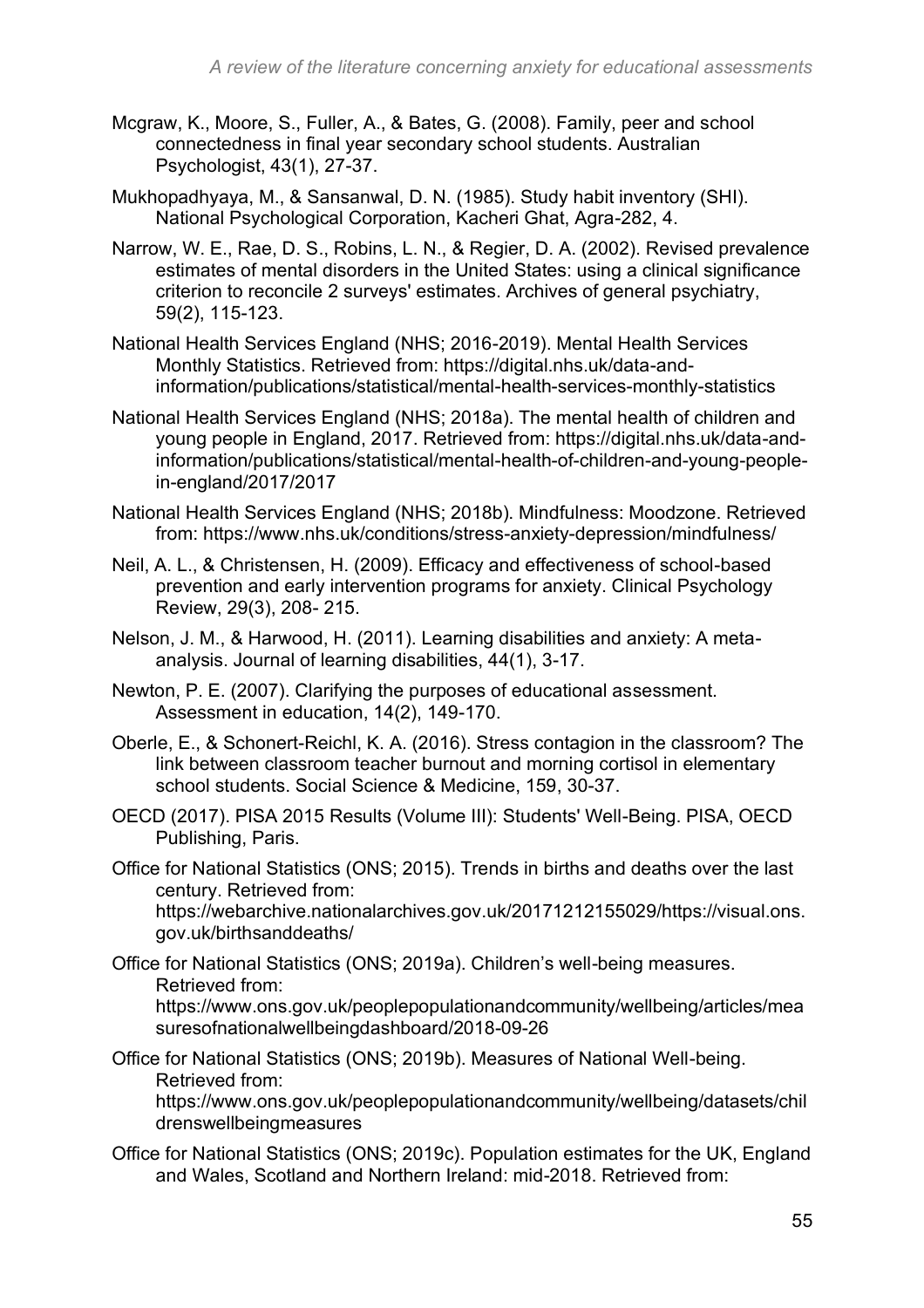https://www.ons.gov.uk/peoplepopulationandcommunity/populationandmigratio n/populationestimates/bulletins/annualmidyearpopulationestimates/mid2018

- Ofqual (2016). Nine things you need to know about 9 to 1. 9 to 1 News. Retrieved from: https://us10.campaignarchive.com/?u=e869b9472c505e598ccef8f4a&id=99ebf563cd
- Ofqual (2018). Access Arrangements for GCSE, AS and A level 2017 to 2018 academic years. Retrieved from: https://assets.publishing.service.gov.uk/government/uploads/system/uploads/at tachment\_data/file/770570/Access\_Arrangements\_for\_GCSE\_\_AS\_and\_A\_lev el\_2017\_to\_2018\_academic\_year.pdf
- Ofqual (2019). What is it like to experience exam stress? A student perspective. The Ofqual blog. Retrieved from: https://ofqual.blog.gov.uk/2019/03/08/what-is-itlike-to-experience-exam-stress-a-student-perspective/
- Owens, M., Stevenson, J., Hadwin, J. A., & Norgate, R. (2014). When does anxiety help or hinder cognitive test performance? The role of working memory capacity. British Journal of Psychology, 105(1), 92-101.
- Owens, M., Stevenson, J., Norgate, R., & Hadwin, J. A. (2008). Processing efficiency theory in children: Working memory as a mediator between trait anxiety and academic performance. Anxiety, Stress, & Coping, 21(4), 417-430.Palmer, D. (2007). What is the best way to motivate students in science?. Teaching Science: The Journal of the Australian Science Teachers Association, 53(1).
- Pekrun, R., Goetz, T., Perry, R. P., Kramer, K., Hochstadt, M., & Molfenter, S. (2004). Beyond test anxiety: Development and validation of the Test Emotions Questionnaire (TEQ). Anxiety, Stress & Coping, 17(3), 287-316.
- Pettijohn, I. I., Terry, F., & Sacco, M. F. (2007). Multiple-Choice Exam Question Order Influences on Student Performance, Completion Time, and Perceptions. Journal of Instructional Psychology, 34(3).
- Pintrich, P. R. (2000). Multiple goals, multiple pathways: The role of goal orientation in learning and achievement. Journal of educational psychology, 92(3), 544.
- Pollitt, A., A. Ahmed, and V. Crisp. 2007. The demands of examination syllabuses and question papers. In Techniques for monitoring the comparability of examination standards, ed. P. Newton, J. Baird, H. Goldstein, H. Patrick, and P. Tymms, 166–206. London: QCA.
- Public Health England (2016). The mental health of children and young people in England. London. Retrieved from: https://assets.publishing.service.gov.uk/government/uploads/system/uploads/at tachment data/file/575632/Mental health of children in England.pdf
- Putwain, D. W. & Best, N. (2011). Fear appeals in the primary classroom: Effects on test anxiety and test grade. Learning and Individual Differences, 21(5), 580- 584.
- Putwain, D. W. & Daly, A. L. (2014). Test anxiety prevalence and gender differences in a sample of English secondary school students. Educational Studies, 40(5), 554-570.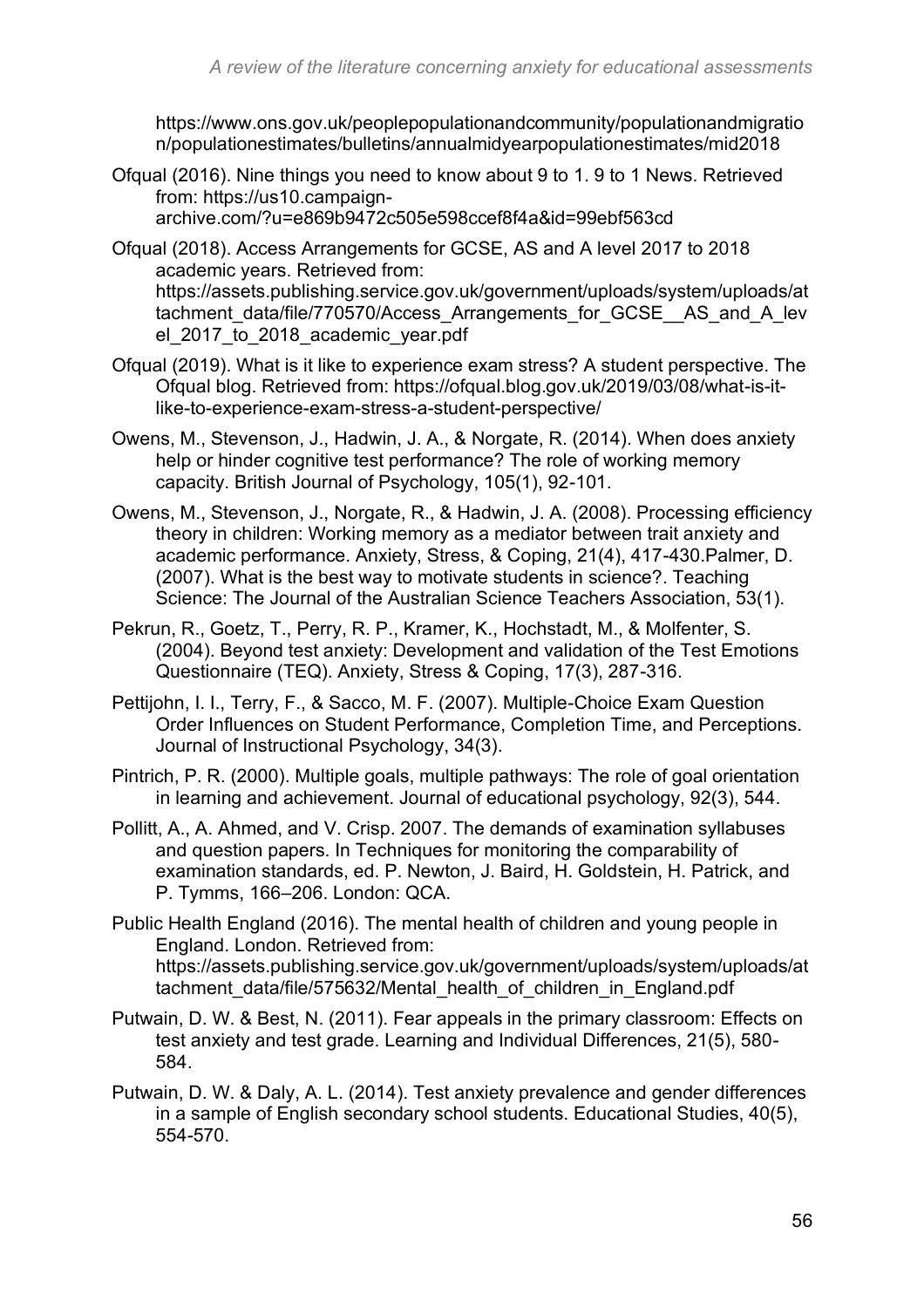- Putwain, D. W. & Pescod, M. (2018). Is reducing uncertain control the key to successful test anxiety intervention for secondary school students? Findings from a randomized control trial. School Psychology Quarterly, 33(2), 283.
- Putwain, D. W. & Roberts, C. M. (2009). The development of an instrument to measure teachers' use of fear appeals in the GCSE classroom. British Journal of Educational Psychology, 79(4), 643-661.
- Putwain, D. W. & Symes, W. (2014). Subjective value and academic self-efficacy: The appraisal of fear appeals used prior to a high-stakes test as threatening or challenging. Social Psychology of Education, 17, 229–248.
- Putwain, D. W. & Symes, W. (2016). The appraisal of value-promoting messages made prior to a high-stakes mathematics examination: The interaction of message-focus and student characteristics. Social Psychology of Education, 19, 325–343.
- Putwain, D. W. & Symes, W. (2018). Does increased effort compensate for performance debilitating test anxiety?. School Psychology Quarterly, 33(3), 482.
- Putwain, D. W. & von der Embse, N. P. (2019a). Cognitive-behavioural intervention for test anxiety in adolescent students: Do benefits extend to school-related wellbeing and clinical anxiety. Manuscript under review.
- Putwain, D. W. & von der Embse, N. P. (2019b). Teacher self-efficacy moderates the relations between imposed pressure from imposed curriculum changes and teacher stress. Educational Psychology, 39(1), 51-64.
- Putwain, D. W. (2007). Researching academic stress and anxiety in students: Some methodological considerations. British Educational Research Journal, 33(2), 207-219.
- Putwain, D. W. (2008a). Deconstructing test anxiety. Emotional and Behavioural Difficulties, 13(2), 141-155.
- Putwain, D. W. (2008b). Test anxiety and GCSE performance: The effect of gender and socio‐economic background. Educational Psychology in Practice, 24(4), 319-334.
- Putwain, D. W. (2009a). Situated and Contextual Features of Test Anxiety in UK Adolsecent Students. School Psychology International, 30(1), 56–74.
- Putwain, D. W. (2009b). Assessment and examination stress in Key Stage 4. British Educational Research Journal, 35(3), 391-411.
- Putwain, D. W. Chamberlain, S., Daly, A. L., & Sadreddini, S. (2014). Reducing test anxiety among school-aged adolescents: A field experiment. Educational Psychology in Practice, 30(4), 420-440.
- Putwain, D. W., Connors, L., Symes, W., & Douglas-Osborn, E. (2012). Is academic buoyancy anything more than adaptive coping?. Anxiety, Stress & Coping, 25(3), 349-358.
- Putwain, D. W., Connors, L., Woods, K., & Nicholson, L. J. (2012). Stress and anxiety surrounding forthcoming Standard Assessment Tests in English schoolchildren. Pastoral Care in Education, 30(4), 289-302.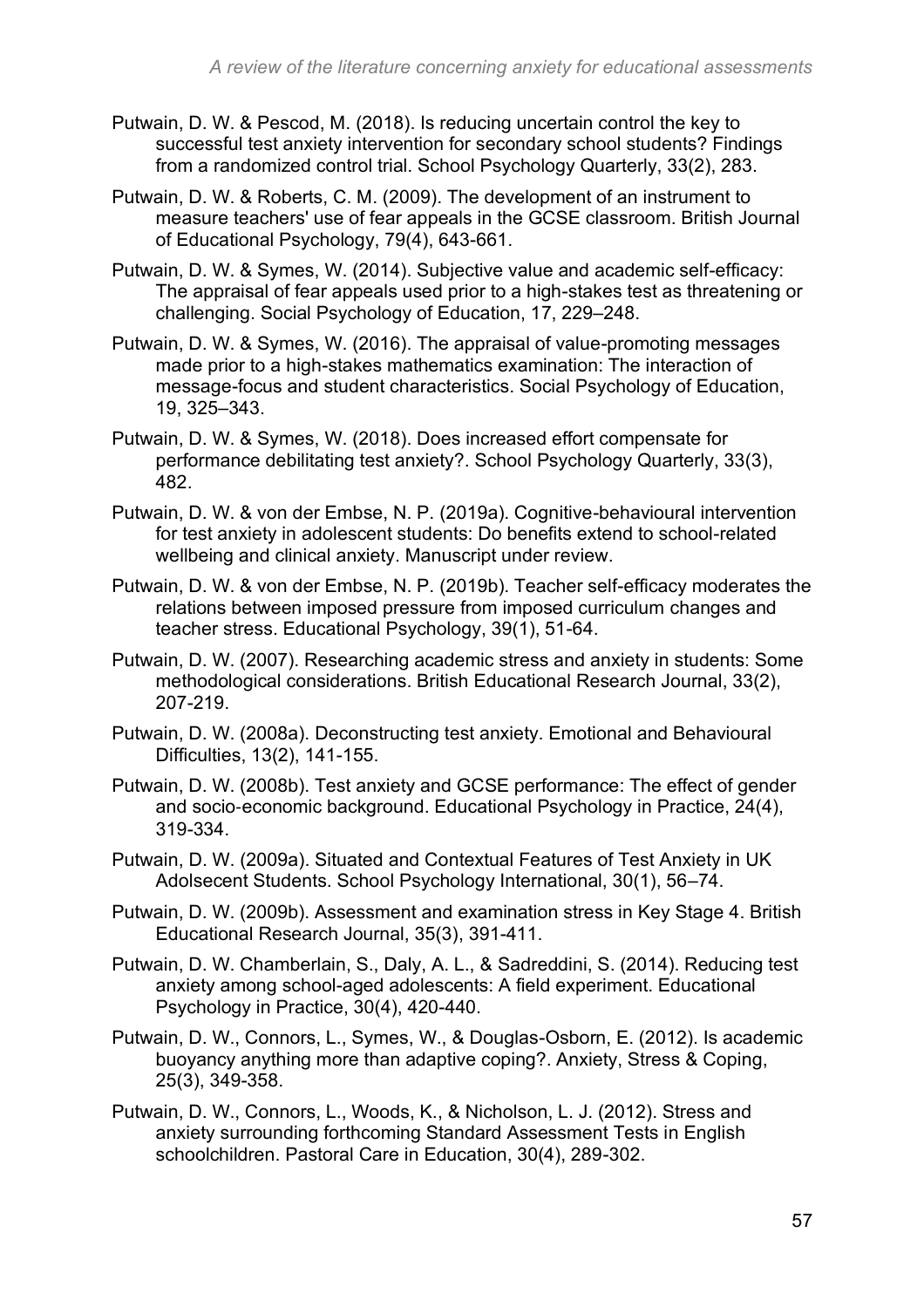- Putwain, D. W., Daly, A. L., Chamberlain, S., & Sadreddini, S. (2015). Academically buoyant students are less anxious about and perform better in high‐stakes examinations. British Journal of Educational Psychology, 85(3), 247-263.
- Putwain, D. W., Nakhla, G., Liversidge, A., Nicholson, L.J., Porter, B., & Reece, M. (2017). Teachers use of fear appeals prior to a high-stakes examination: Is frequency linked to perceived student engagement and how do students respond? Teaching and Teacher Education, 61, 73–83.
- Putwain, D. W., Symes, W., & McCaldin, T. (2019). Teacher use of loss-focused, utility value messages, prior to high-stakes examinations, and their appraisal by students. Journal of Psychoeducational Assessment, 37(2), 169-180.
- Putwain, D. W., Woods, K. A., & Symes, W. (2010). Personal and situational predictors of test anxiety of students in post‐compulsory education. British Journal of Educational Psychology, 80(1), 137-160.
- Radel, R., Sarrazin, P., Legrain, P., & Wild, T. C. (2010). Social contagion of motivation between teacher and student: Analyzing underlying processes. Journal of Educational Psychology, 102(3), 577.
- Rajiah, K., & Saravanan, C. (2014). The effectiveness of psychoeducation and systematic desensitization to reduce test anxiety among first-year pharmacy students. American journal of pharmaceutical education, 78(9), 163.
- Ramirez, G., & Beilock, S. L. (2011). Writing about testing worries boosts exam performance in the classroom. Science, 331(6014), 211-213.
- Reschly, A. L., & Christenson, S. L. (2009). Parents as essential partners for fostering students' learning outcomes. R. Gilman, E. Scott, M. Fourlong (Coords.). Handbook of Positive Psychology in Schools, 257-272.
- Reynolds, A. J., & Clements, M. (2005). Parental involvement and children's school success. School-family partnerships for children's success, 109-127.
- Rickwood, D., Deane, F. P., Wilson, C. J., & Ciarrochi, J. (2005). Young people's help-seeking for mental health problems. Australian e-journal for the Advancement of Mental health, 4(3), 218-251.
- Robbins, S. B., Oh, I. S., Le, H., & Button, C. (2009). Intervention effects on college performance and retention as mediated by motivational, emotional, and social control factors: Integrated meta-analytic path analyses. Journal of Applied Psychology, 94(5), 1163.
- Rodeiro, C. L. V., & Nádas, R. (2010). Effects of modularisation. Research Division, Assessment Research and Development, Cambridge Assessment.
- Roeser, R. W., Eccles, J. S., & Sameroff, A. J. (2000). School as a context of early adolescents' academic and social-emotional development: A summary of research findings. The elementary school journal, 100(5), 443-471.
- Roeser, R. W., Eccles, J. S., & Sameroff, A. J. (2000). School as a context of early adolescents' academic and social-emotional development: A summary of research findings. The elementary school journal, 100(5), 443-471.
- Rose, A. J., Schwartz‐Mette, R. A., Smith, R. L., Asher, S. R., Swenson, L. P., Carlson, W., & Waller, E. M. (2012). How girls and boys expect disclosure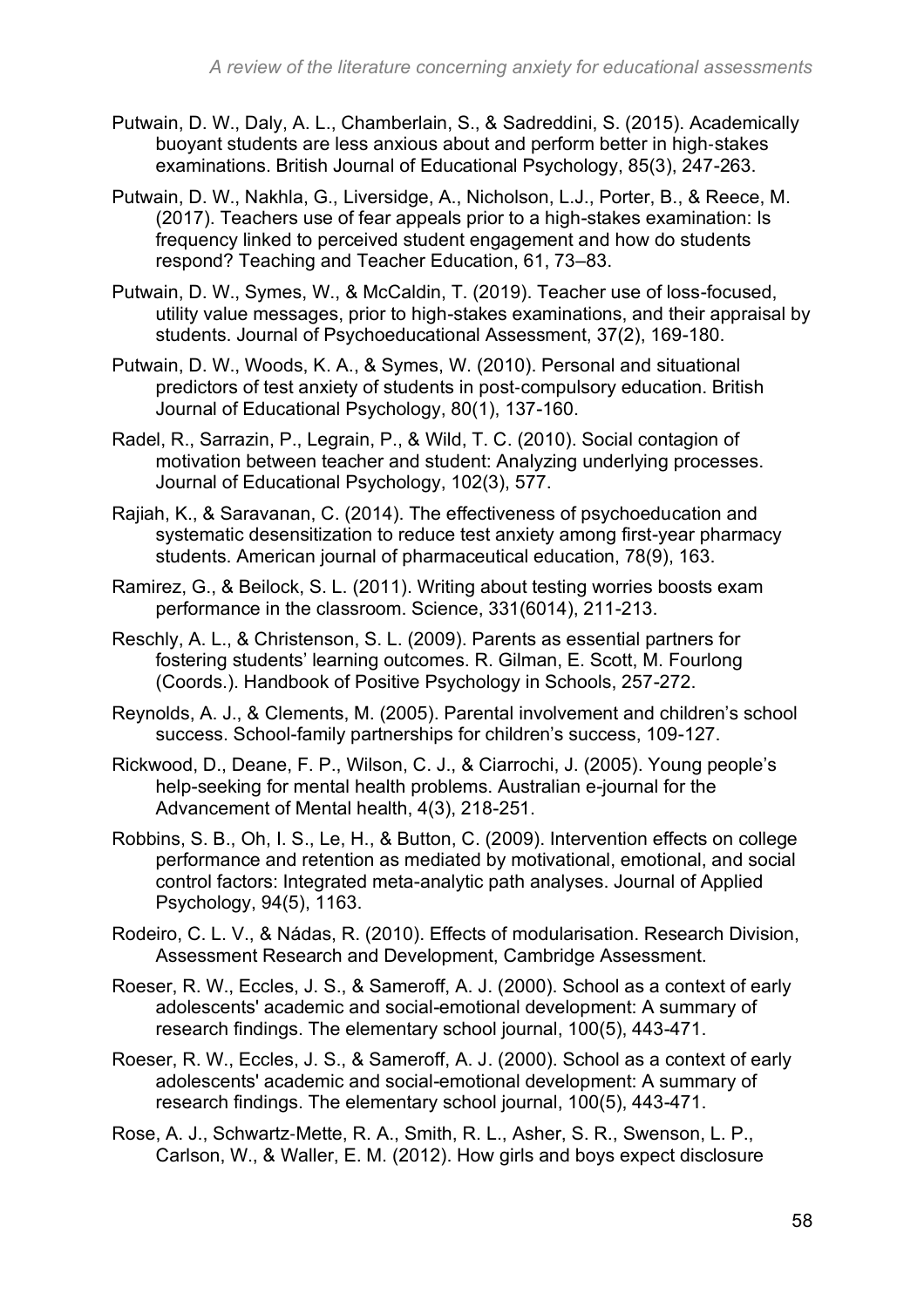about problems will make them feel: Implications for friendships. Child development, 83(3), 844-863.

- Rosen, J. A. (2010). Academic self-concept. Non-cognitive skills in the classroom: New perspectives on educational research, 117-144.
- Rost, D. H., & Schermer, F. J. (1989). The various facets of test anxiety: A subcomponent model of test anxiety measurement. Advances in test anxiety research, 6(37-52).
- Rotter, J. B. (1966). Generalized expectancies for internal versus external control of reinforcement. Psychological monographs: General and applied, 80(1), 1.
- Ryan, R. M., & Deci, E. L. (2000). Intrinsic and extrinsic motivations: Classic definitions and new directions. Contemporary educational psychology, 25(1), 54-67.
- Salaheddin, K., & Mason, B. (2016). Identifying barriers to mental health helpseeking among young adults in the UK: a cross-sectional survey. Br J Gen Pract, 66(651), e686-e692.
- Salehi, M., & Marefat, F. (2014). The Effects of Foreign Language Anxiety and Test Anxiety on Foreign Language Test Performance. Theory & Practice in Language Studies, 4(5).
- Schutz, P. A., Distefano, C., Benson, J., & Davis, H. A. (2004). The emotional regulation during test-taking scale. Anxiety, Stress & Coping, 17(3), 253-269.
- Segool, N. K., Carlson, J. S., Goforth, A. N., Von Der Embse, N., & Barterian, J. A. (2013). Heightened test anxiety among young children: elementary school students'anxious responses to high‐stakes testing. Psychology in the Schools, 50(5), 489-499.
- Seipp, B. (1991). Anxiety and academic performance: A meta-analysis of findings. Anxiety research, 4(1), 27-41.
- Skinner, E., Furrer, C., Marchand, G., & Kindermann, T. (2008). Engagement and disaffection in the classroom: Part of a larger motivational dynamic?. Journal of educational psychology, 100(4), 765.
- Skinner, E.A., & Saxton, E.A. (2019). The development of academic coping in children and youth: A comprehensive review and critique. Developmental Review, 53, 1-55.
- Snodgrass, J.G., Lacy, M.G., Dengah, H.J.F., Eisenhauer, S., Batchelder, G., Cookson, R.J. (2014). A vacation from your mind: problematic online gaming is a stress response. Comput. Hum. Behav. 38, 248–260.
- Sommer, R., & Sommer, B. A. (2009). The dreaded essay exam. Teaching of Psychology, 36(3), 197-199.
- Sparfeldt, J. R., Rost, D. H., Baumeister, U. M., & Christ, O. (2013). Test anxiety in written and oral examinations. Learning and Individual Differences, 24, 198- 203.
- Spielberger, C. D., & Vagg, P. R. (1995). Test anxiety: A transactional process model. In C. D. Spielberger & P. R. Vagg (Eds.), Series in clinical and community psychology. Test anxiety: Theory, assessment, and treatment (pp. 3-14). Philadelphia, PA, US: Taylor & Francis.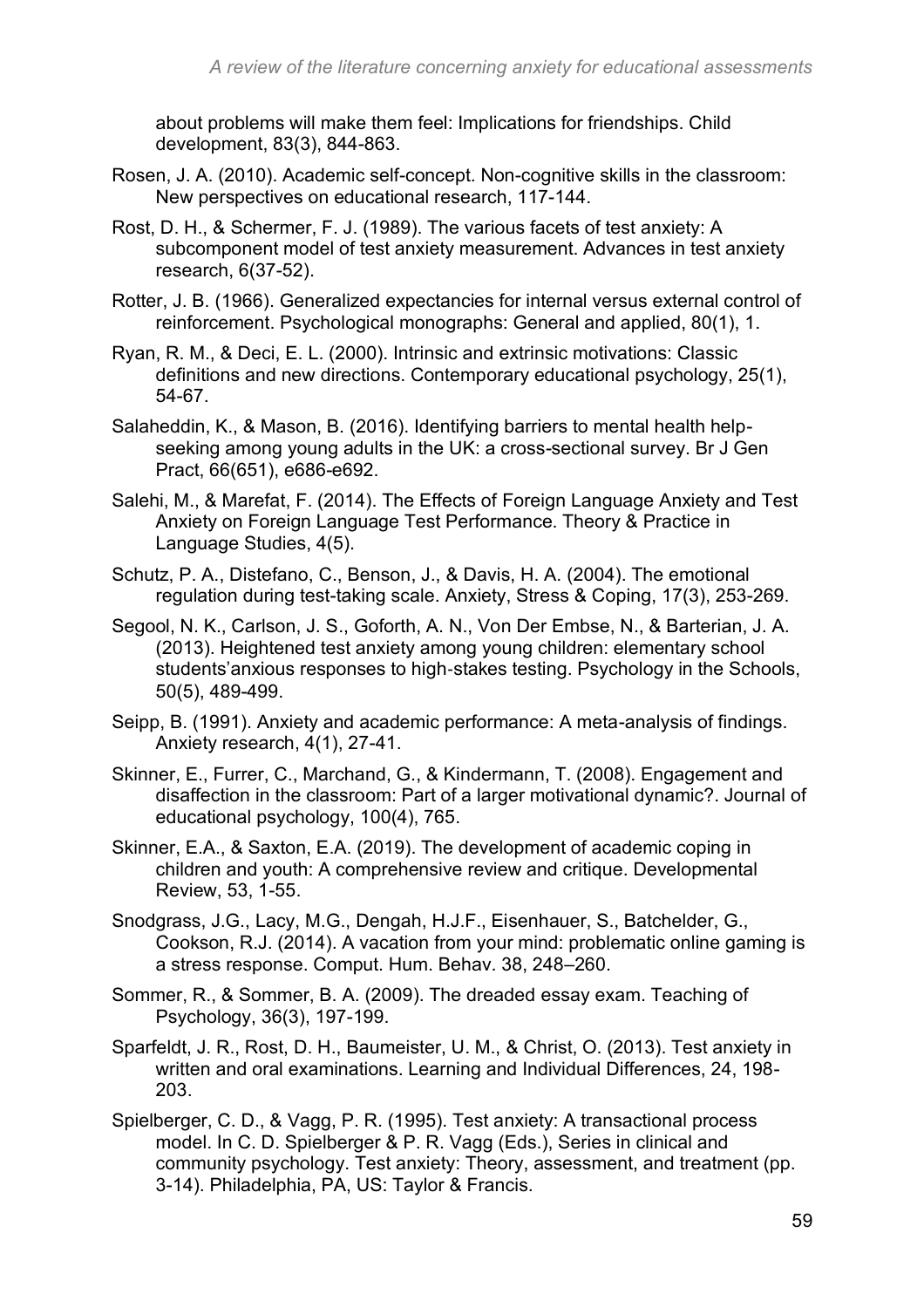- Stöber, J. (2004). Dimensions of test anxiety: Relations to ways of coping with preexam anxiety and uncertainty. Anxiety, Stress & Coping, 17(3), 213-226.
- Stoeber, J., Feast, A. R., & Hayward, J. A. (2009). Self-oriented and socially prescribed perfectionism: Differential relationships with intrinsic and extrinsic motivation and test anxiety. Personality and Individual Differences, 47(5), 423- 428.
- Stoeber, J., Otto, K., & Dalbert, C. (2009). Perfectionism and the Big Five: Conscientiousness predicts longitudinal increases in self-oriented perfectionism. Personality and Individual Differences, 47(4), 363-368.
- Sweeting, H., Young, R., & West, P. (2009). GHQ increases among Scottish 15 year olds 1987–2006. Social psychiatry and psychiatric epidemiology, 44(7), 579.
- Thomée, S., Härenstam, A., Hagberg, M. (2011). Mobile phone use and stress, sleep disturbances, and symptoms of depression among young adults: a prospective cohort study. BMC Public Health 11, 66.
- Time to Change (2017a). Significant improvement in public attitudes and behaviours – latest research shows. London. Retrieved from https://www.time-tochange.org.uk/news/significant-improvement-public-attitudes-and-behaviours- %E2%80%93-latest-research-shows
- Time to Change (2017b). For first time, print media reporting of mental health is significantly more balanced and responsible with more coverage than ever before – latest study shows. London. Retrieved from: https://www.time-tochange.org.uk/news/first-time-print-media-reporting-mental-health-significantlymore-balanced-and-responsible-more
- Tobias, S. (1985). Test anxiety: Interference, defective skills, and cognitive capacity. Educational Psychologist, 20(3), 135-142.
- Travers, C. & Cooper, C. L. (1998). Increasing costs of occupational stress for teachers. Stress in Teachers: Past, Present and Future, London: Whurr Publishers.
- Universities UK. (2018). Growth and choice in university admissions. Universities UK: London. Retrieved from: https://www.universitiesuk.ac.uk/policy-andanalysis/reports/Documents/2018/growth-and-choice-in-university-admissionsfinal.pdf
- University of Essex, Institute for Social and Economic Research. (2019). Understanding Society: Innovation Panel, Waves 1-11, 2008-2018. [data collection]. 9th Edition. UK Data Service. SN: 6849, http://doi.org/10.5255/UKDA-SN-6849-12
- University of Essex. Institute for Social and Economic Research, NatCen Social Research, Kantar Public. (2018). Understanding Society: Waves 1-8, 2009- 2017 and Harmonised BHPS: Waves 1-18, 1991-2009. [data collection]. 11th Edition. UK Data Service. SN: 6614, http://doi.org/10.5255/UKDA-SN-6614-12
- Valerio, K. (2012). Intrinsic motivation in the classroom. Journal of Student Engagement: Education Matters, 2(1), 30-35.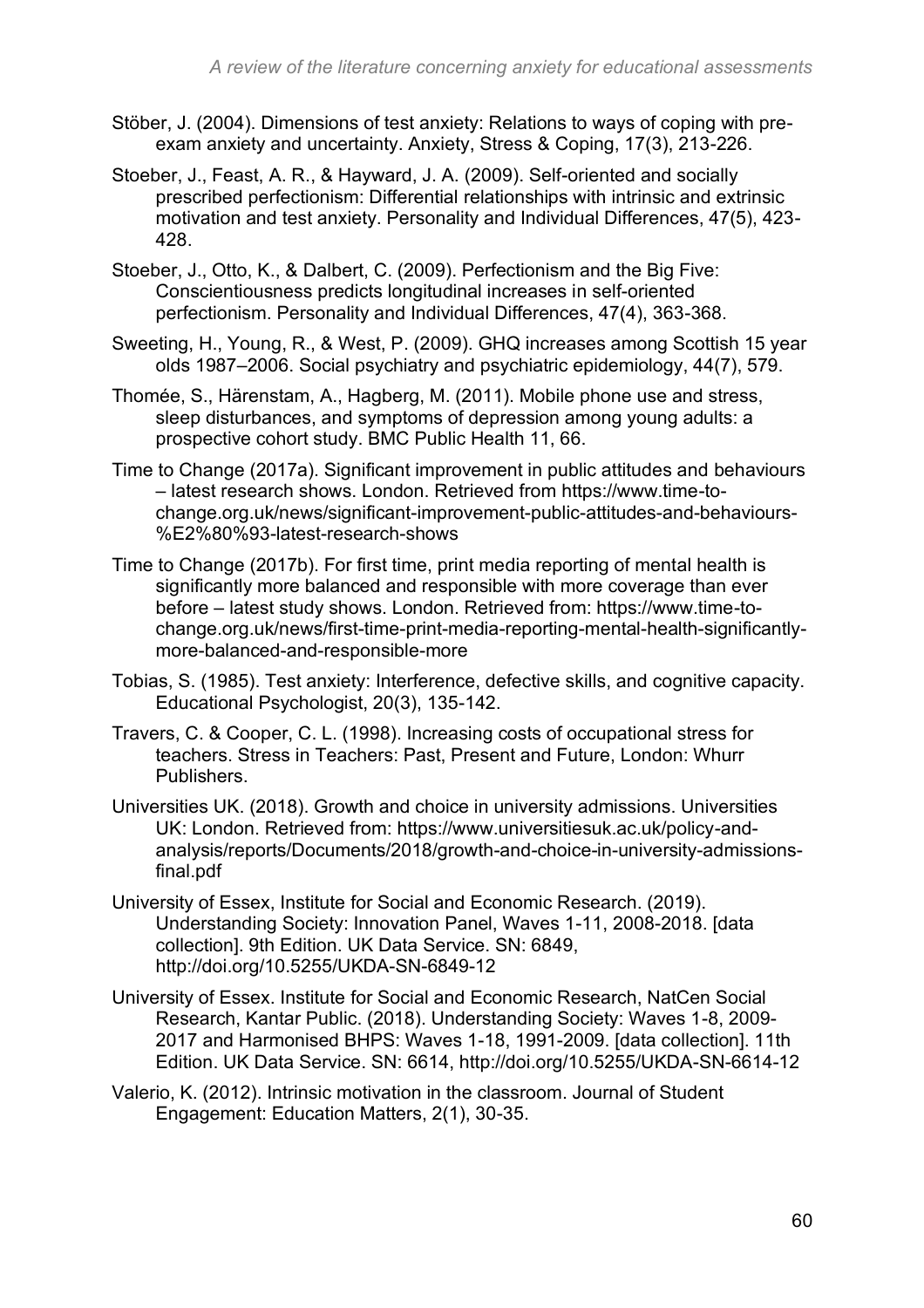- von der Embse, N., Barterian, J., & Segool, N. (2013). Test anxiety interventions for children and adolescents: A systematic review of treatment studies from 2000– 2010. Psychology in the Schools, 50(1), 57-71.
- von der Embse, N., Jester, D., Roy, D., & Post, J. (2018). Test anxiety effects, predictors, and correlates: A 30-year meta-analytic review. Journal of Affective Disorders, 227, 483-493.
- Warren, M.K., Ollendick, T.H., & King, N.J. (1996). Test anxiety in girls and boys: A clinical-developmental analysis. Behaviour Change, 13, 157-170.
- Weare, K., & Huppert, F. (2016). Mindfulness in education. The psychology of meditation: Research and practice, 259-281.
- Weems, C., Taylor, L., Costa, N., Marks, A., Romano, D., Verrett, S., et al. (2009). Effect of school-based test anxiety intervention in ethnic minority youth exposed to Hurricane Katrina. Journal of Applied Developmental Psychology, 30, 218 – 226
- Wells, A., & Papageorgiou, C. (2001). Brief cognitive therapy for social phobia: a case series. Behaviour Research and Therapy, 39(6), 713-720.
- West, P., & Sweeting, H. (2003). Fifteen, female and stressed: changing patterns of psychological distress over time. Journal of child psychology and psychiatry, 44(3), 399-411.
- Westman, M., & Etzion, D. (1999). The crossover of strain from school principals to teachers and vice versa. Journal of occupational health psychology, 4(3), 269.
- Whitaker Sena, J. D., Lowe, P. A., & Lee, S. W. (2007). Significant predictors of test anxiety among students with and without learning disabilities. Journal of learning disabilities, 40(4), 360-376.
- White, L. S. (2012). Reducing stress in school-age girls through mindful yoga. Journal of Pediatric Health Care, 26(1), 45-56.
- Willmott, S., Boardman, J., Henshaw, C., & Jones, P. (2008). The predictive power and psychometric properties of the General Health Questionnaire (GHQ-28). Journal of Mental Health, 17(4), 435-442.
- Wood, E., Zivcakova, L., Gentile, P., Archer, K., De Pasquale, D., & Nosko, A. (2012). Examining the impact of off-task multi-tasking with technology on realtime classroom learning. Computers & Education, 58(1), 365-374.
- Yahav, R., & Cohen, M. (2008). Evaluation of a cognitive-behavioral intervention for adolescents. International Journal of Stress Management, 15, 173 – 188.
- Zeidner, M. (1987). Essay versus multiple-choice type classroom exams: the student's perspective. The Journal of Educational Research, 80(6), 352-358.
- Zeidner, M., & Schleyer, E. J. (1999). Test anxiety in intellectually gifted school students. Anxiety, Stress and Coping, 12(2), 163-189.
- Zeidner, M., & Schleyer, E. J. (1999). The big-fish–little-pond effect for academic self-concept, test anxiety, and school grades in gifted children. Contemporary Educational Psychology, 24(4), 305-329.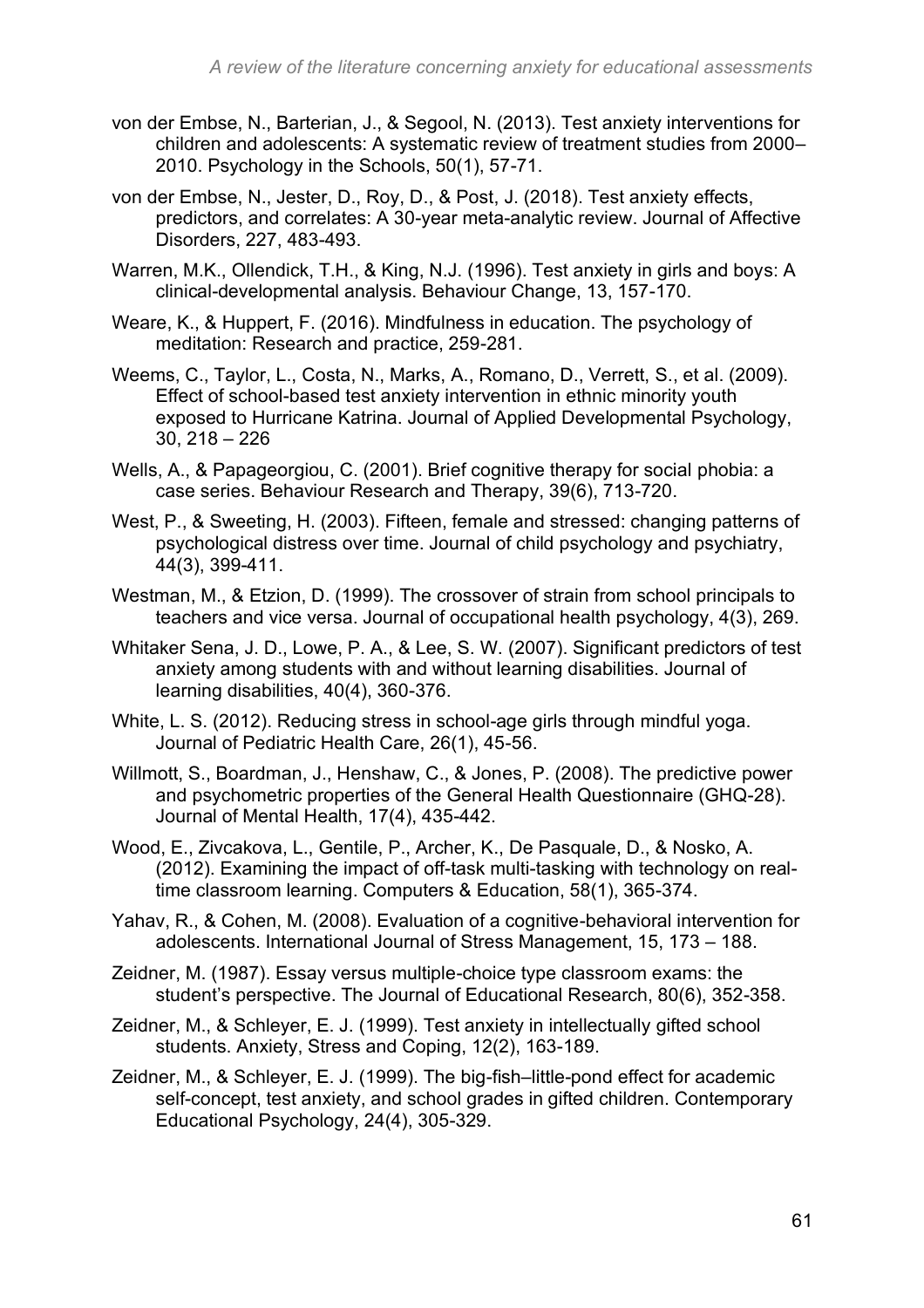- Zevenbergen, R., Walsh, L. & Niesche, R. (2009). 'Reforming schools: A case study of New Basics in a primary school'. International Journal of Leadership in Education: Theory and practice, 12 (2), 115–133.
- Zimmerman, B. J., & Schunk, D. H. (2008). An essential dimension of self-regulated learning. Motivation and self-regulated learning: Theory, research, and applications, 1.